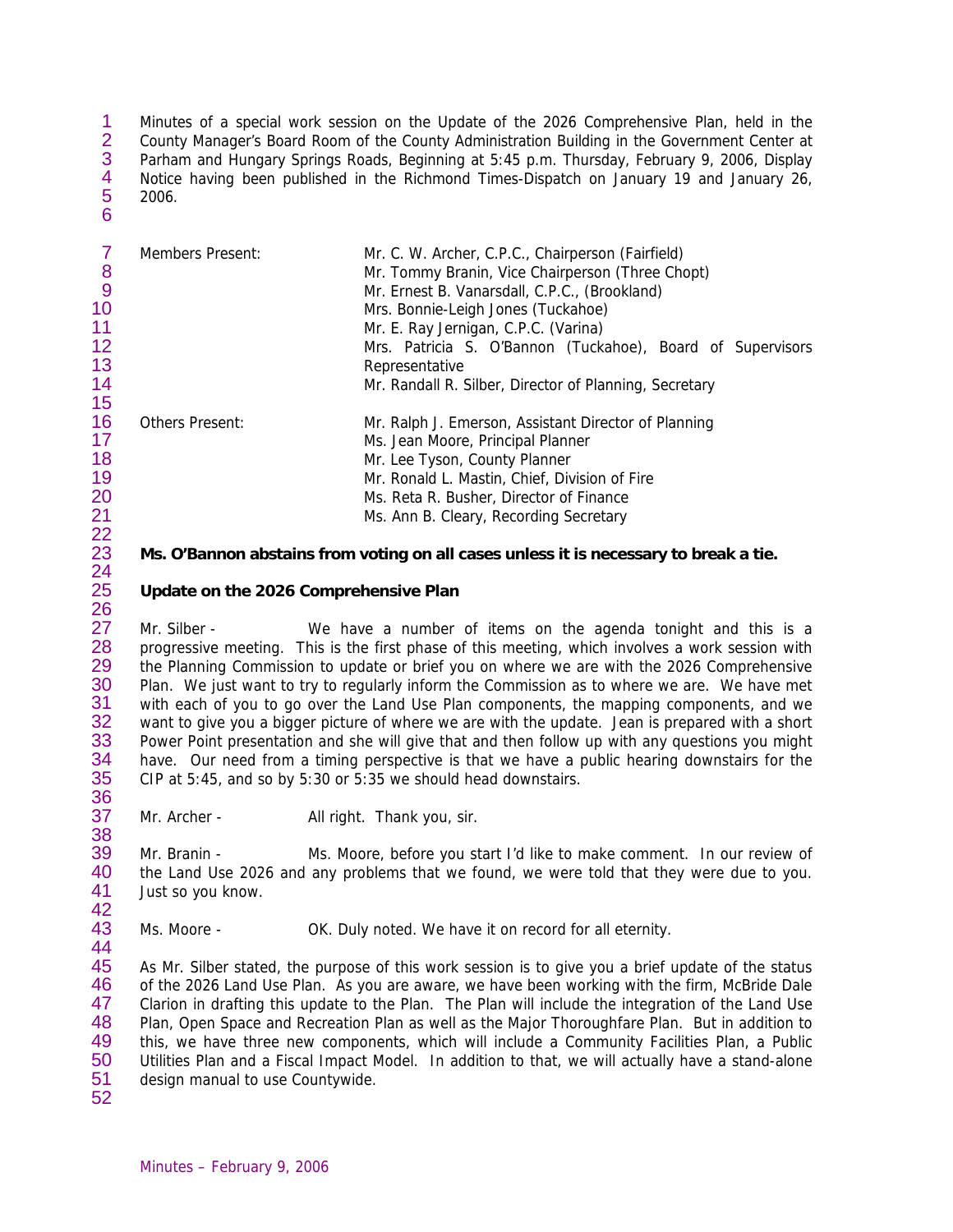53 54 55 56 57 58 59 60 61 62 63 There are eight major tasks in drafting the plan. They are Visioning, Validation of County Data, Development of Trends and Alternative Scenario (s), Citizen Outreach, Development of the Comprehensive Plan, Fiscal Impact Analysis Tool, Transportation Model and again, the Design Manual. There will also be a Utilities Plan to address water and sewer which is also being developed by the consultants Greeley and Hanson for Public Utilities. Even though these tasks are listed A to G with the Design Manual, many of these tasks run concurrently and their outcomes are closely entwined. We are in the process of updating the County traffic data and developing the Traffic Fiscal Model. These models are preliminary, so we don't have anything to show you as yet. However, the models will help us determine if revisions are required for the scenarios for future land use maps.

- 64 65 66 67 Ms. O'Bannon - The Governor has said that his transportation planning is going to be based on the transportation model that is built first, and then they are supposed to link the land use to transportation. Don't we already do that?
- 68 69 70 71 72 Ms. Moore - We do do that, and this is actually taking that into account because we are recommending or we are going to have new land use classifications. We need to look at that Countywide. It is a broad base model. It won't preclude traffic impact analysis as individual zoning cases come in.
- 73 74 75 Mr. Emerson - But your point is good. If legislation came through, we would do this. We already do this and we'd rather not be required to do it. What other people do is as they wish to, so we are simply opposing to requiring us to do it.
- 77 78 Ms. O'Bannon - And the State is telling the localities what they have to do. Are there some other communities that do this, some other Counties that do this?
- 80 81 82 Mr. Emerson - No, because VDOT handles their own roads. You are going to find that most counties are handled by VDOT and do not have a transportation model.
- 83 Ms. O'Bannon - OK. Thank you.

76

79

84

85 86 87 88 89 90 91 92 93 94 95 96 97 98 99 100 101 102 103 104 105 Ms. Moore - We hope to be one of the first on the map for this. Going back to land use and developing the Land Use Plan for future uses, each of you met with your counterpart on the Board of Supervisors recently and Planning staff to talk about your comments and discuss and identify future land uses within your magisterial districts. Staff took your comments and we are currently reviewing those and our goal is to forward those revisions to our consultants within the next two weeks. The consultants will then input that land use data into the demand and capacity scenarios as well as transportation, fiscal and public utilities models. With this information, we will be able to anticipate future infrastructure and capital facility needs and then from there, that may mean a second evaluation of the Land Use Plan. Soon you will be provided the Foundations section of the Plan for your review. This includes Chapters 1 through 4, which will provide the framework of the document by introducing an overall background of the County. The overview includes the role, purpose, legal basis, and its development process of the plan. The foundation section of the plan includes an inventory of topics of the County's land uses, population, transportation, infrastructure, public services, and the natural, cultural and historic resources. It would also state the vision and goals identified during the June visioning sessions along with the strategies that have been formulated to help realize these visions and goals. After that you will be receiving additional chapters of the Plan as they are completed for review. The upcoming chapters will be more involved and staff is currently scheduling work sessions with the Commission and the Board of Supervisors to review and discuss these chapters' components. What is next, to keep you in the loop, the tentative dates for these work sessions is as follows: Tuesday, February 14, April 19 or 20, June 21 and August 15 or 16, and we will notify you as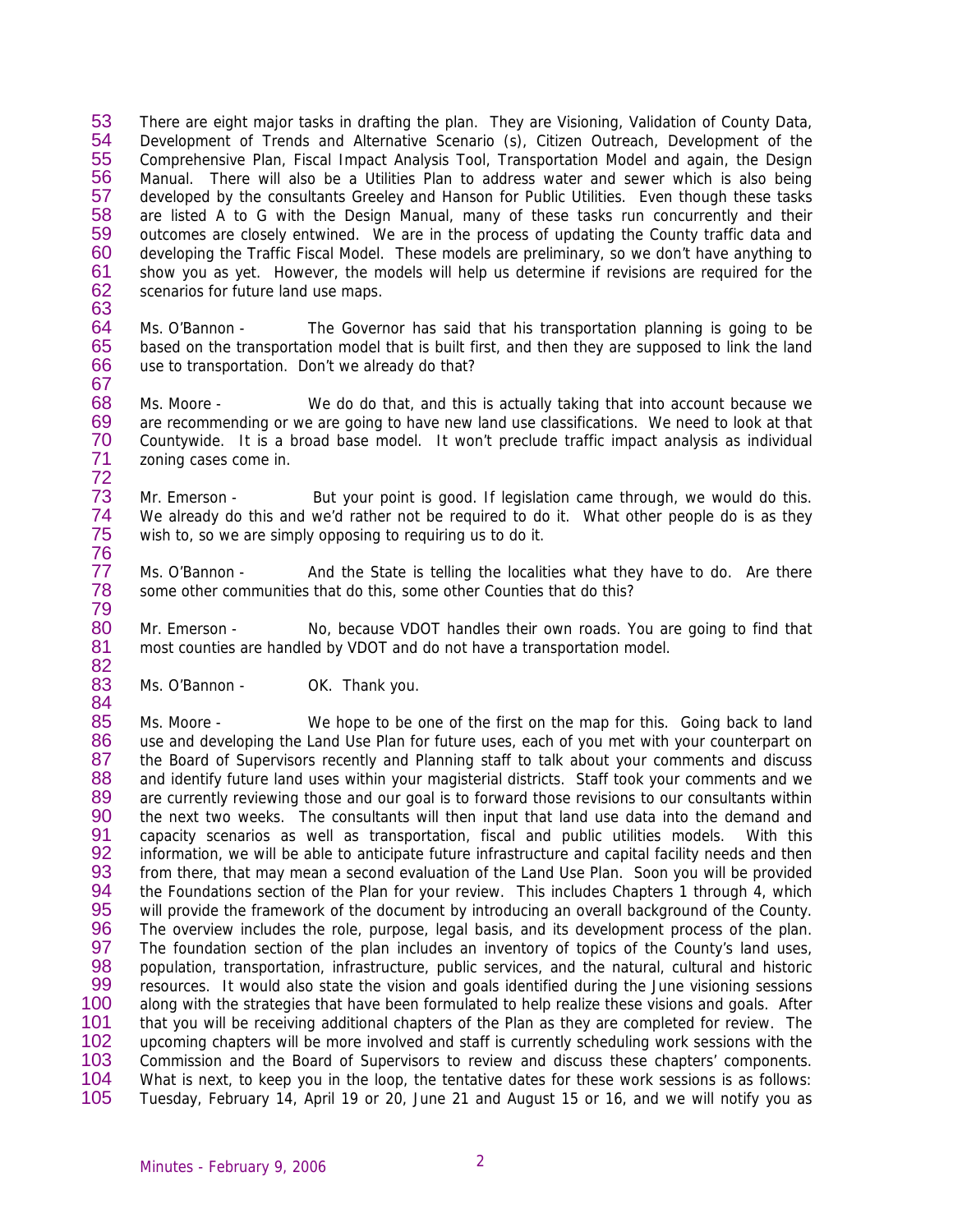106 107 108 109 110 111 112 113 soon as these dates are confirmed. We are also preparing for two open houses for public comment in the spring, tentatively late April or early May. They will be held at the Eastern and Western Government Centers, and we will present a plan for public input, but the main component will be public outreach. The overall tentative time line for adoption includes a public hearing before the Planning Commission in September with a recommendation to the Board of Supervisors in October, and adoption by the Board of Supervisors by the end of 2006 or early 2007. So, that really is our update in a nutshell, and I will be happy to try to answer any questions you may have.

115 116 117 118 Mr. Archer - Ms. Moore, do the coordinates in the GIS ever change? You know, when you update the map in the GIS, I understand that you would redraw some lines, but I am just curious as to how that is done as far as the marking of coordinates.

119 Ms. Moore - The GPS itself or...

121 Mr. Archer - Yes, the GPS.

114

120

122

153

123 124 Ms. Moore - I don't think so.

125 126 127 128 129 Mr. Emerson - Periodically they will go in and make a benchmark and then adjust alignment based on a fly over and new aerial photography, and adjust the maps correctly, but if they are done on the coordinate system, the original setup of the system, everything should fall into place.

- 130 131 132 Mr. Archer - There are some marking points in the ground somewhere. And you can't move them.
- 133 134 Ms. Jones - The working paper on 2/14, what is the working paper?

135 136 137 Ms. Moore - That is the Foundation section I was just talking about, and that is going to be the opening framework of the plan. It is Chapters 1 through 4.

138 139 140 141 142 Mr. Silber - That will be the first four chapters of the Plan. It will be sent to you all. probably in about a week or two. I don't know if the  $14<sup>th</sup>$  is a realistic hearing, but a target date. We will be sending the first four chapters to you for your reading and input and it will be sent to the Board of Supervisors prior to that.

143 144 145 146 Ms. Moore - Based on the content of that section of the plan, we did not feel like we needed a full-blown work session. It really is just a review and making sure the framework is right.

147 148 149 150 151 Ms. Jones - Will we have any time in the session to get back together as we did earlier with the Supervisor and the Commissioner from each district to go over the plan again for our particular district, based on the comments we made during the first work session? To go over the things that came up during those sessions.

152 Mr. Emerson - We have not planned to do that, but if you would like, we can.

154 155 156 157 158 Mr. Silber - I think, Bonnie-Leigh, what we are hoping to do, is take your comments, incorporate your comments into that draft, the next draft of the Land Use Plan map, and give those comments to the consultant and have them begin to put that into the modeling process, and the next time you see the map, they will have been incorporated. Your comments will have been incorporated into those maps. If there are some areas you want to consider making some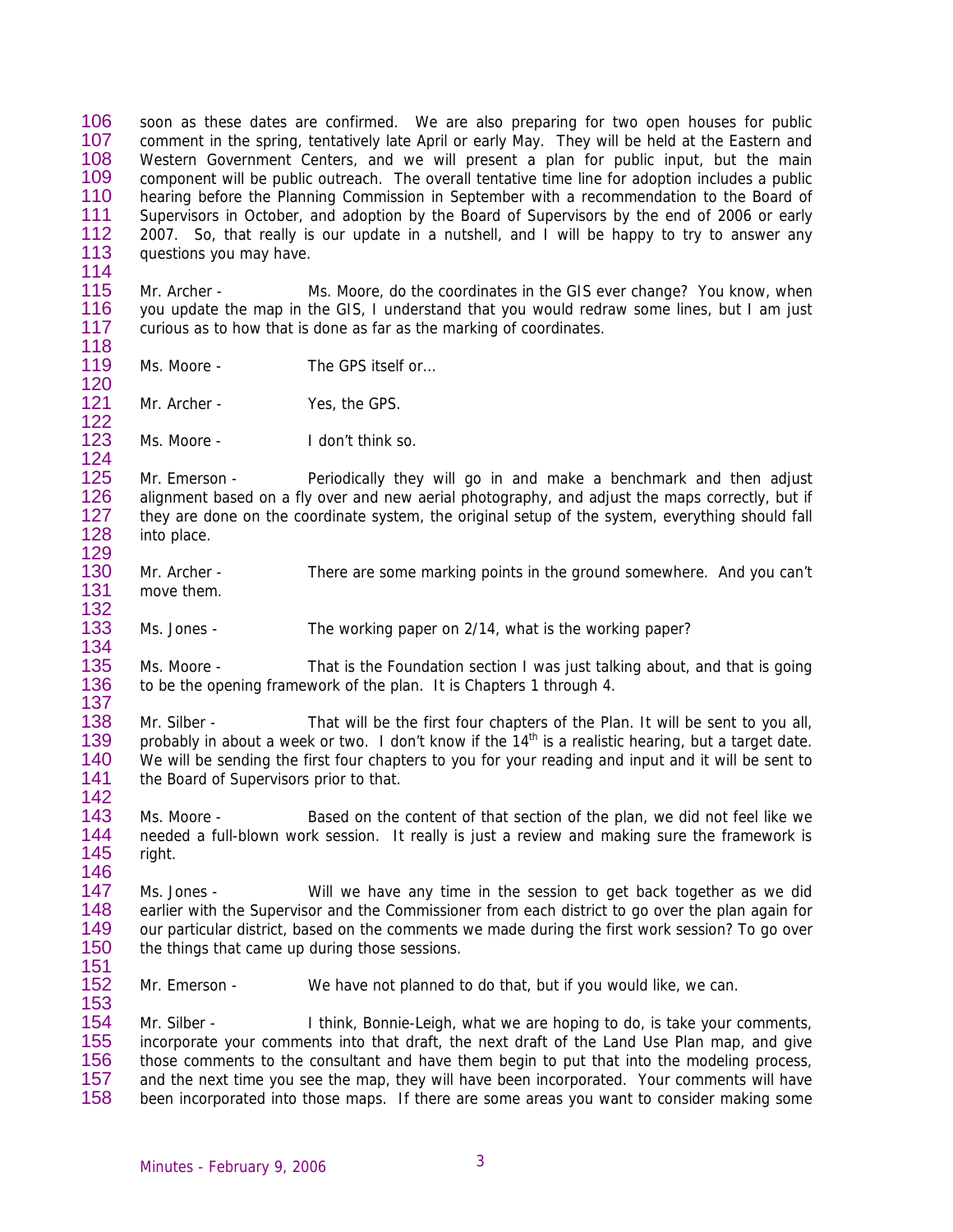159 160 161 more changes to, we could schedule a special time to sit down and review your thoughts. I think everything that you all suggested will have been incorporated in the revision.

162 163 164 165 166 Mr. Emerson - You may want to be aware we have corrected the floodplains. The floodplain map is created by other agencies. We kept pushing and pushing and asking a lot of questions. We finally determined what Planning staff had been presented was a 500-year flood plain and we have reduced it to the 100-year floodplain...

167 Ms. Jones - Oh, that makes me feel much better. Thank you.

169 170 171 Mr. Emerson - The 100-year floodplain is what we normally work with. So, that is going to reduce the area in the floodplain considerably.

172 173 174 175 Ms. Jones - OK. Thank you. That is really where I was going with my comment. I didn't want to leave that and go to the consultant and then have it a part of the big plan. Thank you.

176 177 Mr. Archer - OK, any more questions? We are close to the time we need to depart. Thank you, Ms. Moore. We appreciate it.

179 180 Ms. Moore - Thank you.

168

178

183 184 185

188 189

### 181 182 **THE MEETING CONVENED FROM THE COUNTY MANAGER'S CONFERENCE ROOM TO THE BOARD ROOM AT THIS TIME**.

- **AT 6:45 PM THE MEETING RECONVENED IN THE BOARD ROOM.**
- 186 187 **PUBLIC HEARING ON CAPITAL IMPROVEMENT PROGRAM:**

Mr. Hazelett - This is a public hearing on the Capital Improvement Program.

190 191 192 193 194 Mr. Archer - Nice to see you sir, and since it is 6:45, we may as well go ahead and get started on this, Mr. Secretary. I'd like to introduce Mr. Tom Lappis from the *Henrico County* Citizen and any other reporters that might be present that I don't know about. All right, Mr. Secretary.

195 196 197 198 199 200 201 202 203 204 205 Mr. Silber - Thank you, Mr. Chairman. The first item on the agenda tonight is consideration of the Capital Improvement Program. This is a public hearing on the CIP for the years 2007-2011. State law, as you may recall, requires the Planning Commission to hold a public hearing and to recommend to the governing body that the plan is in compliance with the County's adopted Comprehensive Plan. Therefore, we have provided you, and you have in front of you the Resolution, that we would ask that you consider, at the end of the public hearing. Again, we have the County Manager here this afternoon, who is presenting the two components to the CIP and he does have his distinguished staff here to answer questions and there may be people here from the public that want to ask questions. That is a part of the process. This is a public hearing. At this point, Mr. Manager, I will turn it over to you.

206 207 208 209 210 Mr. Vanarsdall - Each year I always say this, and I wasn't going to say it this year, but Tommy Branin is new on the Commission and he said "Who are all of those people out there?" I told him these are the officers of the County. We have everyone here, on this particular night, every February. We are glad to have you back every year.

Minutes - February 9, 2006 4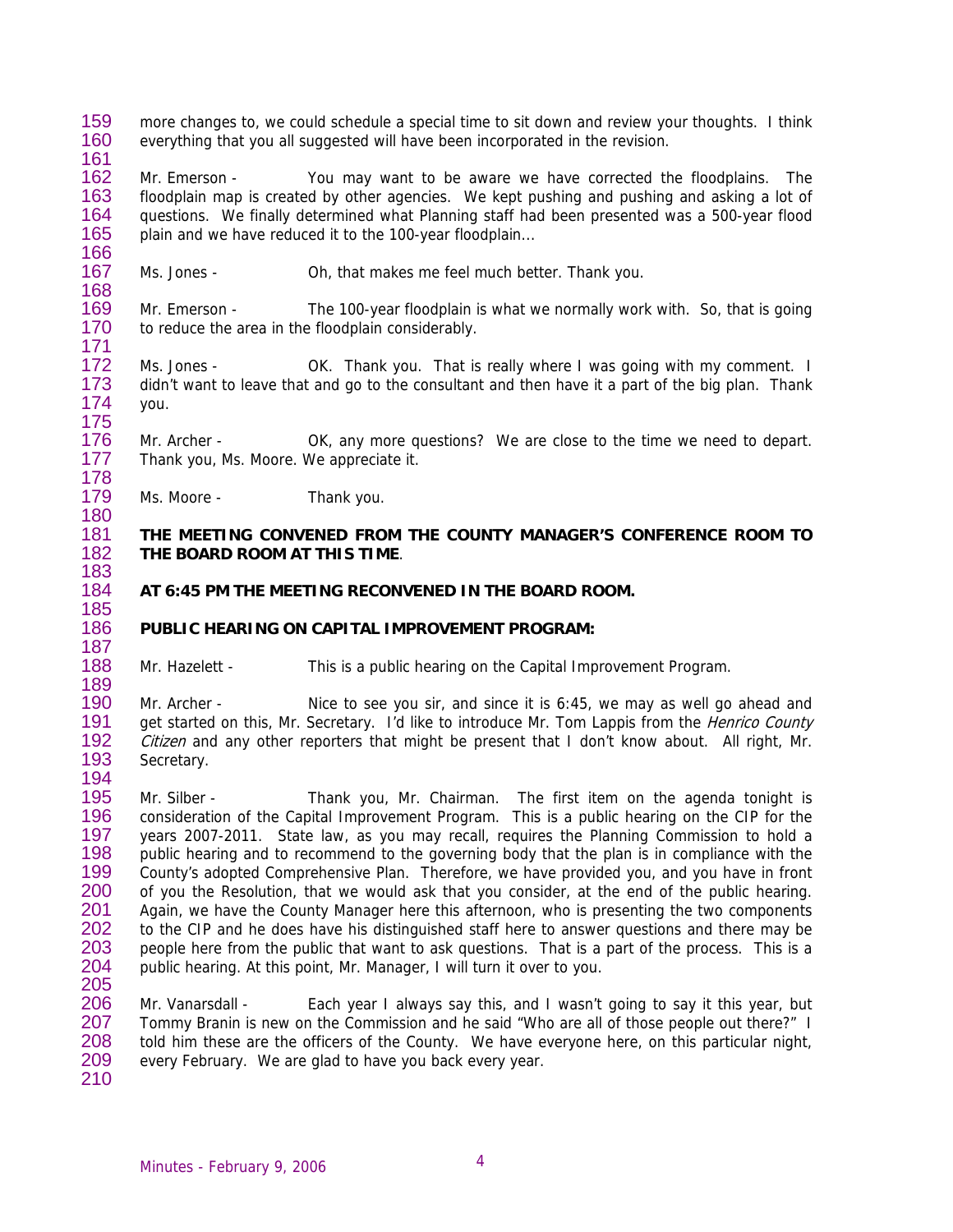211 212 213 214 215 216 217 218 Mr. Hazelett - Mr. Chairman, members of the Planning Commission, Ms. O'Bannon and Mr. Silber, we are here this evening to present to you two items. One is the County's five-year Capital Improvement Program and then to highlight the proposed Capital Budget for the year 2006-2007. As you are aware, the Capital Budget represents those projects that are recommended for funding in the first year of the five-year CIP and this is always the process in which we strive to reach a balance between the many needs in the Capital Improvement efforts and the importance of careful stewardship of the County's fiscal resources.

219 220 221 222 223 224 225 226 227 228 229 230 231 232 233 234 235 236 237 238 The highest project priorities in this plan are those which were approved by the County voters in the General Obligation Bond Referendum in both November, 2000, which seems like a long time ago, and in March of 2005. This year's proposed Capital Budget includes 23.8 million dollars for Freeman High School renovation, which, believe it or not, is the last of the general obligation bond projects funded from the 2000 referendum. The proposed Capital Budget also contains projects funded by the March 2005 referendum, which amount to 24 million dollars for education and 25.3 million dollars in general government. Now, in looking at the five-year CIP request, again just the five-year CIP request and not the budget, but these are summary aspects, divided by department of proposed expenditures over that five years. As you see, the top is Education, 281.6 million dollars. This includes funding for two new elementary schools, two new middle schools, two new high schools, plus renovations and improvements in many schools throughout Henrico County. It also includes funding for roof replacement and mechanical improvements so many people forget about, as we move ahead and add buildings to all of our efforts, both on the general government side and the education side. Buildings must be maintained. In addition, Fire's five-year request is 60.2 million dollars and includes funding for three new fire stations, rebuilding and relocating of six additional fire stations, a drill facility addition and a multipurpose facility which is for physical fitness, which is now carried on, actually, in a warehouse in eastern Henrico County, and a request for consideration of new administrative space for the Division of Fire.

239 240 241 242 243 244 245 246 247 248 249 General Services, you see a very large number, 218.7 million, which is a request for roof repair, mechanical improvements, pavement rehabilitation, plus continued renovation and upgrading of all of the general County Government facilities across Henrico County. That is to enhance the efforts we provide to our citizens when they are dealing with their local government. Also included is a 98.4 million dollar figure for a new courts complex, which is one which is quite honestly, giving me a headache as I look to the future in reference to how to fund that particular small item, 98.4 million dollars. Also, 41.7 million dollars, which is for a new East End Depot, which is where our maintenance activities occur in Eastern Henrico County, but as Eastern Henrico County continues to grow, we are going to have to relocate those facilities, so that is also included.

250 251 252 253 254 255 256 257 There have been discussions for a number of years when you see Human Resources up here about a new system, if you will, a computerized system to replace our current 21 year old system. This is not a glamorous effort. It is an absolute need for the future. That is we are approaching over 600 million dollars in payroll efforts in an extremely complex arena of having to administer and interpret law, and this is over 12,000 full-time County employees on both the school and the general government side. It is becoming more and more complex. We know that this is going to have to be done; hence you see it at this point, in the five-year proposed CIP.

258 259 260 261 262 As we move along, we see a small figure, 275,400 dollars, and a disaster recovery project. That sounds a little funny, but it is to be sure that we do not lose any information in case of disaster where the IT facilities may be destroyed, something that we have to look at more and more as we go into the future.

Minutes - February 9, 2006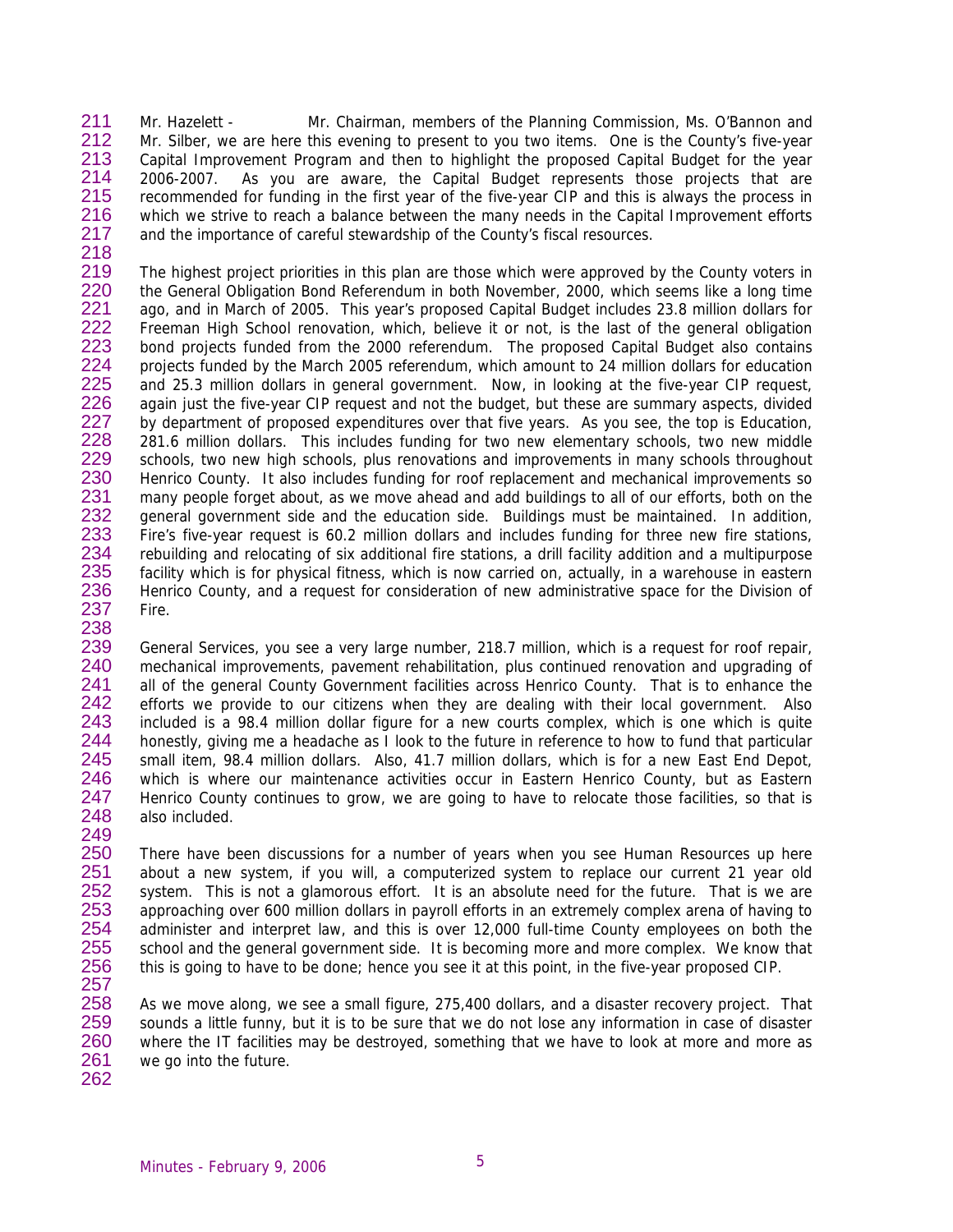263 264 265 266 There are other requests: Juvenile Detention Home to expand existing administrative space, public libraries, a large request of 43.4 million dollars for renovation and expansion of four libraries and the replacement of one library and land purchase related to one library.

267 268 269 270 271 Landfills, you also see in the area of Public Utilities, 2.5 million dollars for base construction of a last landfill area, the Springfield Road Landfill. We are running out of space and that will generate a lot of additional conversation in the future, but this would prepare us for that last phase.

272 273 274 275 276 277 278 279 280 281 282 283 In the five-year program there is also 48.3 million dollars requested for 85 drainage projects throughout Henrico County. That figure continues to mount simply because of inflation aspects as we have not done any of these projects over the years. This is a continuation of the implementation and maintenance and the upgrading of our geographical information system at a request of 1.5 million dollars, again over a five-year period. Road projects which are always needed in an ever expanding locality such as Henrico County, and that is at 47.7 million dollars to alleviate traffic congestion and safety problems we have throughout Henrico County. Recreation and Parks, as we grow more and become more urbanized, there is consideration of requests, a large request, 155.7 million dollars for projects that include improvements to existing facilities as well as development of new parks and facilities to improve the quality of life for all of our citizens as we move ahead.

284 285 286 287 288 289 There are also some additional aspects with requests within the Enterprise Fund. That is a selfcontained fund, as you know and Public Utilities' effort totaled 252.3 million dollars and it includes projects we 'see are extremely important to all of the citizens of the County, that is to rehabilitate, to expand and to modernize the County's water and sewer system. These requests are normally funded through revenue generated by the County's water and sewer pumps.

290 291 292 293 294 295 296 297 In addition, Belmont Golf Course has a request for 5 million dollars. All we say is it's to fill up the holes that Mr. Archer creates out there, but it is to increase the number of parking spaces available at the facility and to make improvements at the golf course. The total requests amount to 1.13 billion over the next five years. Of that amount, obviously, due to funding constraints, only the most pressing needs are recommended for consideration in the Capital Budget. The following slides show you the Capital Budget that is being proposed to be presented to the Board of Supervisors.

298 299 300 301 302 303 304 305 You will notice that in the area of education, it is 67 million dollars and that includes funding for renovation and additions to three high schools, two middle schools, and one elementary school, as well as construction of a new middle school. Funding was also included to support the purchase of land for new school sites along with continued roof replacement and mechanical improvements. Land is getting extremely difficult to acquire in the western portion of Henrico County. We are looking even beyond bond referendum projects in the future in order to acquire some land, and, quite frankly, it may not be available for a school that would have to be constructed in the year 2012 or 2014.

306

307 308 309 310 311 312 313 314 315 Fire funding of 4.5 million dollars is for the relocation of Fire Station No. 3. This project was funded in the March 2005 bond proceeds. General Services, 13.9 million dollars includes funding for sanitary sewer improvements for the East Area Middle School. You will recall that there is a large length of sanitary sewer that is necessary for that. We are proposing to do that through the aspects of General Services to administer the project either there or in Public Utilities, but at this point the expenditure is shown in General Services because it would be General Fund money. Juvenile Court renovation expansion security addition to court facilities, additional holding cells within the Circuit Court, simply because of the time in which we are going to remain in the existing facilities are recommended, Tuckahoe Library retrofit is also recommended. That is the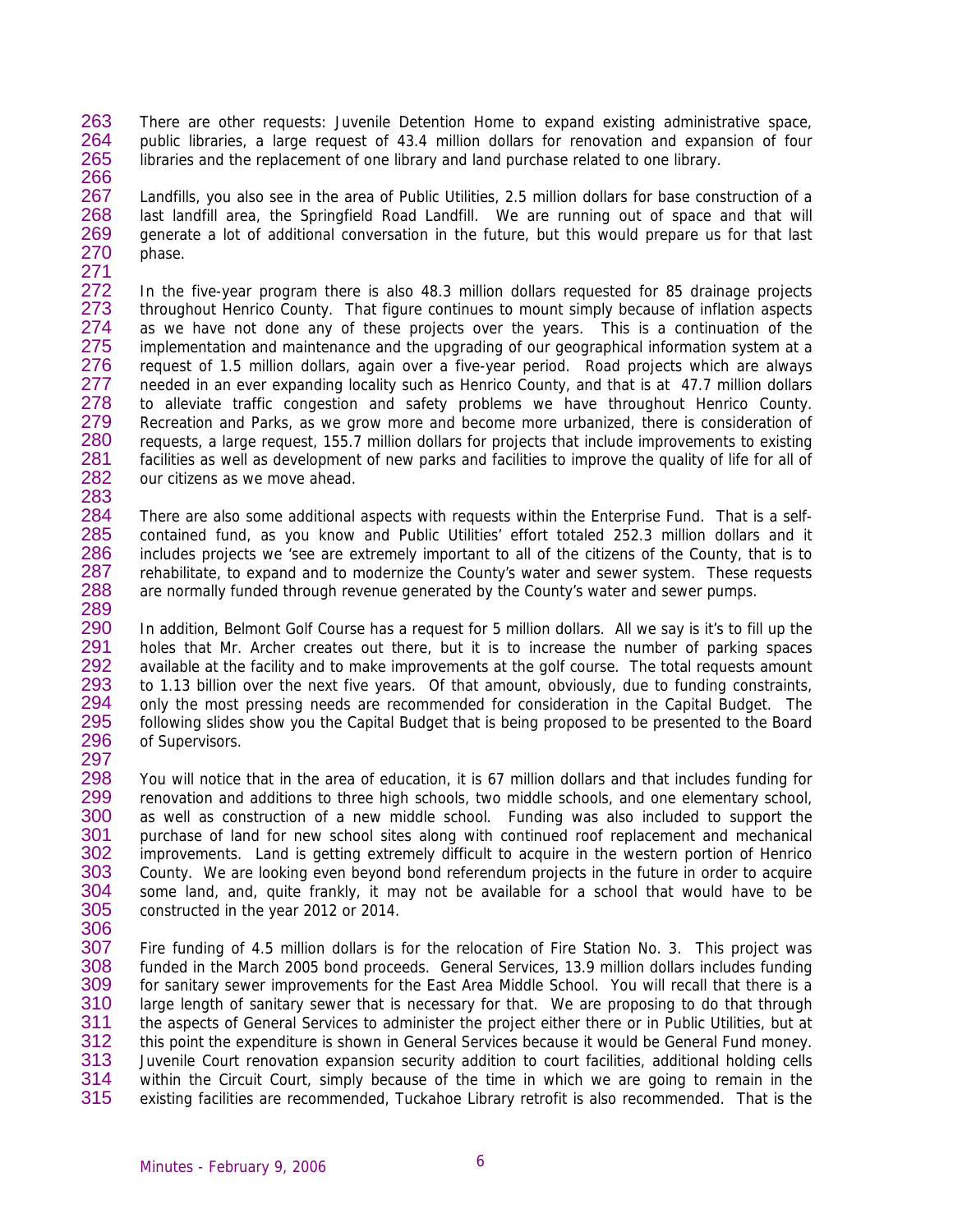- 316 317 318 319 320 321 existing Tuckahoe Library, heating improvements, and technology updates for our E-911 System, which must be maintained and brought up to the latest standards for all of our citizens, and, of course, continued efforts and maintenance, roof repair, mechanical improvements and so forth. Also, the funding of \$250,000 for Information Technology that is to provide additional protection in case a disaster was to occur to the Information Technology or Computer Center.
- 322 323 324 325 Public library funding of 14.5 million dollars is for the renovation of Gayton Library and renovation and addition to the Glen Allen Library and land purchase for the new Varina area library. All of these projects were included in the March, 2005 GO Referendum.
- 326 327 328 329 330 331 332 333 334 335 336 As we move to the next slide, you will see that \$200,000 is recommended to continue implementing, maintaining and upgrading our GIS System. Henrico County has a large reputation in reference to GIS efforts and we are well known for what we do, what we have done, and it is a system that is becoming absolutely necessary for day to day operations in all of our departments. 4.1 million dollars for Public Works roadway improvements. This will fund additional efforts for John Rolfe Parkway, Charles City Road and Cedar Fork Road Bridge, which are projects that have been in the CIP for Public Works for a number of years, and this money is requested for that particular aspect, and, of course, you will see, in just a few slides later, that most of this money comes from General Obligation Bonds or from gas tax revenue from the State of Virginia.
- 337 338 339 340 341 342 Recreation funding of 9.1 million dollars includes three projects, which were all in the 2005 Referendum and include a new eastern Henrico Recreation Center, renovations to Henrico Theater and land acquisition for a park in western Henrico County. Funding is also proposed for a maintenance shop and improvements to the Cross-Palmore House, which has been with us for a while, and rehabilitation at existing County facilities.
- 343 344 345 In the area of utilities, the water and sewer effort, 39.6 million dollars. That is for the continued expansion and continued rehabilitation of all of our water and sewer efforts.
- 346 347 348 349 350 351 352 353 354 355 356 357 358 359 360 361 362 363 364 365 366 367 368 These next slides give you the same figures, but it depicts it in a different way. This is the way that we provide to the Board of Supervisors, so that they can see the different types of improvements, new buildings at 36.4 million, building additions, building improvements, land acquisitions and of course, park acquisitions, as you can see. If you move ahead, roadway improvements, site improvements, technology improvements, the sewer, the water, all coming back to the very same figure, 153.13 million dollars. Some of these efforts that you might be aware of, that you might like to know about are our sewer projects include Four Mile Creek Trunk Sewer Rehabilitation, something that is extremely critical to the operation of our sewer system in the eastern part of this County. North Run sewer line, Meredith Branch sewer improvements, all are needed for continuation of their efforts. Water projects include the following: Pouncey Tract road area water line that is necessary due to the large amount of development that is occurring, reduction in pressure that is in this particular area. Also, Three Chopt Road improvements, the current reduction in pressure that is in this particular area. There are also Three Chopt Road improvements, the water extensions in this area, the supply lines, of course, to Goochland County, actually consideration for the replacement and rehabilitation of a number of our water lines and even consideration for improving our water meter reading services. You will recall I indicated that funding from the 2000, November 2000 Referendum, we have one project remaining, that is the Freeman High School renovation at 23.8 million dollars. I would pause here and tell you, as I must tell the Board of Supervisors, that I am concerned about the increase in cost of all of these projects as we move forward. These projects, of course, were indicated as a need by the citizens. We are morally committed to them, but we must be very, very careful for the cost of these projects as we move forward. Currently, we are seeing costs going up probably 20 to 25% over our estimates. We will have to make critical decisions as we move to the future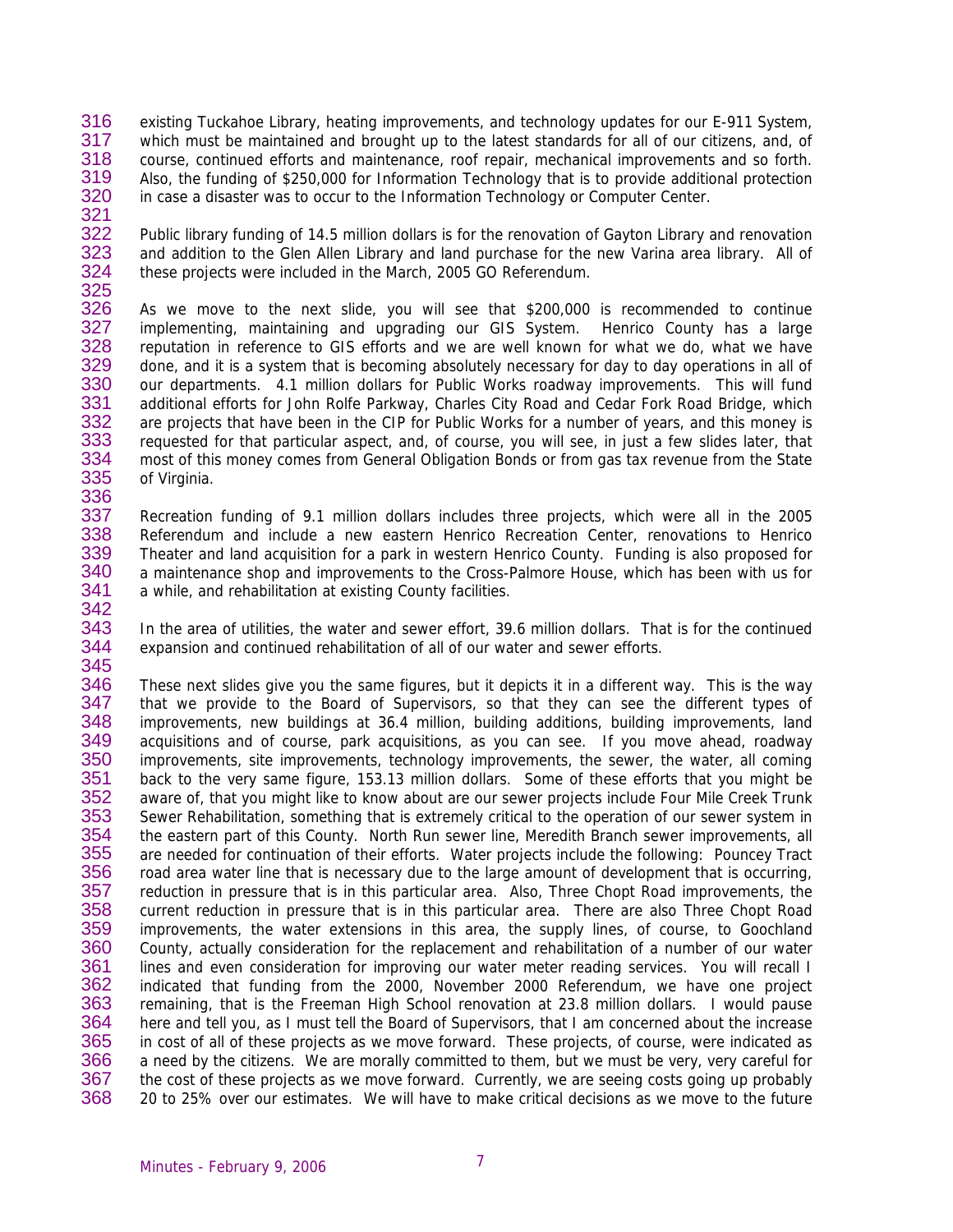- 369 370 371 372 373 as to whether we continue and pay that addition in surcharges, that 20 to 25% of additional cost over the anticipated estimate, and, of course, that has to be funded from somewhere, which is a problem that the Board of Supervisors will face, and we are working on ways in this budget and future budgets to take care of them.
- 374 375 376 377 Funded within 2005 GO Bond proceeds, you see education, you see the West Area Middle School construction, you see the Varina High School cafeteria and six classroom additions, which totals 24 million dollars in that particular area.

378 379 380 381 382 383 On the General Government side, I have mentioned the location of Fire Station No. 3 and most of these projects, actually, the Gayton Road Library renovation, the Glen Allen Library, the Varina area library, the other three. The western Henrico park land acquisition at 1.4 million would be combined with funding that still remains from the 2000 Bond Referendum that would accumulate to an amount of 2.6 million dollars.

384 385 386 387 388 389 390 391 392 This is the first funding that we are proposing and looking to, as you see, gas tax, which, of course, funds gas projects, General Fund, which the Board of Supervisors will be considering. Again, General Fund money going to Public Works. You then see the General Obligation Bonds proceeds, the 2000, the one remaining project. Education and general government for 2005. Money received from the State, while it is E-911 funding, lottery and state construction, which is on the school side, goes to actual education construction and other local revenue. That is a figure that will come from the General Fund and that is actually for the sewer at the Eastern Area Middle School that we have been discussing.

393 394 395 396 Additional State Revenue figures are 11 million dollars, which is going toward land acquisition again on the school side, and the water and sewer revenues, which I have indicated would be generated by water and sewer rates within the Department of Public Utilities.

397 398 399 400 401 402 403 404 405 Mr. Chairman, and members of the Planning Commission, myself and staff are here to answer any questions you have. This is the presentation of the Capital Improvement Program and the Proposed Capital Budget. Should the Planning Commission approve this, and, of course, it will be presented as a part of the overall budget to the Board of Supervisors, and those deliberations would begin in March and hopefully they would be finished by the second Board meeting in April, at which time we would adopt the budget. Staff is here to answer any questions you might have and I always indicate, we brought them all by bus and the bus is running. If they can't answer the question, they immediately get on the back of the bus, because we are leaving.

406 407 408 409 410 Mr. Archer - Thank you so much for your presentation. First of all, I am happy to see that there is an allocation being made for a museum. I think we have a very rich history and we need to be thinking about a place to preserve it. I only had one question about the funds for the Cedar Fork Road Bridge project. Any idea when that is coming to fruition?

| 7 I V      |                  |                                                                           |
|------------|------------------|---------------------------------------------------------------------------|
| 411        | Mr. Hazelett -   | Cedar Fork Road Bridge, Mr. Thompson.                                     |
| 412<br>413 | Mr. Archer -     | Mr. Thompson, how are you, sir?                                           |
| 414<br>415 | Mr. Thompson -   | I am just fine, sir. The time frame for that project would be in 2008 for |
| 416<br>417 | completion, sir. |                                                                           |
| 418<br>419 | Mr. Archer -     | Very good.                                                                |
| 420<br>421 | Mr. Thompson -   | And that is the section that connects the two pieces of Cedar Fork Road.  |
|            |                  |                                                                           |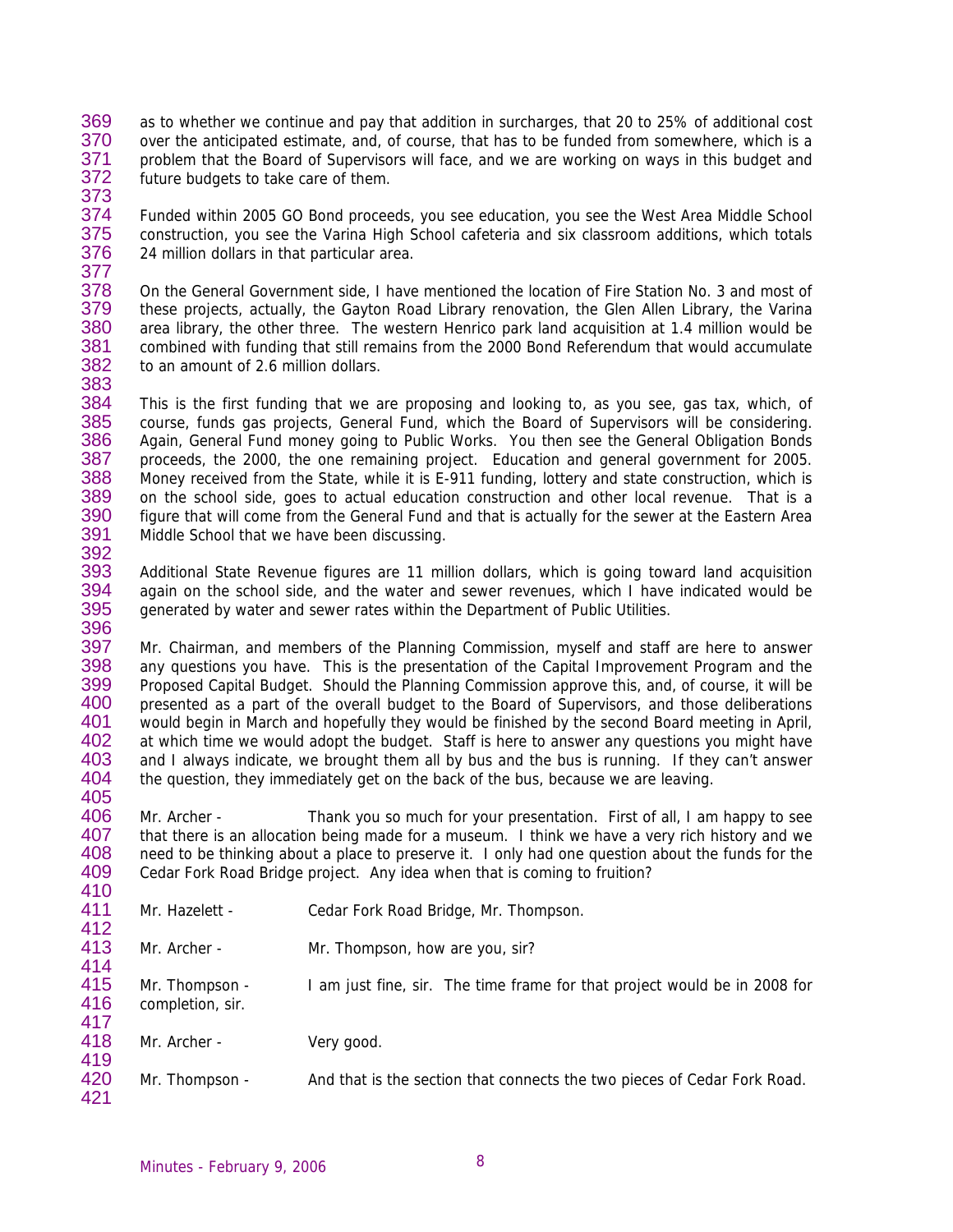422 423 Mr. Branin - I have one question that will pertain to Three Chopt Road. Do you know when Three Chopt Road is proposed to have its improvements done?

425 426 427 428 Mr. Thompson - They are under design right now and fortunately that project is using Metropolitan Planning Organization Regional funds. It is going to take approximately eight years to get the construction completed on that project. Eight years.

429 430 Mr. Branin - Eight years. And the second one is Broad Street.

431 432 433 434 Mr. Thompson - We are through the right of way piece for Phase 1. We have started authorization for utility location on Phase 1 and hope to advertise shortly in the spring for Phase 1 of the project.

435 436 Mr. Branin- You are saying Phase 1 would be from Broad…

437 438 Mr. Thompson - From Broad to Three Chopt Road and then down to Church Road would be the next phase.

440 Mr. Branin - And then John Rolfe between Broad and Three Chopt (unintelligible).

442 443 Mr. Thompson - Yes.

424

439

441

454

456

459

471

444 445 Mr. Archer - Thank you, Mr. Thompson. Does anyone else have something?

446 447 448 Mr. Jernigan - Mr. Manager, I have a question on the east end. Do you want to relocate that to another area?

449 450 451 452 453 Mr. Hazelett - We are, Mr. Jernigan, going to relocate that further into the Varina area simply because of the anticipated development in the Varina area. We don't feel that the present location will serve that, so we will be moving further in into eastern Henrico County. We have looked at several sites and it would be a complete move and it would take an approximately 50 acre site in order to move everything we have.

455 Mr. Branin - Mr. Hazelett, the land fill. How many years do we have left on that?

457 458 Mr. Hazelett - It depends upon the amount going into that, Mr. Branin. I would say 2010, 2011, 2012, is probably when we will be out of there and having to look elsewhere.

460 461 462 Mr. Branin - That was my next question. Have we actively been looking for 2012? That is quite a ways.

463 464 465 466 467 468 Mr. Hazelett - We have not, Mr. Branin. We will have to make a decision into what we do, whether we go into transfer stations with movement to landfills outside of Henrico County. We can, of course, revisit other aspects of landfills within Henrico County where we have arrangements with the private sectors now. We have not made that actual decision and would not do so until probably two years before we actually close the last phase.

469 470 Mr. Branin - Now is the quarry adjacent to the landfill? Could we borrow from that quarry?

472 473 474 Mr. Hazelett - Probably, Mr. Branin, but again we have a question that we have to answer as to whether Henrico County should remain in the landfill business. There are a large number of environmental constraints and newer environmental constraints constantly placed on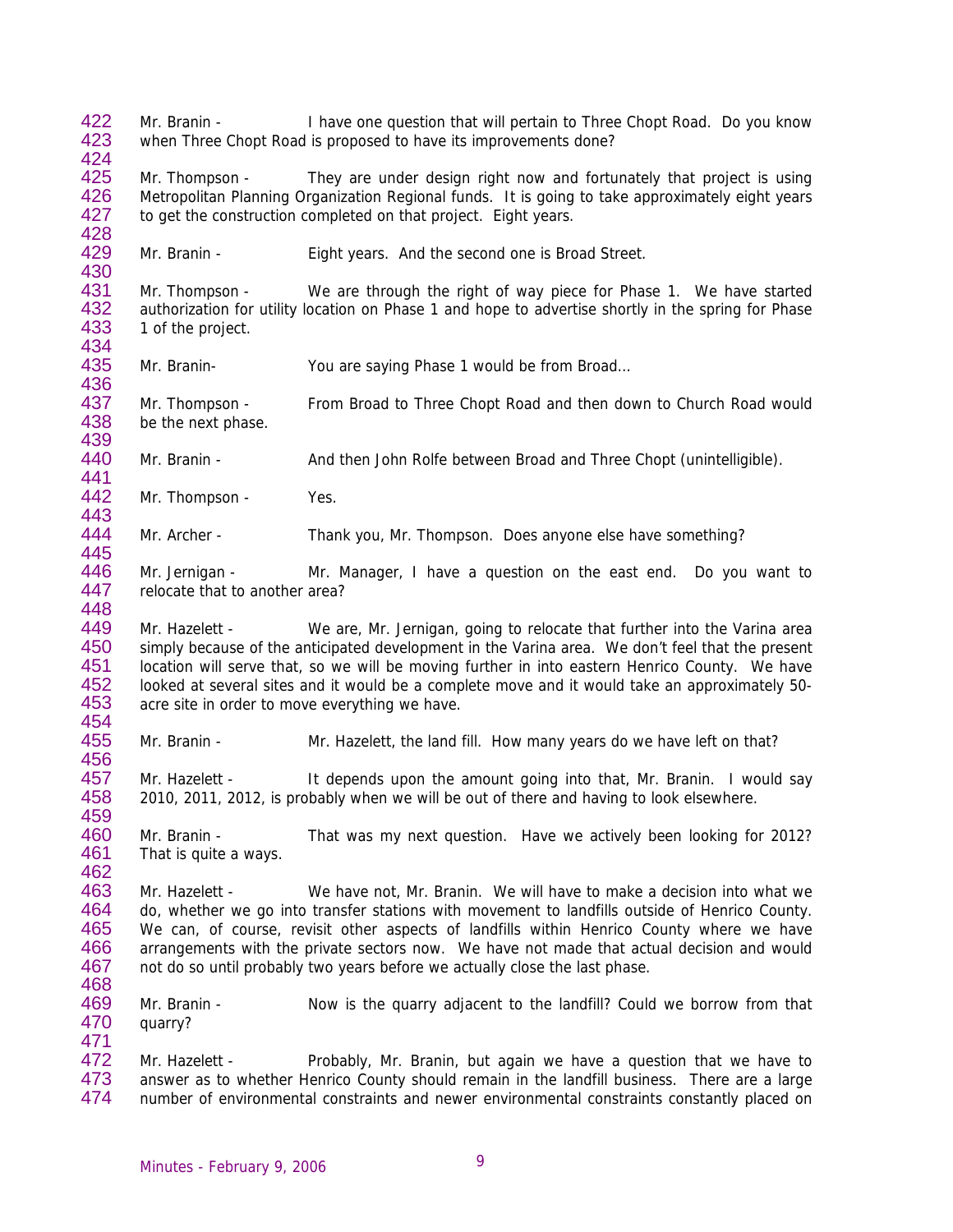475 476 477 478 479 local government, and we are going to have to answer the question of whether we should continue this or whether we should seek to do it through the private sector through contract arrangements and transfer stations, which, of course, many localities have gone to and are turning to, quite frankly, because of these concerns.

480 (Unintelligible):

481

488

494

500 501

506

509

513

517

519

482 483 484 485 486 487 Mr. Hazelett - It is actually a private company in Charles City County where Charles City County receives a lot of revenue from the operation of that private effort and that is one alternative. There are several in the area from the private sector standpoint that would require us to create transfer stations where our citizens could off-load trash and debris, which, of course, would then be transferred to that point, and that is where the charge would come in at that point.

489 490 491 Ms. O'Bannon - I have one question and that is why would (unintelligible) and the present technology. Can you just go into a little bit detail about that or…

492 493 Mr. Hazelett - I am sure it is. It is constant upgrade of the computers and the necessary aspects available for E-911. Mr. Proto.

495 496 497 498 499 Mr. Proto - Actually, Mr. Hazelett pretty well answered the question, Ms. O'Bannon. It would provide for replacement of the existing computers for the systems within the communication center. What we are trying to do is phase it in a program much like the computer replacement program, so that we can keep up with technology.

Ms. O'Bannon - Where does that money come from?

502 503 504 Mr. Proto - From the State (unintelligible) that comes back to the jurisdictions and that is in essence paid by the citizens that pay their tax.

505 Ms. O'Bannon - Have we put in more than we have gotten back?

507 508 Mr. Proto - Yes, ma'am. I don't know the numbers. Maybe John does, but certainly we have put in more than we get back.

510 511 512 Mr. Vithoulkas - It is a 75 cent per month charge on each bill and for the past four or five years, our return on investment is between 63 and 65 cents. We just ran that recently in the Budget Office, for every dollar that we put in.

514 515 Ms. O'Bannon - For every dollar you put in.

516 Mr. Vithoulkas - Yes, ma'am.

- 518 Ms. O'Bannon - How much was it, 60...
- 520 521 Mr. Vithoulkas - It is about two-thirds.

522 523 524 Ms. O'Bannon - I think they were going to rearrange that or close that down. What is going on with that? Do you know?

525 526 527 Mr. Hazelett - No, ma'am, that money is available to us. If you recall, there is consideration by the General Assembly to bundle all of these types of taxes, communication taxes together. It is supposed to be revenue neutral to the localities. I will wait to see that. I am not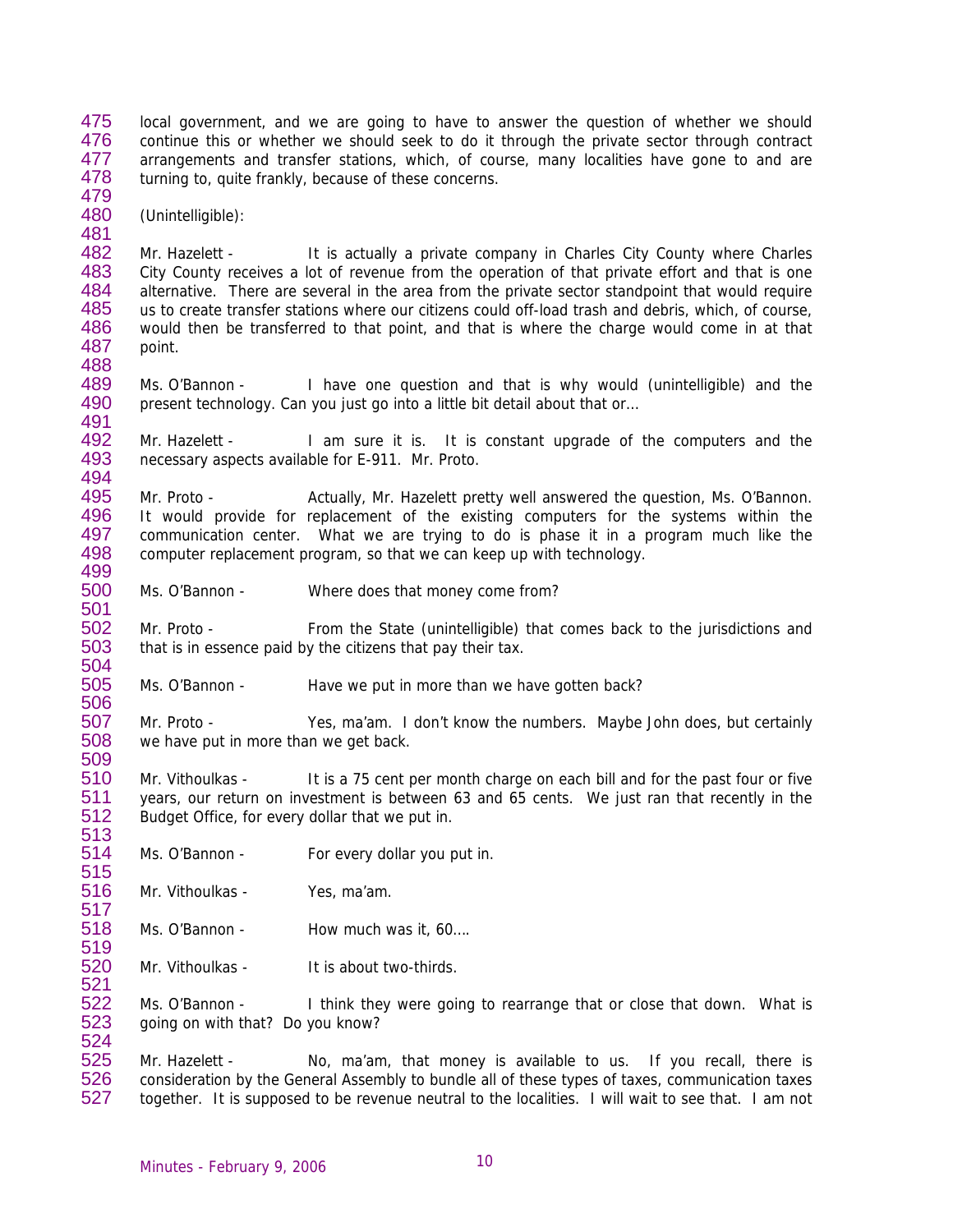- 528 529 530 sure how far it is going to get this year, but this money is safe from that standpoint. We are aware of that.
- 531 532 533 Mr. Jernigan - Mr. Manager, I have two questions on Fire. You said earlier that you are looking for another facility for administration of Fire?

534 535 536 537 538 539 540 Mr. Hazelett - As we move ahead, over five years, Mr. Jernigan, there is a possibility that we will have to relocate the administrative offices of Fire for a couple of reasons. No. 1, they are running out of space, and No. 2, the Division of Police is also running out of space, not only for personnel but for actual storage and so forth, which is needed. Those are two different things and you have to look at what you can keep together and what you can move, which we are currently doing.

541 542 543 Mr. Jernigan - In looking through here, I see that we have Rocketts Landing for Fire Station No. 20, land acquisition, \$524,000?

544 545 546 547 548 549 550 Mr. Hazelett - Yes, that was an estimate that was put in by the Division of Fire for consideration of what our needs might be in the future. That doesn't say where the revenue is coming from or where the land would come from. As you are aware, we are in negotiations and there is a possibility that between development or several pieces of development in the Varina area, that location could be provided, but you all, obviously, have to construct the station once it is there. But this simply puts it in process, if you would. It puts a bookmark in there that that is a need that we have to consider for the future.

552 553 Mr. Jernigan - I don't know how I missed that. We should have that done.

554 555 556 557 558 Mr. Hazelett - We have been talking to them about it, the Division of Fire has, the Planning office has. They are not adverse to that at all. It is a question of where we locate it and whether it is shared between them and Wilton Farm or exactly what we do. That is an active conversation. That is not an issue.

559 560 561 Mr. Jernigan - We have people looking at Tree Hill, too. That has got plenty of property.

562 563 564 565 Mr. Hazelett - Yes, sir. We are aware of that. We put a bookmark in to make sure, because we are not sure it would fund the operational aspects and so forth, and again, that is not funded. That is simply a request for consideration over the next five years.

566 Mr. Jernigan - Thank you.

551

567

568 569 570 Mr. Vanarsdall - Mr. Manager, I have a question about schools. The central west area, which is going to share Brookland and Blue Top, is the far reaching goal to replace a high school?

571 572 573 574 575 576 577 578 579 580 Mr. Hazelett - There is one high school that was approved on the referendum, which is actively seeking a location for the school system and general government and have looked at a number of locations, none of which have actually been accepted yet. That is still under active review, Mr. Vanarsdall. I don't know when we will do that. I received a letter from the Superintendent requesting consideration of additional property, which is actually east of Interstate 95, the Hall of Fame site. There are a number of issues in reference to location of the schools, what it is supposed to do for the total school system. Would there be redistricting efforts? Obviously, some of the questions that we have asked on the general government side is, where is it going, what is the infrastructure to serve it, how long is it going to take to get it there, when do you need the schools. It is all active at this point in time. That is one school.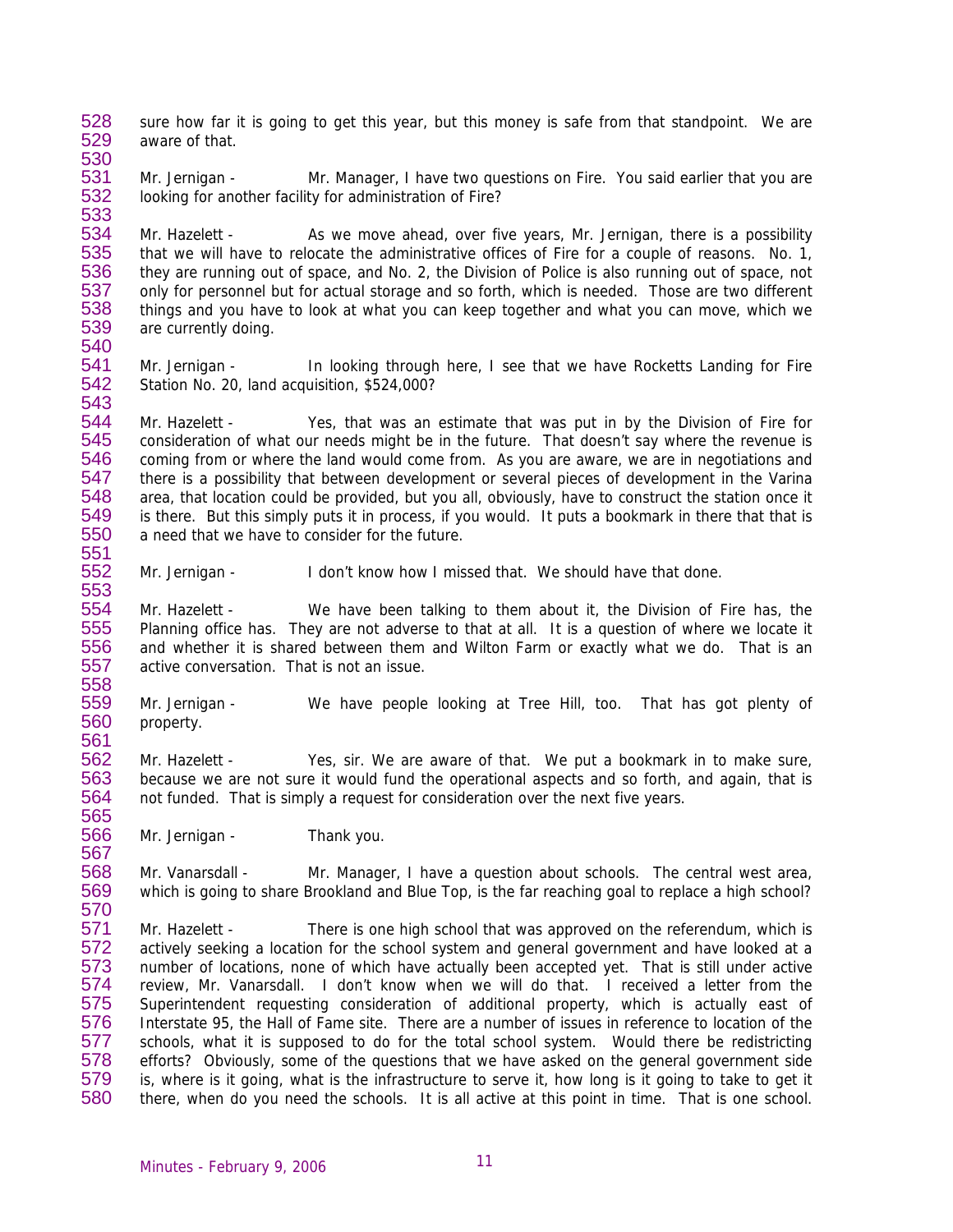581 582 583 That high school I would like to see sooner than later in reference to the commitment we made to the citizens. I am not sure.

584 585 Mr. Vanarsdall - Inotice it is earmarked for 07 or later.

586 587 588 Mr. Hazelett - I am not sure we are going to get there unless we move very quickly in reference to location.

589 590 591 592 593 Mr. Vanarsdall - The other question I have is the library. I know that we have waited for a while to replace the Dumbarton area library. It has outgrown itself and there is not enough property where it is to build a new one, and I don't know where you'd find a temporary location if you do build a new one.

594 595 596 597 Mr. Hazelett - Well, you are correct, Mr. Vanarsdall. We have looked at it. Unfortunately, due to the funding aspect we had in reference to the Bond Referendum, that project has been pushed all the way out to the year 2010-2011, but it is obviously in the CIP, and yes, we will probably address a new location for that library.

599 Mr. Vanarsdall - OK. Thank you. That is all of the questions I have.

601 602 603 604 605 606 Mr. Archer - I had one more question. Given that we are running out of space for disposable waste, and I suppose everybody else is, too. I do know that Virginia does have some intrastate importation done. How does this process work? If we were to do some intrastate garbage disposal, would that be a process that you would have to bid on, on whether or not you are able to dispose of your waste in a certain area? Is that how it works?

607 608 609 610 611 612 613 614 615 616 617 Mr. Hazelett - It could be from the standpoint of some larger localities, which, of course, you see in the news, such as New York City, and so forth. From our standpoint, being Henrico County, while it is tonnage, it is not a lot of tonnage in comparison and we would simply go to the private sector and, therefore, the private sector would make that choice as to where they would put it. We are fortunate in the aspect, as Ms. O'Bannon says, that we have Charles City County. There are other locations. They are near us and this could go on for a number of years without impacting us. The General Assembly, of course, is going to provide those rules in reference to transport of trash and debris into Henrico County and into the Commonwealth of Virginia, as well as any other state in reference to that being transferred into them, but at this point, I won't say it is not critical. I would say it is not critical to the overall plan, and I think we have availability of areas around Henrico County that we could go to.

- 619 620 Mr. Archer - For sometime to come?
- 621 622 Mr. Hazelett - Oh, yes, sir.

623 624 Mr. Archer - It is a quite a process when you think about eventually we will just have to run out of space.

626 627 628 629 630 Mr. Hazelett - Yes, sir, you do. It is very difficult, of course, for the northeastern cities, such as New York and so forth, that simply do not have any space. It is literally placed on barges and as you may have read, in many instances, it is barged around for quite a while, seeking a location in order to put it.

631 Mr. Archer - Thank you. I appreciate it. Any more questions?

632

618

625

598

600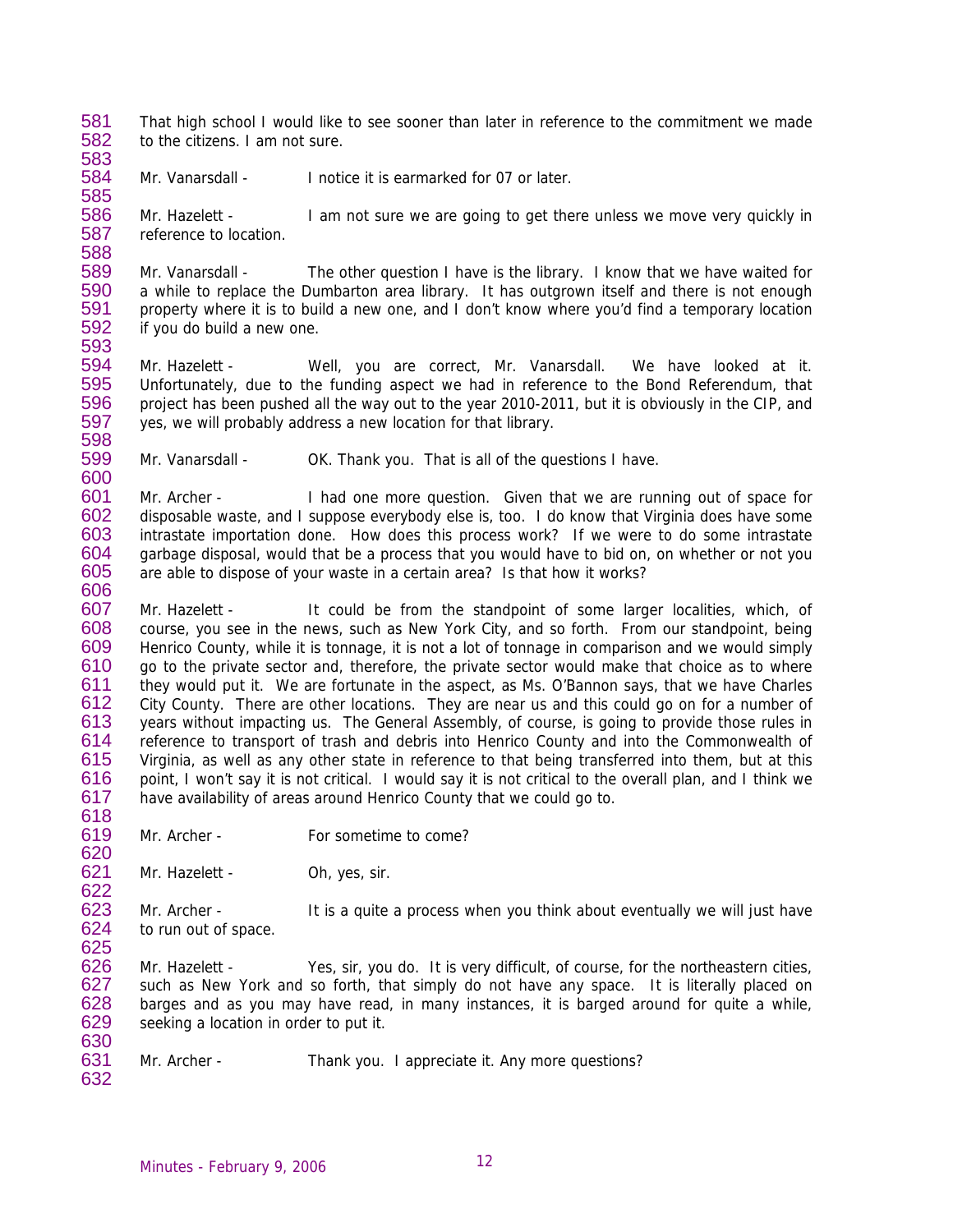633 Ms. O'Bannon - Just one more. What exactly (unintelligible) offices at Tuckahoe Library…

634 635 (Unintelligible)

647

650

636 637 638 639 640 641 642 643 644 645 646 Mr. Hazelett - Actually, Ms. O'Bannon, it is in limbo. I was discussing that yesterday. We have in there about 1.8 million dollars, which I think would be the first phase. There have been requests for a number of efforts to use the old Tuckahoe Library. I have several in mind which I will be presenting to the Board of Supervisors, but at this point I am finishing up on that. But I do need some storage space. I do need to relocate some office space, and that is what I am looking at. I have to be very, very careful with the Tuckahoe Library, the existing Tuckahoe Library. There are environmental issues in reference to the use of that building and how much we are going to use it and how much it is going to cost to bring it back up to standards. There is asbestos in that building that we all know about. It is extremely expensive, and so we are looking at different alternatives, and how to use the building for the best possible use at the least possible cost.

648 649 Mr. Vanarsdall - Are you talking about the existing library? I thought I read that they were going to use that for administrative offices.

651 652 653 654 655 656 657 Mr. Hazelett - There was a request from the library system to use it for administrative offices. Yes. Again, what you are seeing, Mr. Vanarsdall, is the five year request of each of the departments. I get the joyful task of trying to make all of that work in a smaller box, and that is the point. That is one request. There have been a number of requests to use that square footage, and we were meeting as late as 6:00 last night on a proposal, and I am, quite frankly, just not ready to present that at this point in time.

658 659 660 661 662 663 Ms. O'Bannon - I guess my question really originally was there was a possibility of selling the property, but I know and I have also heard requests from many different departments, also, and different folks about a County use for it, and it is in the general area the Board had discussed before of Government buildings. Also, generally in that area was the Post Office, now the library and (unintelligible) kind of close by, that the (unintelligible) not sell it.

664 665 666 Mr. Hazelett - The proposal that is before the Board of Supervisors is to use it for governmental use. Yes, ma'am.

667 668 669 670 Ms. O'Bannon - And that is where I was going with my question. Knowing that it is not ADA necessarily in compliance, you would need an elevator and things like that, and that means the bottom line is it won't be for sale, but used for governmental uses.

671 672 673 Mr. Hazelett - At this point, my proposal to the Board of Supervisors would not consider selling that building.

674 675 Ms. O'Bannon - That is enough for me right now. That puts it pretty much in perspective.

676 677 678 679 680 681 682 683 Mr. Silber - Inotice that each year the CIP costs continue to grow, and I know that you are aware that your Planning Commission makes decisions relative to land use matters and recommend to the Board of Supervisors land use plans and zoning procedures. I didn't know if you wanted to comment or add any information that you could share with the Planning Commission as to the decisions that they make that may have impact on your ability to provide for these capital needs. Is there anything from a global perspective that we are doing that we can look at differently to help you deal with some of these problems?

684 685 Mr. Hazelett - It is a two-edged sword, Mr. Silber, Mr. Chairman, and members of the Planning Commission. That is Henrico is a developing community. We need development in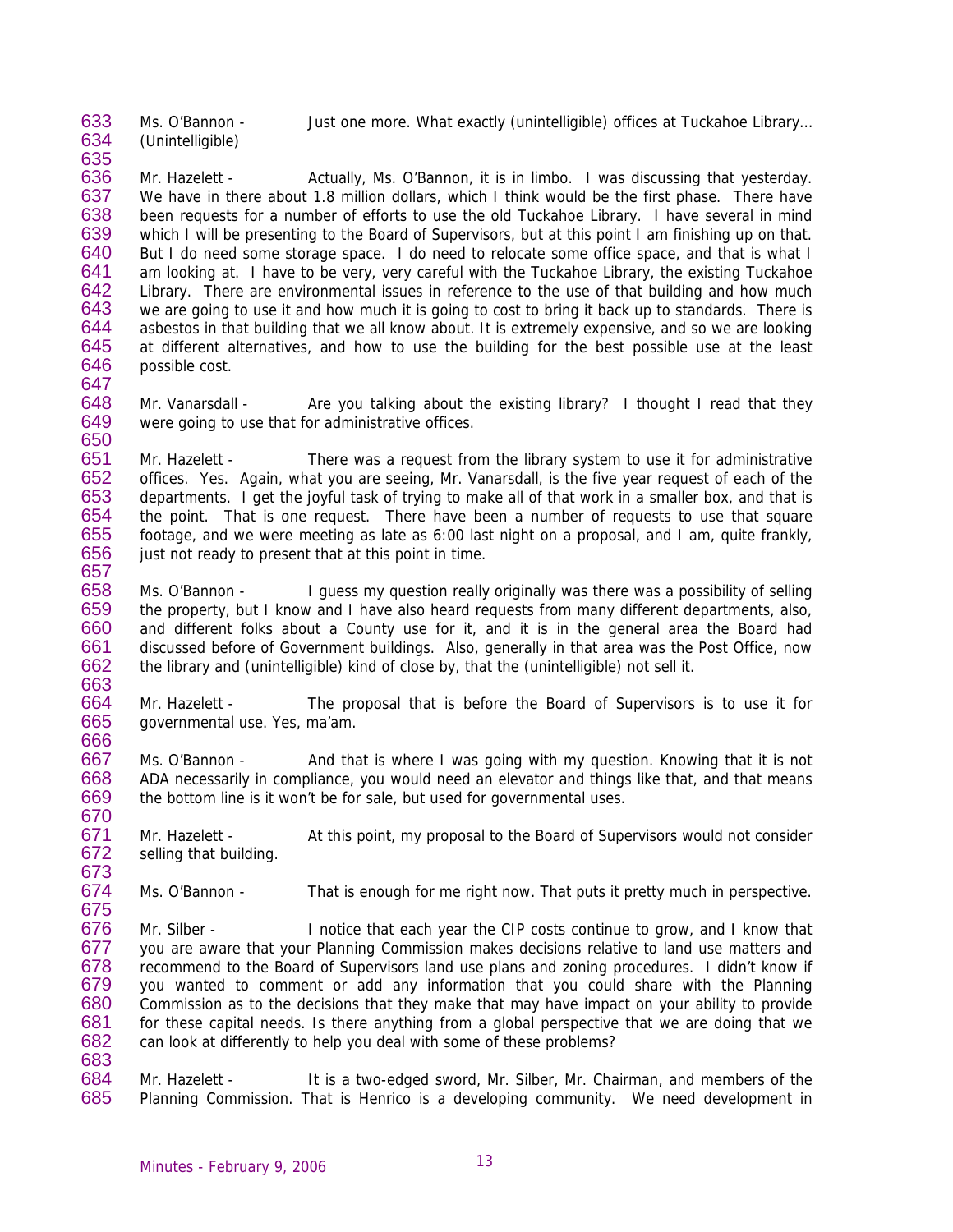686 687 688 689 690 691 692 693 694 695 696 697 698 699 700 701 702 703 704 705 706 707 708 709 710 711 712 713 order to provide additional revenue and to provide additional services that are needed by the new development. Where do you stop that circle? I am really not sure. As long as we keep our ratios the way we have been, at less than 70% residential, more than 30% commercial and industrial development, we have I think one of the least intrusive and heavy tax burden on our citizens in Henrico County. That is an obligation. That is where we are proposing to go, and so I would simply say if development occurs in Henrico County, from an administrative standpoint, I am always looking for commercial, industrial, or office development. It is the least usage of our services and it generates a large amount of taxation. As you well know, residential development does not pay for itself. It does need the services that we provide. Education, obviously, is critical and is the highest priority in Henrico County. Public safety is, but those things are not paid by the tax revenue generated by residential development. That is the reason for that 70/30 position, so we do encourage commercial/industrial development, but as you get that, the residential development is attracted to it and it keeps going around and around. From my standpoint, Henrico County has done extremely well over the years in that balance. As long as we continue that balance, I think that we are going to be very, very well off in the future. That is, I think we will be able to provide it. One of my greatest concerns is the capital needs of Henrico County, that we will be able to continue our operational services. The capital needs, I think, are going to have to take a different turn, and that is, there is going to have to be a different revenue source, or an additional revenue source in the future. As members of the Planning Commission and Ms. O'Bannon will recall, we tried this with the meals tax. It did not pass. We stretched out the project in order to accommodate the citizens. I don't think there is a way to do it again. We are getting very close to the aspect of having to consider additional revenue for capital improvements that may come to us in the future, and, obviously, when you see a picture of 1.1, 1.2 or 1.3 billion dollars, that is very difficult and I can't do that under the existing revenue sources, and yet a lot of those are going to have to be done. I, for one, will be looking for alternative revenue sources, as well as continued development in Henrico County in the future.

714 715 716 717 718 Mr. Archer - Are there further questions from Commission members? If not, I'd like to remind you that this is a public hearing, so if there are members of the public present who would like to ask questions, please feel free to come up and do so. Well, are there any members of the staff who want to add a voice?

719 720 721 722 Mr. Branin - I'd like to make some, and I think you all do a fantastic job and with Mr. Hazelett's last comments, and looking at our taxing and our financial situation and compare it to all of the other counties around us, that is a reflection of what it is you all do.

723 724 725 726 Mr. Archer - Thank you. All right, we have, unless there are other comments, we have a resolution to be read into the record and then this Commission has to make a recommendation on that resolution.

727 728 729 730 731 732 733 734 735 736 Mr. Silber - Yes, sir, Mr. Chairman. There is a resolution. It is short if you will allow me to read it. It reads, "Whereas the County Manager has requested the Planning Commission to review the Capital Budget for the Fiscal Year 2006-2007, and according to Chapter 15.2. 2239, the Capital Improvements Program for Fiscal Years 2006-07 through 2010-11, and make appropriate comments and recommendations to the Board of Supervisors, and whereas the Planning Commission has completed its review of the Capital Budget, together with the five year Capital Improvements Program, now therefore, be it resolved, that Henrico County Planning Commission finds the Capital Budget for Fiscal Years 2006-07 is generally consistent with the County's Comprehensive Plan and recommends approval."

737 Mr. Vanarsdall - I move we adopt that.

Minutes - February 9, 2006 14

738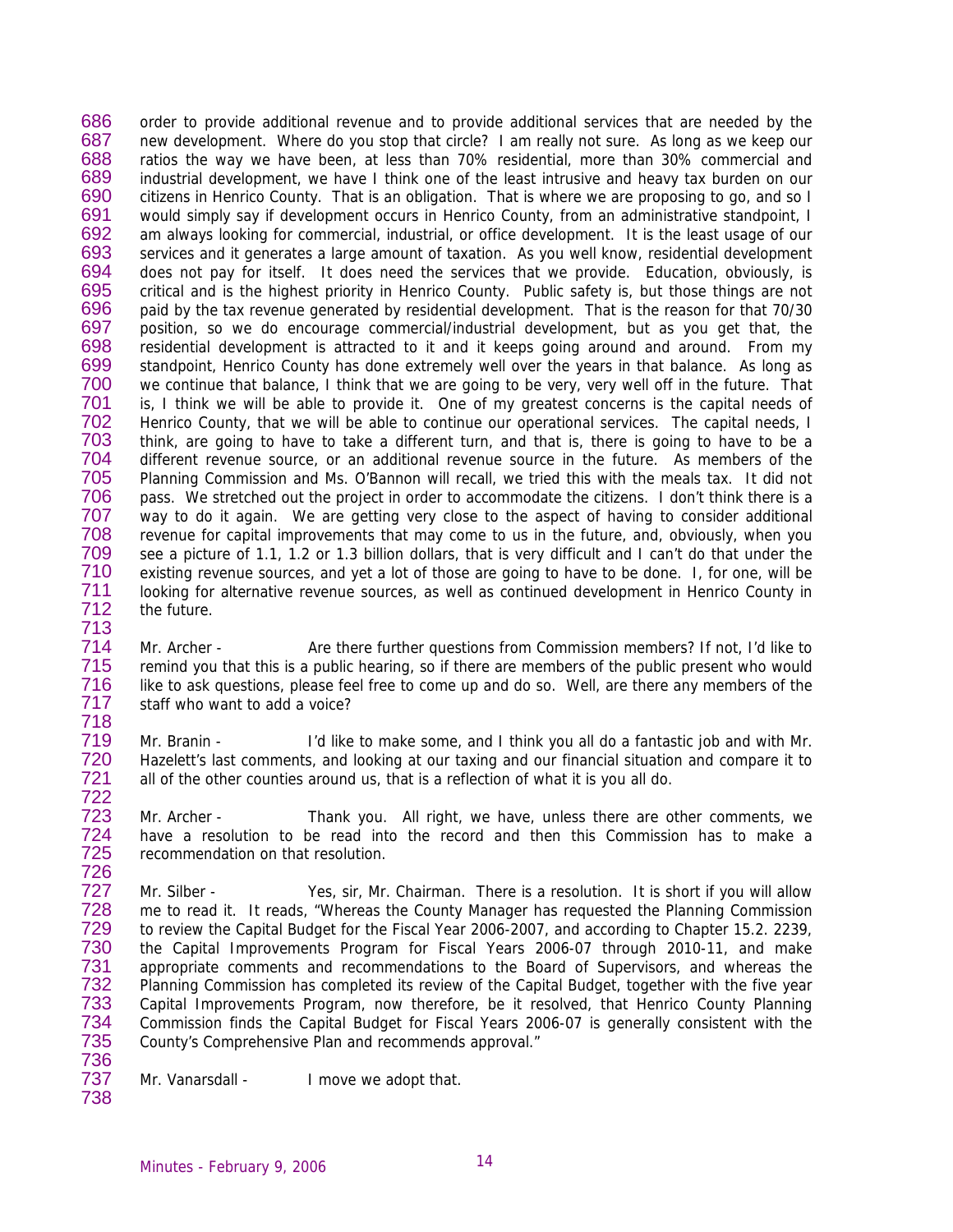739 Mr. Jernigan - Second, Mr. Chairman.

741 742 743 744 Mr. Archer - Motion by Mr. Vanarsdall and seconded by Mr. Jernigan that the Resolution be adopted. All in favor say aye. All opposed say no. The ayes have it. The Resolution is passed.

### 745 746 **THE PLANNING COMMISSION RECESSED UNTIL 7:00 P.M.**

### 747 **THE PLANNING COMMISSION RECONVENED AT 7:00 P.M.**

749 750 751 752 753 754 Mr. Archer - The Planning Commission will come to order. Good evening ladies and gentlemen. Welcome to the February 9, 2006 Planning Commission meeting. Before we begin, I would like to introduce some people here. Ms. Dena Sloan from The Richmond Times-Dispatch. Thank you for being here, and Mr. Tom Lappas from *The Henrico Citizen*, and if there are any other media persons here, we welcome you and thank you for being here.

755 756 757 758 759 I'd also like to welcome tonight several Boy Scout Troops here tonight and I understand they are working on their communication badges, and if you would, we'd like for you to stand so we can acknowledge you, and maybe have one person from each group tell us where your group is from and the name of your group. Go ahead.

760 761 (At this time the troop members gave their names and troop numbers. Voices were unintelligible.)

763 764 765 Mr. Archer - We welcome you all here. We have got a lengthy agenda tonight and I will turn the proceedings over to our Secretary, Mr. Randall Silber.

766 767 768 769 770 771 772 773 Mr. Silber - Yes, sir. Thank you, Mr. Chairman. This is part three of the evening. We have already had one work session talking about the County's Comprehensive Plan that we are working on and then we had a public hearing on the County's proposed Capital Improvement Program. Now this is a portion of the Planning Commission at the 7:00 p.m. agenda where we are talking about requests for rezoning. We do have several on the agenda tonight that have requested deferral and several for the expedited agenda. Ms. Moore, if you can tell us about those that may be withdrawn or have requested deferral.

774 775 Ms. Moore - Yes, Mr. Secretary. The first item would be a request for withdrawal.

776 777 778 779 780 781 **C-9C-06 Gloria L. Freye, Esq. for Doswell Properties, Inc.:** Doswell Properties, Inc.: Request to conditionally rezone from B-2C Business District (Conditional) to B-3C Business District (Conditional), part of Parcel 804-736-0481, containing 1.67 acres, located at the northeast intersection of Mechanicsville Turnpike (U. S. Route 360) and Neale Street. The applicant proposed a fleet fueling facility. The Land Use Plan recommends Commercial Concentration. The site is in the Airport Safety Overlay District.

782

740

748

762

783 784 785 Ms. Moore - The applicant has withdrawn this and no action is needed from the Planning Commission tonight.

786 787 788 Mr. Silber - Case C-9C-06 on page 2 is withdrawn and does not require any action by the Planning Commission.

### 789 **Deferred from the December 8, 2005 Meeting**

790 791 **C-69C-05 LIM Properties, LLC:** Request to amend proffered conditions accepted with Rezoning Case C-8C-82 on Parcel 755-759-3886, containing 1.35 acres, located at the southeast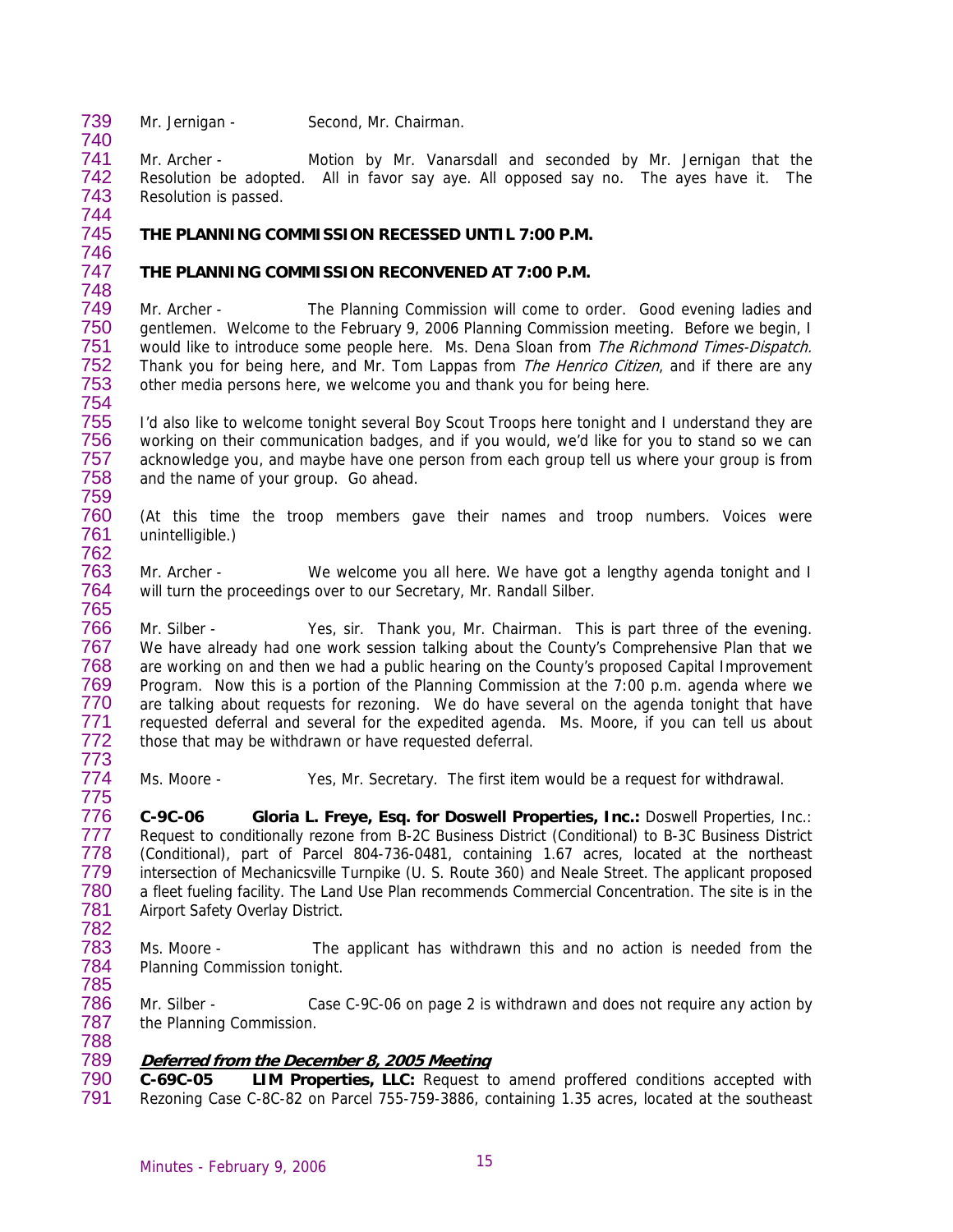792 793 794 795 796 intersection of Springfield and Meadowgreen Roads. The applicant proposes to amend the proffers for access and maximum square footage for office space, and delete the proffer related to the 35-foot buffer area. The existing zoning is O-1C Office District (Conditional). The Land Use Plan recommends Office.

797 Ms. Moore - The deferral is requested to the April 13, 2006 meeting.

799 800 801 Mr. Archer - Thank you, Ms. Moore. Is there anyone present who is in opposition to the deferral of Case C-69C-05? No opposition. Mr. Vanarsdall.

802 803 804 Mr. Vanarsdall - I move Case C-69C-05 be deferred to April 13, 2006, at the applicant's request.

805 806 Mr. Jernigan - Second.

807 808 Mr. Archer - Motion made by Mr. Vanarsdall and seconded by Mr. Jernigan. All in favor of the motion say aye. Those opposed say no. The ayes have it. The motion carries.

810 811 At the applicant's request, the Planning Commission deferred Case C-69C-05, LIM Properties, LLC, to its meeting on April 13, 2006.

813 814 Ms. Moore - On page 2 of your agenda, moving into the Fairfield District is C-2-06 for Hay Lam.

# **Deferred from the January 12, 2006 Meeting**

817 818 819 820 821 **C-2-06 Hay Lam:** Request to rezone from B-2, Business District to B-3, Business District, Parcel 802-735-5020, containing 0.805 acre, located on the west line of Mechanicsville Turnpike at Rescue Ave. The applicant proposes an on-site dry cleaning business. The Land Use Plan proposes Commercial Arterial. The site is in the Airport Safety Overlay District.

822 823 Ms. Moore - The deferral is requested to the April 13, 2006 meeting.

824 825 826 827 Mr. Archer - Is there anyone present who is opposed to this deferral, C-2-06, Hay Lam? Since there is no opposition, I move deferral of Case C-2-06, Hay Lam, to the April 13, 2006 meeting, at the applicant's request.

828 Mr. Vanarsdall - Second.

830 831 832 Mr. Archer - Motion by Archer and second by Vanarsdall. All in favor of the motion say aye. All opposed say no. The motion passes.

833 834 At the applicant's request, the Planning Commission deferred Case C-2-06, Hay Lam, to its meeting on April 13, 2006.

835

829

798

809

812

815

816

#### 836 **Deferred from the January 12, 2006 Meeting**

837 838 839 840 841 842 843 844 **C-6C-06 James W. Theobald, Esq. for Bon Secours-St. Mary's Hospital of Richmond, Inc.:** Request to conditionally rezone from O-3 Office District and R-3 One Family Residence District to O-3C Office District (Conditional), Parcels 768-738-2447, -1142, -0646 and part of Parcel 768-738-1260, containing approximately 1.762 acres, located at the southwest intersection of Monument and Maple Avenues. The applicant proposes additional surface parking for St. Mary's Hospital. The use will be controlled by proffered conditions and zoning ordinance regulations. The Land Use Plan recommends Suburban Residential 2, 2.4 - 3.4 units net density per acre, and Semi-Public uses.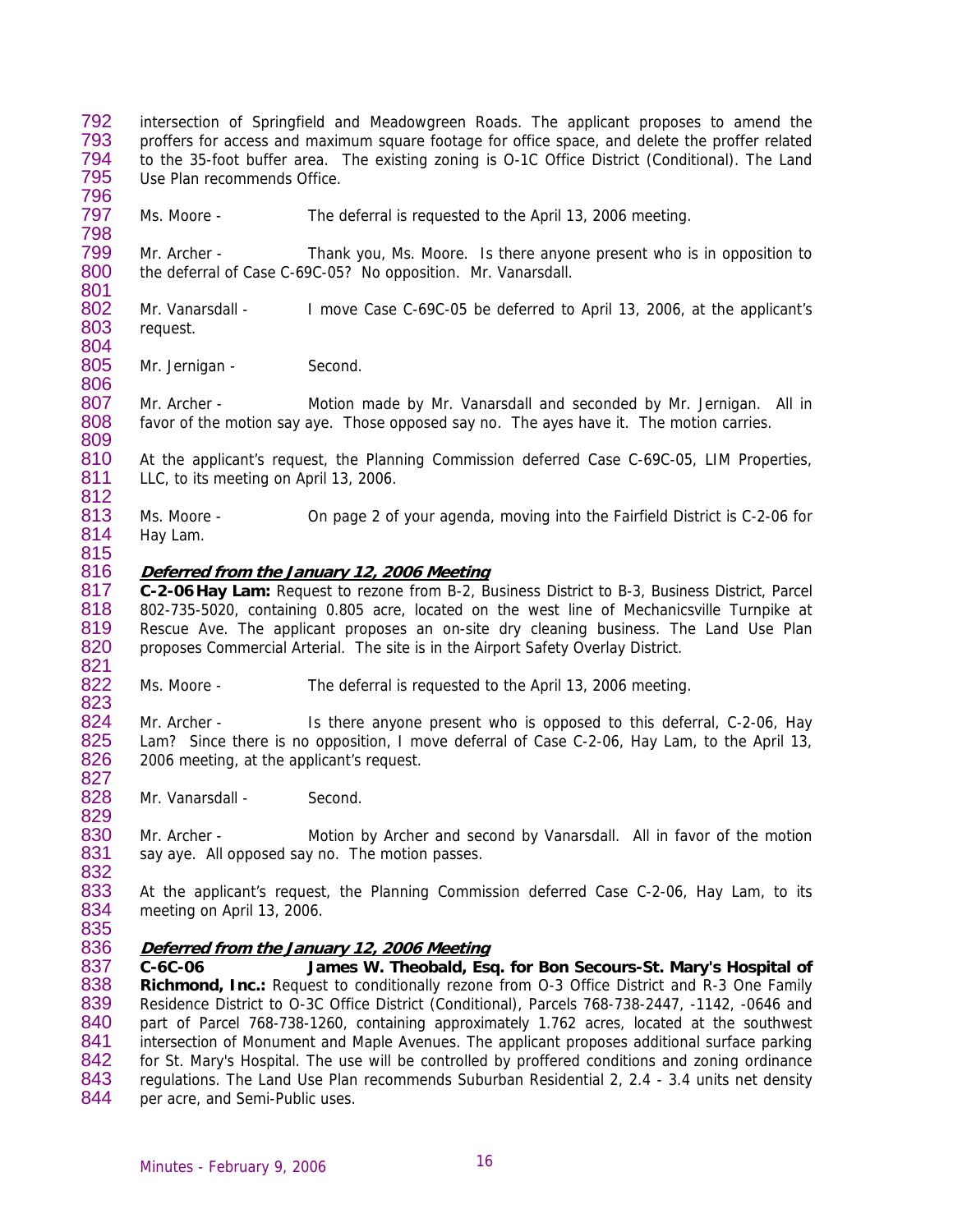845 846 847 848 849 850 851 852 853 854 855 856 857 858 859 860 861 862 863 864 865 866 867 868 869 870 871 872 873 874 875 876 877 878 879 880 881 882 883 884 885 886 887 888 889 890 891 892 893 894 895 896 Ms. Moore - The deferral is requested to the March 9, 2006 meeting. Mr. Archer - Is there anyone present in opposition to this deferral, Case C-6C-06? Mr. Branin. Mr. Branin - Mr. Chairman, I move that Case C-6C-06 be deferred until the March 9, 2006, Planning Commission meeting, at the request of the applicant. Mr. Vanarsdall - Second. Mr. Archer - Motion made by Mr. Branin and seconded by Mr. Vanarsdall. All in favor say aye. All opposed say no. The ayes have it. The motion passes. At the request of the applicant, the Planning Commission deferred Case C-6C-06, James W. Theobald, Esq. for Bon Secours-St. Mary's Hospital of Richmond, Inc. to its meeting on March 9, 2006. **C-11-06 R & R Development, LC.:** Request to rezone from [R-5C] General Residence District (Conditional) to B-2 Business District, Parcels 739-761-2693 and 739-762-0100, containing 2.441 acres, located on the south line of West Broad Street (U. S. Route 250) approximately 195 feet east of Spring Oak Drive. The applicant proposes a retail development. The use will be controlled by zoning ordinance regulations. The Land Use Plan recommends Mixed Use. The site is in the West Broad Street Overlay District. Ms. Moore - The deferral is requested to the March 9, 2006 meeting at the request of the applicant. Mr. Archer - Is there opposition present for Case C-11-06? No opposition. Mr. Branin. Mr. Branin - Mr. Chairman, I move that Case C-11-06 be deferred until the March 9, 2006 Planning Commission meeting. Mr. Vanarsdall - Second. Mr. Archer - **Motion by Mr. Branin and seconded by Mr. Vanarsdall.** All in favor say aye. All opposed say no. The ayes have it. The motion passes. At the request of the applicant, Case C-11-06, R & R Development, LC, was deferred to the March 9, 2006 Planning Commission meeting. Ms. Moore - Mr. Chairman, Mr. Secretary, that concludes our requests that we have received from applicants for deferrals. Mr. Archer - All right. Is there anyone on the Commission who has a deferral? Mr. Branin - Mr. Chairman, I have a deferral, on page 4. **AMENDMENT TO THE MAJOR THOROUGHFARE PLAN: MTP-2-05** Proposed Addition of a Three Chopt Road Extension and West Broad Street Connector between Lauderdale Drive and North Gayton Road.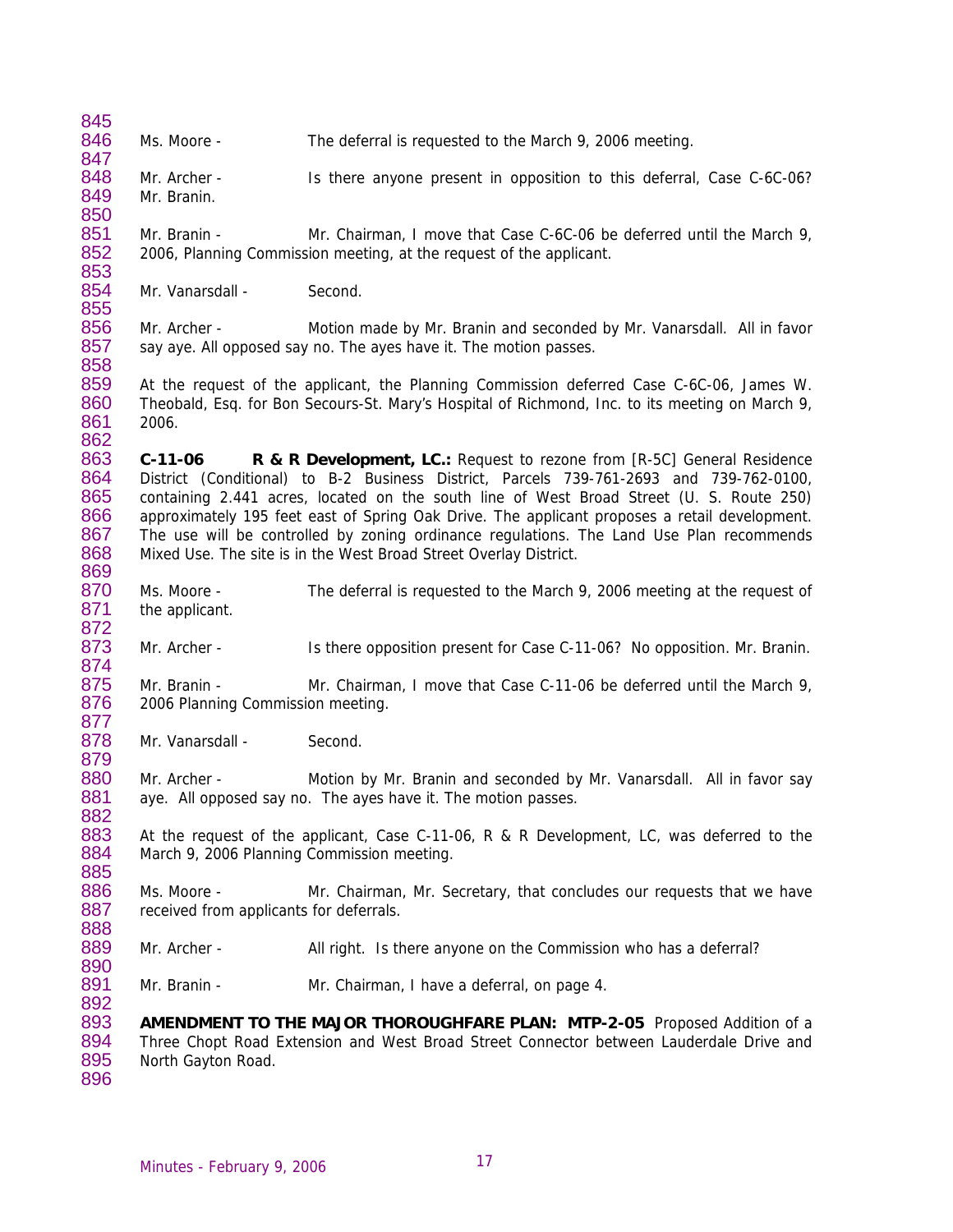897 898 899 900 901 902 903 904 905 906 907 908 909 910 911 912 913 914 915 916 917 918 919 920 921 922 923 924 925 926 927 928 929 930 931 932 933 934 935 936 937 938 939 940 941 942 943 944 945 946 947 948 949 Mr. Silber - This is the proposed Amendment to the Major Thoroughfare Plan that would extend Three Chopt Road from Lauderdale to North Gayton Road. Mr. Archer - Is there anyone opposed to deferring this public hearing to March 9, 2006? Mr. Branin. Mr. Branin - I make a motion to defer this public hearing. Ms. Jones - Second. Mr. Archer - OK. Motion by Mr. Branin and seconded by Ms. Jones. All in favor of the motion say aye. All opposed say no. The ayes have it. The motion passes. The Planning Commission deferred the proposed hearing of the Amendment to the Major Thoroughfare Plan: MTP-2-05 until March 9, 2006. Mr. Branin - **Mr. Chairman, I have one more. PUBLIC HEARING: AMENDMENT TO THE HENRICO 2010 LAND USE PLAN MAP:** The Planning Commission will consider an amendment to the 2010 Land Use Plan in the form of a new Land Use Plan for the Three Chopt Road Extension Study Area. The study area is generally comprised of the area bordered by West Broad Street, Lauderdale Drive, North Gayton Road, and the Wellesley and Sedgemoor communities. Mr. Branin - I would like to defer this to March 9, 2006 also. Mr. Archer - Is there opposition to the deferment of this Land Use Plan Amendment? Mr. Branin. Mr. Branin - Mr. Chairman, I make a motion to defer the Public Hearing: Amendment to the Henrico 2010 Land Use Plan Map to March 9, 2006. Mr. Vanarsdall - Second. Mr. Archer - Motion by Mr. Branin and second by Mr. Vanarsdall. All in favor say aye. All opposed say no. The motion passes. The Planning Commission deferred Public Hearing: Amendment to the Henrico 2010 Land Use Plan Map to its meeting on March 9, 2006. Mr. Silber - Are there any other deferrals by Commission members? Hearing none, we will move on to the request for expedited items. These are rezoning requests that we placed on the expedited agenda. These are rezoning requests that are somewhat minor in nature. We are not aware of any issues that exist and staff is recommending approval, and the Commission member from that district is satisfied with requests, so they are placed on expedited agenda to be heard without public hearing. If there is opposition to these on the expedited agenda, it will be moved and heard in the order of the full agenda, and we have two. Ms. Moore - That is correct. The first is on page 2 of your agenda in the Three Chopt District. **C-10C-06 Henry L. Wilton for Wilton Development Corp.:** Request to amend proffered conditions accepted with Rezoning Case C-3C-05, on Parcels 737-771-5614 and 737-770-2642,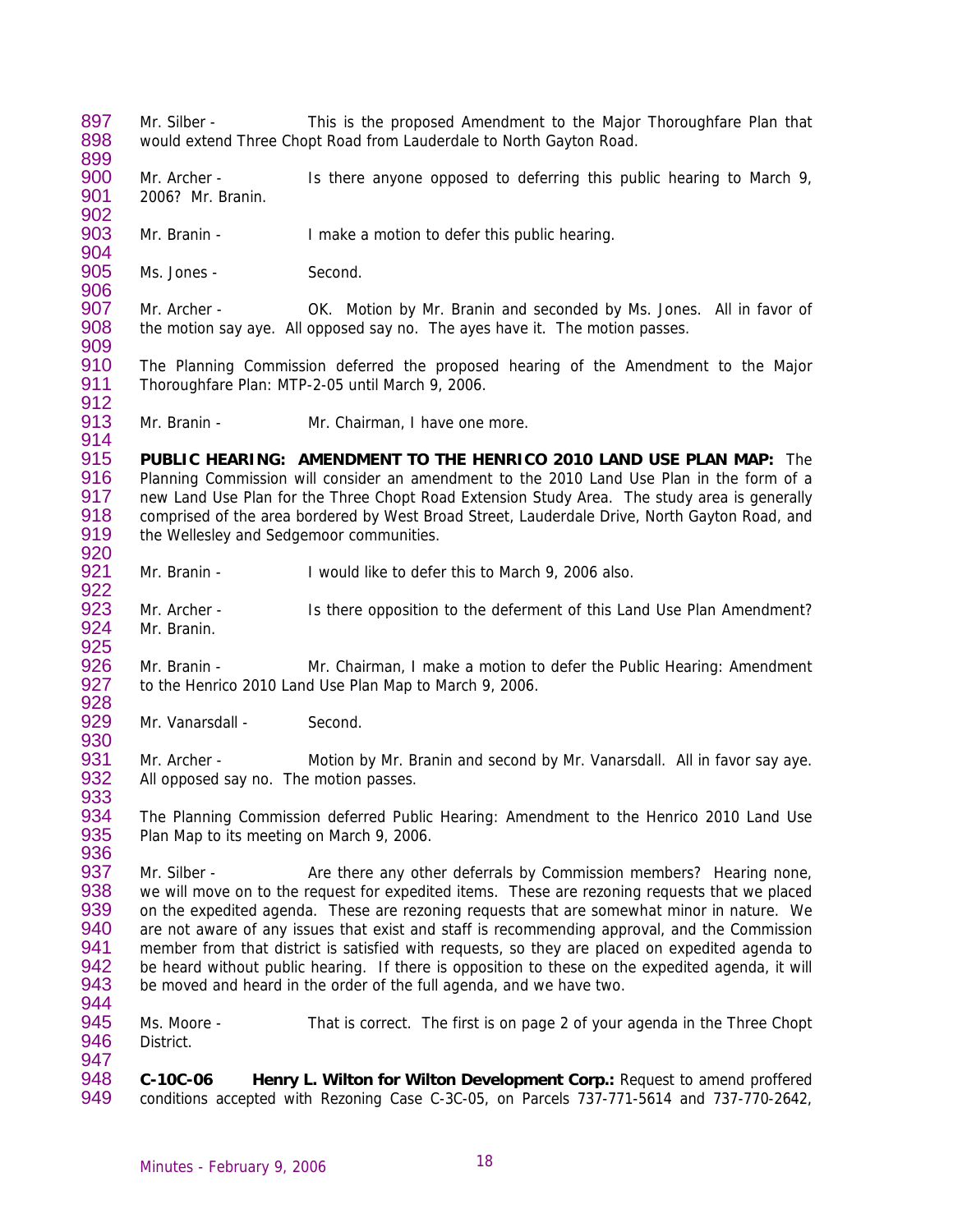- 950 951 952 953 954 containing approximately 47.8 acres, located on the west line of Pouncey Tract Road approximately 500 feet north of Shady Grove Road. The applicant proposes to delete Proffer 19 related to cash proffers. The existing zoning is R-2AC One Family Residence District (Conditional). The Land Use Plan recommends Suburban Residential 1, 1.0 to 2.4 units net density per acre.
- 955 956 Mr. Archer - Is there anyone present who is opposed to Case C-10C-06, Henry Wilton for Wilton Development for Wilton Development Corp.? No opposition. Mr. Branin.
- 958 959 960 Mr. Branin - Mr. Chairman, I move that Case C-10C-06 be forwarded to the Board of Supervisors with a recommendation for approval.
- 961 Mr. Vanarsdall - Second.

957

962

972

979

987

996

963 964 965 Mr. Archer - Motion by Mr. Branin and seconded by Mr. Vanarsdall. All in favor of the motion say aye. All opposed say no. The motion passes.

966 REASON: The Planning Commission voted 5-0 to recommend the Board of Supervisors **grant** the request because it is reasonable and it would not be expected to adversely affect the pattern of zoning and land use in the area. 967 968 969

970 971 Ms. Moore - The second is in the Tuckahoe District on page 4 of your agenda. It is C-13C-06.

973 974 975 976 977 978 **C-13C-06 Henry L. Wilton for Wilton Development Corp:** Request to amend proffered conditions accepted with Rezoning Case C-73C-03, on part of Parcel 743-742-7194, containing 22.60 acres, located on the north line of Patterson Avenue (State Route 6) approximately 1,500 west of Gaskins Road. The applicant proposes to delete Proffer 20 related to cash proffers. The existing zoning is R-2C One Family Residence District (Conditional). The Land Use Plan recommends Semi-Public uses.

980 981 982 Mr. Archer - Is there anyone present that is in opposition to this case, C-13C-06? No opposition. Ms. Jones.

983 984 985 Ms. Jones - I recommend that Case C-13C-06, Henry L. Wilton for Wilton Development Corp. be recommended to the Board of Supervisors for approval.

986 Mr. Vanarsdall - Second.

988 989 990 Mr. Archer - Motion made by Ms. Jones and seconded by Mr. Vanarsdall. All in favor say aye. All opposed say no. The motion passes.

991 REASON: The Planning Commission voted 5-0 to recommend the Board of Supervisors **grant** the request because it is reasonable and it would not be expected to adversely affect the pattern of zoning and land use in the area. 992 993 994

995 Mr. Silber - Moving on to the regular agenda, on page 2.

### 997 **Deferred from the January 12, 2006 Meeting**

998 999 1000 1001 1002 **C-3C-06 Eric Walker for Atack-Walker Construction, LLC:** Request to conditionally rezone from A-1, Agricultural District to R-3C, One Family Residence District (Conditional), Parcel 777-764-7772, containing 0.96 acre, located on the west line of Mountain Road approximately 335 feet south of Francis Road. The applicant proposes a single-family residence. The R-3 District allows a minimum lot size of 11,000 square feet with a maximum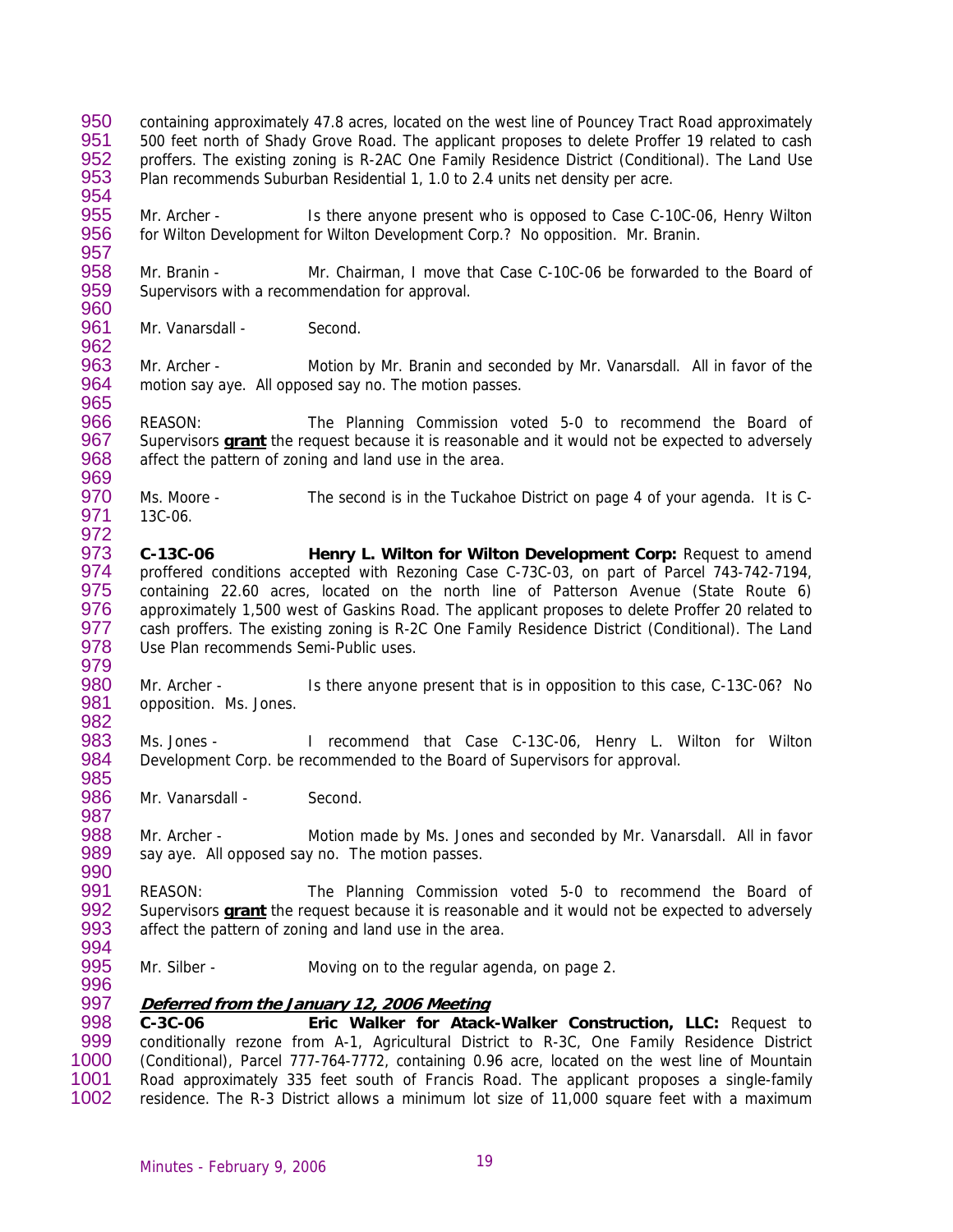1003 1004 1005 gross density of 3.96 units per acre. The use will be controlled by proffered conditions and zoning ordinance regulations. The Land Use Plan recommends Open Space/Recreation.

1006 1007 1008 1009 1010 Ms. O'Bannon - I've got a lot of people that the County landlocked, and the Boy Scouts are about to leave. If you want to pick up one of these before you leave I will come over there if you wave at me. OK. Wave at me before you leave and I will give you a copy of one of the cases to give you a full view of the case. OK?

- 1011 Mr. Archer - Ms. Neaves.
- 1013 1014 Ms. Neaves - Thank you Mr. Chairman, members of the Commission, Ms. O'Bannon, Mr. Secretary.
- 1015

1039

1012

1016 1017 1018 1019 1020 1021 1022 1023 1024 1025 1026 This request is to rezone .96 acres from A-1 Agricultural District to R-3C, One-Family Residence District (Conditional) to permit the construction of a single-family dwelling. The subject property is currently vacant. To the north and east are single-family dwellings. To the south and the west, the parcel is bounded by the proposed Spring Lake Subdivision. A driveway, which is currently used by the residents of the home to the north is secondary access, and does exist on the subject property. The applicant is requesting to rezone property in order to construct one single-family dwelling. Currently the parcel is not developable as such, based on the lot area. The A-1 District requires a minimum of one acre for a single-family dwelling, and the subject site contains only .96 acre. The site also does not meet the requirements to be considered grandfathered or nonconforming.

1027 1028 1029 1030 Revised proffers dated January 10, 2006, are somewhat in keeping with the rezoning of Spring Lake. These proffers relate to minimum finished floor area, foundation materials, exterior materials, fireplaces, garages, steps and stoops, driveways, and crawlspace foundations.

1031 1032 1033 1034 The 2010 Land Use Plan designates this parcel as Open Space/Recreation. This designation relates to the former Spring Lake Golf Club. Again, this Spring Lake which was recently rezoned to permit a residential subdivision.

1035 1036 1037 1038 Staff strongly believes this property should be incorporated into the Spring Lake subdivision or with the property to the north as a cohesive unified development. The request as proposed would result in piecemeal development and would create very close ingress/egress points on a major collector road.

1040 1041 1042 1043 However, because development of another larger scale residential subdivision is unlikely due to the County-owned property further north, developing the property for a single-family residence may be warranted.

1044 1045 1046 1047 1048 1049 As proposed, the development would not be consistent with recent and planned development in the area. Proffers accepted with the development of Spring Lake subdivision immediately to the south, include: The installation of landscaping equivalent to Transitional Buffer 25 ft. along Mountain Road; dedication of right-of-way along Mountain Road; and a 4 foot wide sidewalk built to Henrico County standards along Mountain Road.

1050 1051 1052 1053 1054 1055 To provide continuity among the proposed and planned developments approved in the immediate area, the above proffers are relevant to this development as well. In addition, the front yard setback should not greatly deviate from the planned homes facing Mountain Road to the south and the existing residences to the north. The exclusion of these site design elements in this proposal could be disruptive to the intended streetscape along this portion of Mountain Road.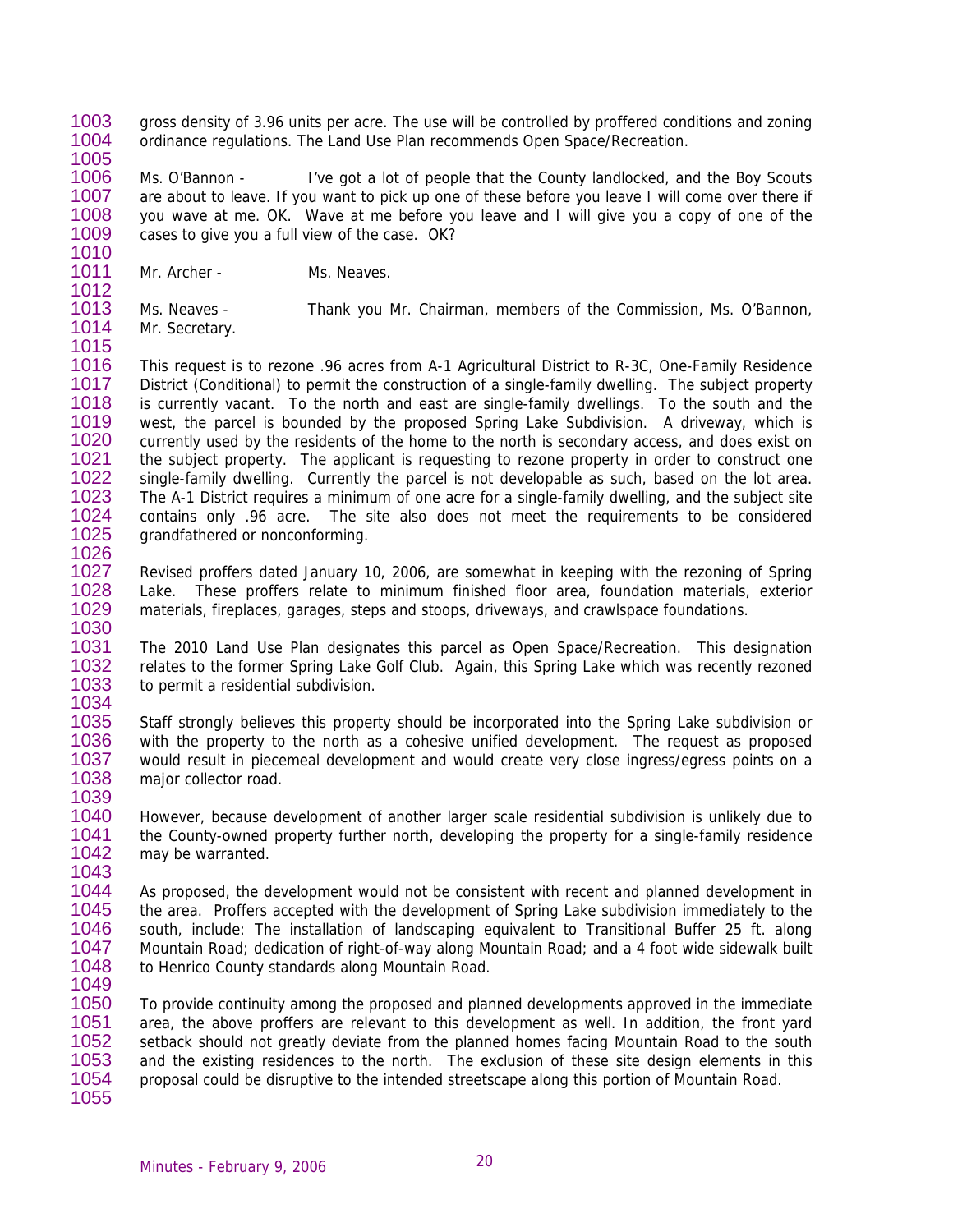- 1056 1057 Staff also notes these proffers could be strengthened by committing to a side or rear-loaded garage. Due to these unresolved issues, staff recommends deferral of this request.
- 1058

1061

1073

1077

1099

1104

1059 1060 This concludes my presentation, I would be happy to try to answer any questions that you may have. The applicant is also present to answer questions. Thank you.

1062 1063 1064 Mr. Archer - Ms. Neaves, what recommendations are missing there that you think are solvable tonight?

1065 1066 1067 1068 1069 1070 Ms. Neaves - Well, I think the issues are whether there is a sidewalk built along Mountain Road, which is a major collector road near a County-owned park. A softball field is directly to the north. Possibly, also, the dedication of right-of-way along Mountain Road. Again, it is a major collector road and perhaps, if the applicant would go with a Transitional Buffer 25, it would be consistent with what was approved to the south.

- 1071 1072 Mr. Archer - So you are saying if we could achieve those things, you could endorse a recommendation?
- 1074 1075 Ms. Neaves - I believe so. Those are our three outstanding issues tonight.
- 1076 Mr. Archer - Thank you, ma'am.

1078 1079 1080 1081 1082 1083 1084 1085 1086 1087 1088 1089 1090 Mr. Walker - Good evening. My name is Eric Walker. I am here this evening requesting your recommendation to approve this R-3C case. As Ms. Neaves previously stated, the property, without this particular zoning or any residential zoning, would be a property that is unbuildable. It has approximately 82 feet of road frontage and it is approximately 830 feet deep, I believe. I have proffered two elements as mentioned earlier that are consistent with the recent development south of it in Spring Lake. Ms. Neaves mentioned three issues that are outstanding, the first being the 25 or similar to the 25 Transitional Buffer. I guess my opinion on that is simply a couple of things. If I understand it correctly, the plantings that would be necessary for that buffer will potentially be a hindrance on any one home owner pulling out. That is one issue. The continued maintenance of that particular – of those plantings, potentially is a hindrance to the potential homebuyer and the other outstanding issues, I guess, would be the sidewalk, and, Transitional Buffer, Sidewalk and road dedication.

- 1091 1092 1093 1094 1095 1096 1097 1098 Please forgive me. I am a little nervous. I am not used to talking in front of a bunch of people. The road dedication I don't have an issue with. The only issue I have is currently the requirements of setback off of that major collector is 25 feet. That front yard setback based on the zoning is 40 feet, so that is essentially 65 feet that I will have to set the house back. Based on my research, if I set the house back, what is proposed, which will potentially be 90 feet, I believe that would hinder me from being able to connect to sewer, which is currently on Mountain Road, based on the gravity. So, that is my only objection with putting that proffer in there. So that is my case. I will be happy to answer any questions.
- 1100 1101 1102 Mr. Archer - Mr. Walker, we are trying to get to the point where, and I understand your difficulty, but we are trying to get you to the point where we can make a recommendation.
- 1103 Mr. Walker - Sure.

1105 1106 1107 1108 Mr. Archer - The problem is staff doesn't have it to a point where they can make a recommendation, and I think if we could see that, then it would be possible for us to move this on to the Board. It appears you are willing to do the things that we need to do, and one that you might have an issue with is worth discussing. We are not in a position that we can ask for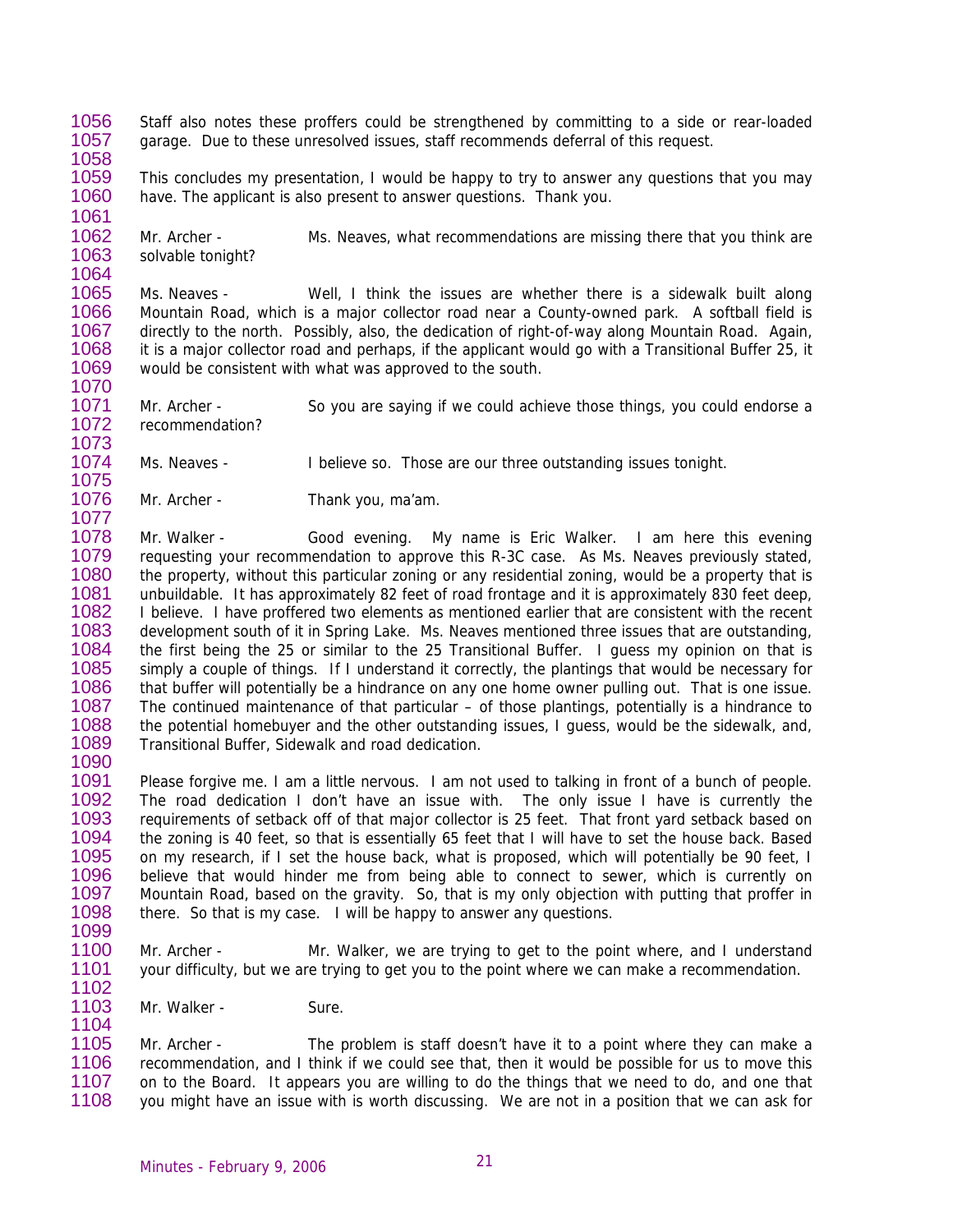1109 1110 1111 1112 1113 1114 1115 1116 1117 proffers. Proffers must be made voluntarily, and so I can't ask you to proffer anything, but I do believe that we could work this to the point where I would be able to make a recommendation to the Board. I know we deferred this one time, and staff has recommended you defer it again tonight because they think we can achieve this if we can get some cooperation, and I am willing to take that into consideration, so if you are willing to do these things and think you can find it in yourself to volunteer these proffers or at least work them out with staff, then I wouldn't mind deferring this at the Commission's request to give you time to do that, and I don't think it would take too long to get this achieved if you are willing to work towards it.

1118 1119 1120 1121 1122 1123 1124 1125 1126 1127 1128 1129 Mr. Walker - I am definitely willing to work towards it. It is a mutual goal and, as stated, the opposition that I have, I am wondering if any flexibility is in the staff request, specifically to the Transitional Buffer and specifically to the setback. Again, I think if I dedicate that 25 feet, there will still be an additional, if I am not mistaken, there will still be an additional 25' over my front yard setback, and that would place me about 90 feet off of the proposed rightof-way, whenever Mountain Road gets widened, which again, you know, putting the house back there would limit me from being able to tie into the current sewer line on Mountain Road. That is my opposition with that, with that proffer. And, again, in regards to the Transitional Buffer, I think it is a potential maintenance issue for the homeowner. A plant dies or something of that nature. That continues maintenance that otherwise the homeowner wouldn't be burdened with, and, at this point, I would consider the sidewalk and including that in the case.

1130 1131 1132 Mr. Archer - Well, now the planting, that is not an unusual requirement. We do that quite a bit with all cases and yes, they do have to be maintained. That is not an item that I think would be that extensive.

1134 1135 Mr. Walker - I understand.

1133

1148

1158

1136 1137 1138 1139 1140 1141 1142 1143 1144 1145 1146 Mr. Archer - Plants also live instead of dying. The issue that you have with being something that might hinder sight is something that we would have to deal with. We can't build anything that creates a dangerous condition and we wouldn't, but I think you need to work with staff and overcome these problems. I shouldn't say problems, but suggestions. And I understand that we have had since last month to try and get this resolved and I understand you weren't able to contact him, but instead of just leaving it, and I think we could have gotten this worked out, but I am still willing to try and work with you in doing so, and in lieu of that nonrecommendation tonight, then my suggestion would be to defer this at the request of the Commission to our next meeting and hopefully between now and then the ones that you are willing to do, and the ones that need some discussion can be worked out. I really think they can.

1147 Mr. Walker - Well, let me ask you this. When is the next meeting?

1149 1150 1151 1152 Mr. Archer - I think it will be a month from now which will be March 9. I suppose if you were able to do this within the next couple of weeks, we could hear this at our POD meeting, which is two weeks from now, the 22<sup>nd</sup>.

1153 1154 1155 1156 Mr. Walker - That would be preferable to the 30 days. The property owners are not currently here, but he is looking forward to get closure to this, because I did have to do the one deferral.

1157 Mr. Archer - We can do that, but you've got to start to work on this right away.

1159 1160 1161 Mr. Walker - I have been available and I am willing to work with staff. I have had some good dialogue with Ms. Neaves, and I think these key issues that we can't seem at this point to resolve, based on my reservations, and again, just to speak briefly to the Transitional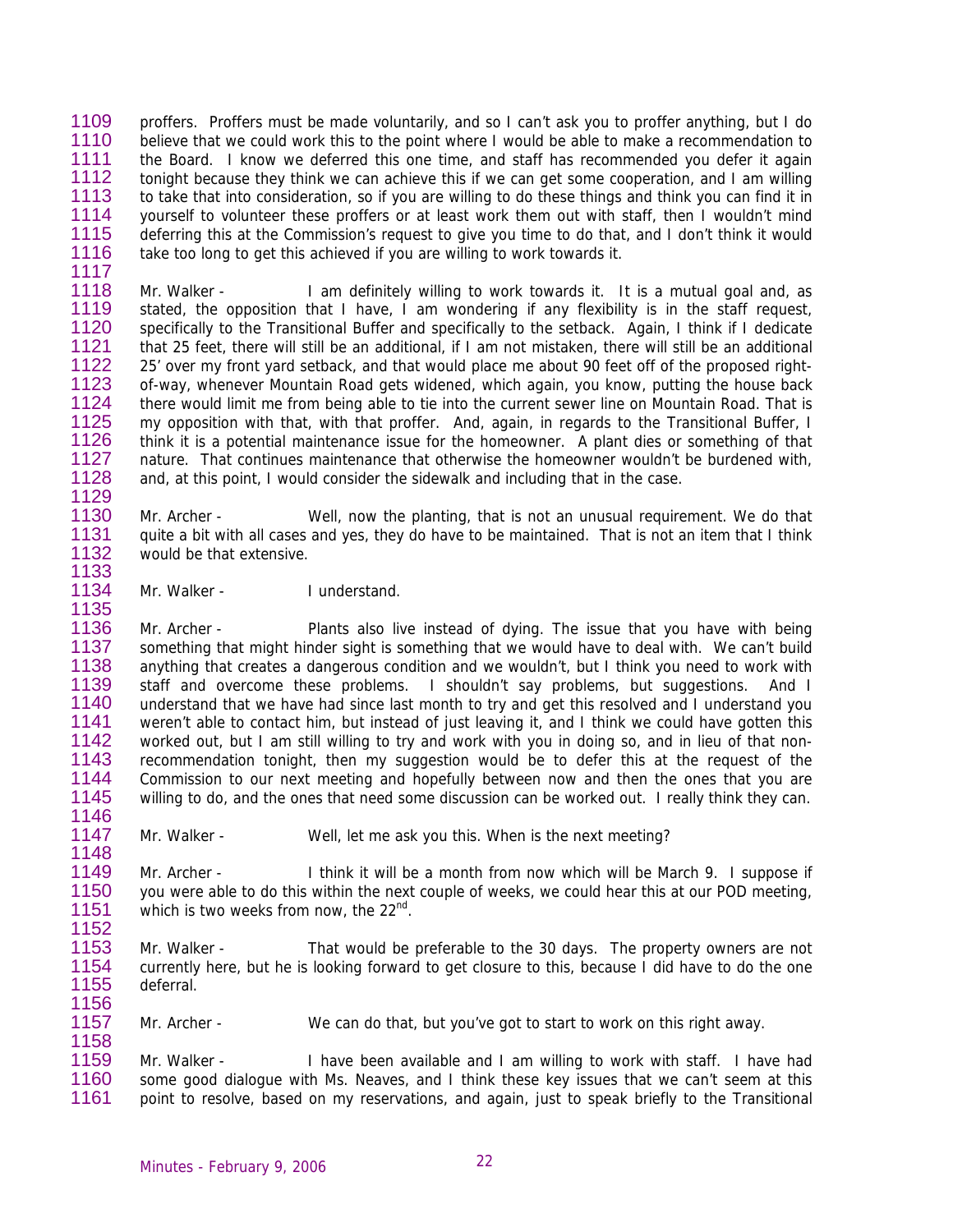1162 1163 1164 1165 1166 1167 1168 1169 1170 Buffer, I don't do this a lot, but what I have seen a lot is that request is generally put on a subdivision with a number of lots, and this is a single lot situation, with road frontage on Mountain Road. What I am proposing is consistent with what Spring Lake has gotten approved in terms of setbacks. You know, the houses that they have faced on Mountain Road are consistent with the 65 feet, opposed to the 90 feet, which I think would fall under my situation, if I dedicate the right-of-way, so there is definitely these three issues that, without more clarification, I don't know that a resolution, at least on my behalf, could be had, but I am willing to work at it.

1171 1172 1173 1174 1175 1176 1177 Mr. Archer - We are willing to work at it, too, and the thing about it is that we have to start immediately if we are going to do this within the next two weeks. It is awfully quick, and it would have to also consider what you just mentioned. The subdivision that has been approved, Spring Lake, is going to be a nice subdivision, and we want to keep this as congruent as we possibly can, so that they sort of match up together, and it doesn't look like you are in two different places and one yard apart. Anyway, go ahead.

1178 1179 1180 Mr. Silber - The Mr. Walker, you had mentioned the dedication and widening of Mountain Road. Do you know how much dedication would be necessary?

1181 1182 1183 1184 1185 Mr. Walker - From what I understand, and I spoke with, I believe the gentleman's name is Mike Jennings. We talked about 25 feet would be needed, and because Mountain Road is a major collector, there is an additional 25 foot setback and in addition to that would be the front yard setback, so we are at 90 feet.

- Mr. Silber So the dedication would be 25 feet?
- 1188 Mr. Walker - From what I understand, yes, sir.

1190 1191 1192 1193 1194 1195 Mr. Silber - The setback would be 25 feet and 40, so that would be 65. The reason I asked is because I wasn't sure that those in Spring Lake have met those requirements. When they subdivide the property, they have to dedicate the right-of-way, too. It is normal procedure for a subdivision to dedicate right of way, so all we are asking you to do is dedicate the right-ofway. It is a normal subdivision requirement, and in this case, you are not having to subdivide, so we are expecting you to follow through, since as you are developing in a similar pattern.

1197 1198 1199 Mr. Walker - Sure. And again, I don't have an issue with that. It is solely if I am placed in that position, my research tells me that I can't sewer the property, based on the sewer in Mountain Road.

1201 1202 1203 1204 Mr. Silber - I don't know whether that is true or not. Your property is very deep, and there is plenty of room to move the house. That is a gravity flow situation, I understand. I think Mr. Archer and you will continue to work on it.

1205 1206 1207 1208 Mr. Archer - And I think we can, Mr. Walker. I think we can resolve this. With that, I will move deferral of this case at the request of the Commission to this month's POD meeting, which is February 22 at 9:00 in the morning.

1209 Mr. Branin - Second.

1186 1187

1189

1196

1200

1210

1211 1212 1213 1214 Mr. Archer - Motion by Archer and second by Mr. Branin to defer this case until the February 22, 2006 meeting. All in favor of the motion say aye. All opposed say no. The motion passes.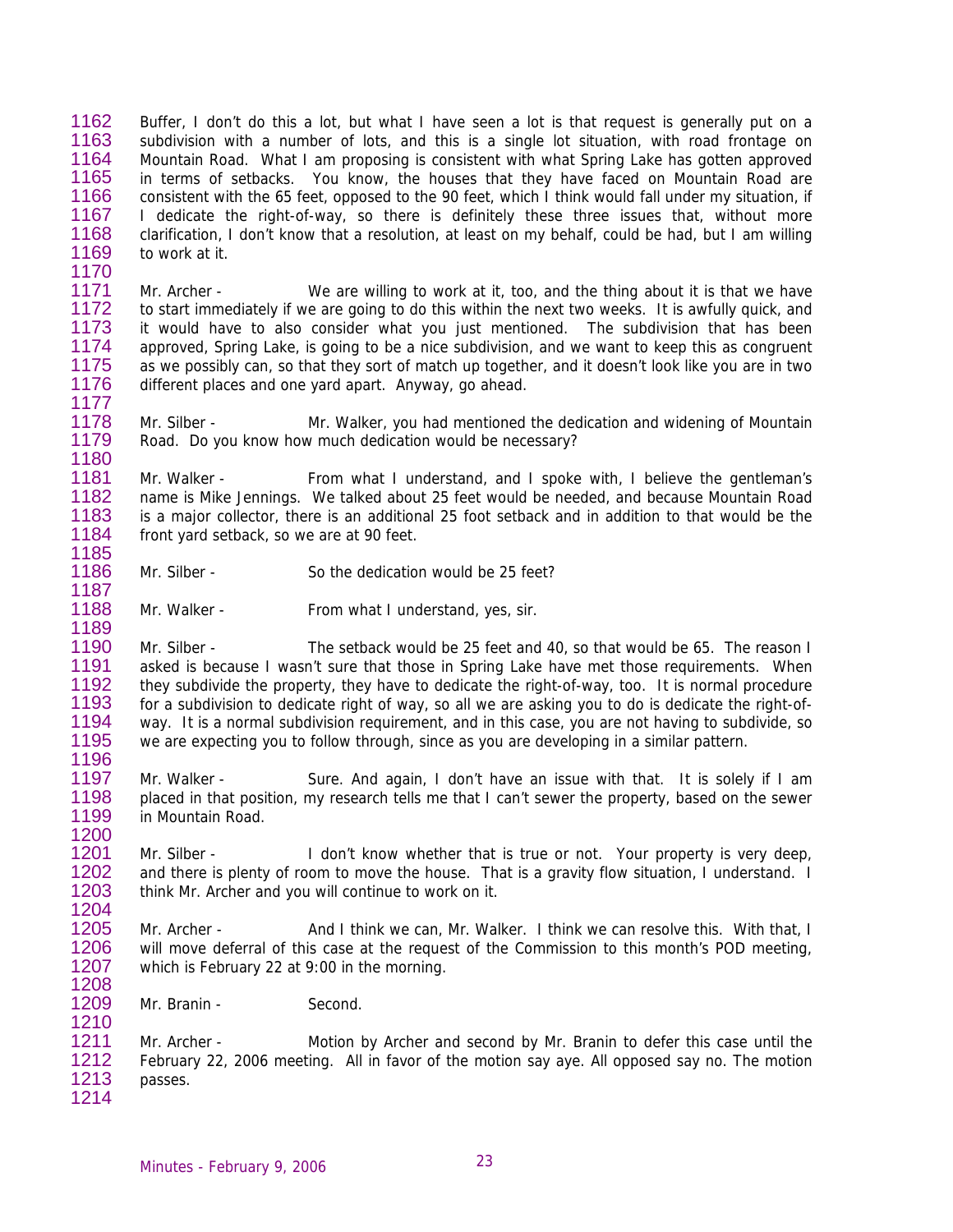- 1215 1216 The Planning Commission deferred Case C-3C-06, Eric Walker for Atack-Walker Construction, LLC, to its meeting on February 22, 2006.
- 1217
- 1218 1219 1220 Mr. Silber - I think it might be appropriate to call all three of these cases at the same time. They are companion cases.

1221 1222 1223 1224 1225 1226 1227 **PUBLIC HEARING: AMENDMENT TO THE HENRICO 2010 LAND USE PLAN MAP:** The Planning Commission will consider an amendment to the Henrico County 2010 Land Use Plan Map to designate portions of Liesfeld Farm and surrounding property to an Urban Mixed Use Development Area (UMU). The site is generally comprised of the area bordered by West Broad Street, Three Chopt Road, proposed John Rolfe Parkway extension, and Dominion West End Apartments.

1228 1229 1230 1231 1232 1233 1234 1235 1236 1237 1238 1239 1240 **C-12C-06 Andrew M. Condlin, Esq. for Unicorp National Developments, Inc.:** Request to rezone from O-2C Office (Conditional), O-3C Office (Conditional), and B-2C Business (Conditional) Districts to UMUC Urban Mixed Use (Conditional), Parcels 741-760-6979, 744-759-2099, 742-760-7866, 742-760-1598, 742-761-5510, 743-759-3484, 743-760-9645, 743- 760-5660, 744-760-8832, and parts of Parcels 741-760-8628, 741-759-0697, 741-760-5792, and 741-761-4704 containing 115.044 acres, located on the south line of West Broad Street (U.S. Route 250), north of Three Chopt Road, at the I-64 Interchange. The applicant proposes a mixed-use development of commercial and residential uses. The uses will be controlled by zoning ordinance regulations and proffered conditions. The Land Use Plan recommends Office, Commercial Concentration, Urban Residential, Environmental Protection Area, Multi-family Residential, and Government land uses for the properties. The site is in the West Broad Street Overlay District.

1241 1242 1243 1244 1245 1246 1247 1248 1249 1250 1251 1252 1253 1254 1255 **P-2-06 Andrew M. Condlin, Esq. for Unicorp National Developments, Inc.:** Request a Provisional Use Permit under Sections 24-32.1 (a), (e), (i), (l), (m), and (u), 24-34.1(c), and 24-122.1 of Chapter 24 of the County Code, for outdoor vending; retail, recreation, and office uses without limitation to floor area; department stores without limitation to floor area; drive-through service windows for permitted uses; grocery or convenience food stores without limitation to floor area; buildings and structures exceeding 60 feet in height; and for a Master Plan for the West Broad Village UMU, on Parcels 741-760-6979, 744-759-2099, 742-760-7866, 742-760-1598, 742- 761-5510, 743-759-3484, 743-760-9645, 743-760-5660, 744-760-8832, and parts of Parcels 741- 760-8628, 741-759-0697, 741-760-5792, and 741-761-4704 containing 115.044 acres, located on the south line of West Broad Street (U.S. Route 250), north of Three Chopt Road, at the 1-64 Interchange. The existing zoning is O-2C Office (Conditional), O-3C Office (Conditional) and B-2C Business (Conditional). The Land Use Plan recommends Office, Commercial Concentration, Urban Residential, Environmental Protection Area, Multi-family Residential, and Government land uses for the properties. The site is in the West Broad Street Overlay District.

- 1256 1257 1258 1259 Mr. Silber - So, there are three components. I call each of these together. Staff will report on these together, but they will require separate actions by the Planning Commission on the Land Use Plan Amendment, the rezoning request, and the Provisional Use Permit.
- 1260 1261 1262 Mr. Archer - Thank you, Mr. Silber. Is there anyone here who is opposed the Land Use Plan Amendment? No opposition. Good evening, sir.
- 1263 1264 1265 Mr. Tyson - Thank you, Mr. Chairman, Ms. O'Bannon, members of the Commission, Mr. Secretary.
- 1266 1267 This request consists of three applications: A request to amend the 2010 Land Use Plan to designate portions of the Liesfield Farm and surrounding area for Urban Mixed Use development;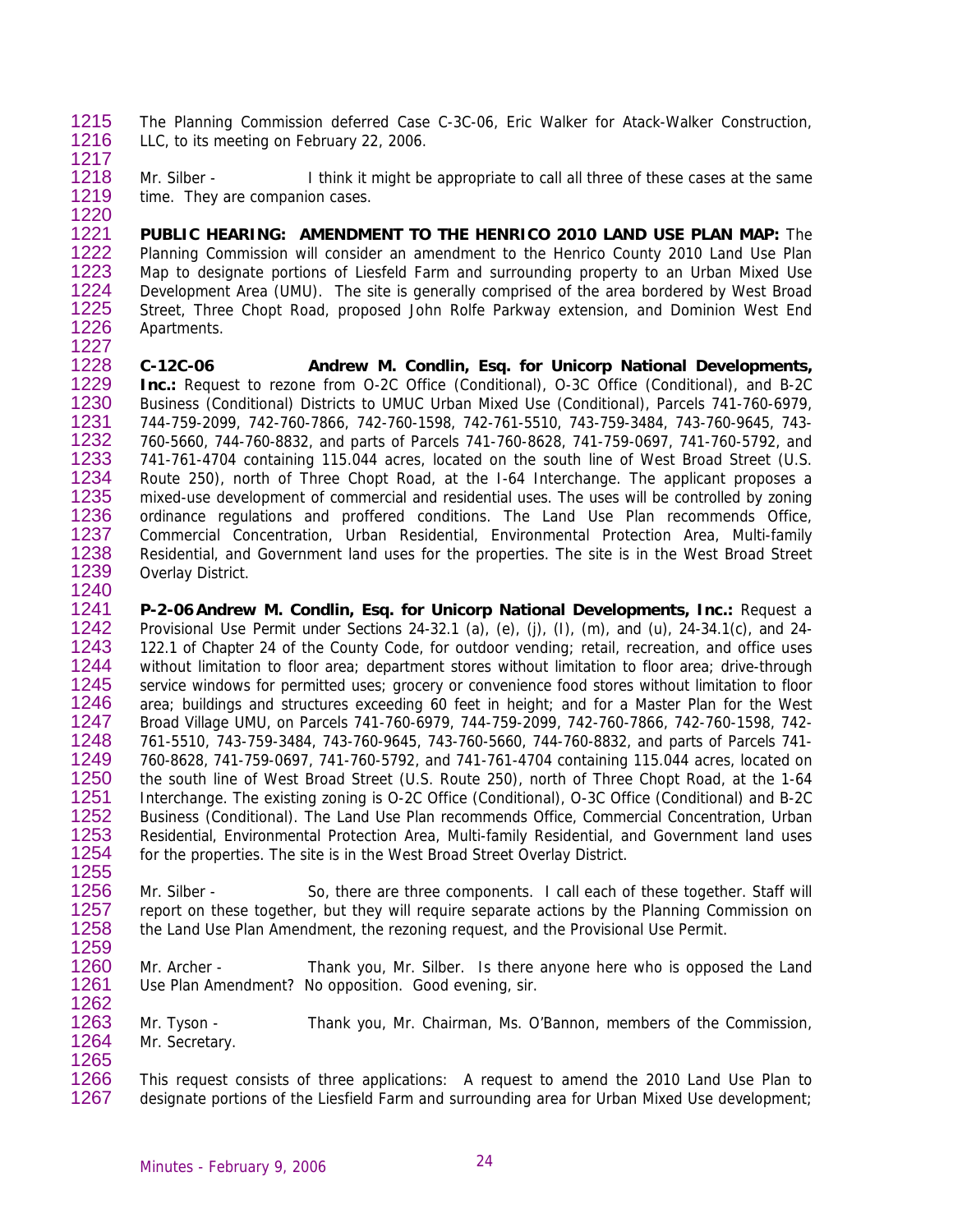1268 1269 a request to rezone the property to the Urban Mixed Use designation to permit the development of the West Broad Village UMU, and an application for Master Plan approval for the project.

1270

1271 1272 1273 1274 1275 1276 1277 The subject property is currently designated for Office, Government, Commercial Concentration, Environmental Protection Area, Multi-Family Residential at a density range of 6.8-19.8 units per acre, and Urban Residential at a density range 3.4-6.4 units per acre. The property is currently zoned for office and business uses. In order to be considered for the requested UMU zoning, the applicant has filed a request to amend the 2010 Land Use Plan designations for the properties to UMU.

1278 1279 1280 1281 1282 1283 1284 1285 In order to be considered for the UMU designation, the applicant must demonstrate the project meets the following criteria: It meets the design standards set forth in the Urban Mixed Use District zoning ordinance regulations, it is compatible with existing land uses, it has adequate infrastructure and cannot contain uses that will stress the County's ability to provide service, it has sufficient public facilities and public services, it is served by necessary transportation facilities, it provides sufficient design criteria demonstrating a high level of quality and it demonstrates a desirable mix and balance of various land uses.

1286 1287 1288 1289 1290 1291 1292 The applications submitted by Unicorp National Developments contain elements that meet many of these criteria; however, review of the Traffic Impact Study is ongoing and staff and the developer continue to meet to resolve this issue. The staff report that was forwarded to you also identified public utilities as a remaining concern; however, the Department of Public Utilities and the developer have determined adequate water and sewer capacity exists, but some line improvements will have to be implemented by the developer as the project is built.

1293 1294 1295 1296 1297 1298 1299 1300 1301 The proposed development is divided into 12 "land bays" and the applicant has provided the following Land Bay Summary**:** The total size of the project is approximately 113 acres, 115 would be rezoned with a dedication of land for the widening of Three Chopt Road. A maximum of 526,400 sq. ft. of commercial space, depending on the land bay option, would be presented, a maximum of 688,000 sq. ft. of office space, again depending on the land bay option, would be constructed. There would be a minimum of 1,000 units, consisting of 518 townhome-style condos, 250 mid-rise condo units, 116 residential over retail units, and 116 optional units constructed.

1302 1303 1304 1305 A community clubhouse containing approximately 6,000 sq. ft. is proposed, a 300 room hotel is proposed, and 7,286 parking spaces would be provided, including approximately 4,000 structured parking spaces.

1306 1307 1308 1309 1310 1311 1312 1313 The applicant has proffered that a minimum of 25% of the building square footage on the site would be developed for commercial space. The UMU district regulations require a minimum of 25% of the floor area be devoted to such uses unless otherwise approved by the Board of Supervisors, and this is the first proposed UMU that has met that target. According to the Fiscal Impact Study, the applicant is proposing an investment of approximately \$400 million. For a point of comparison, the Rocketts Landing investment was estimated at approximately \$240 million. The project, at build-out, is expected to have a positive net financial impact.

1314 1315 1316 1317 The applicant is proposing to develop the site in two phases. Phase 1 consists of the retail core and the majority of the residential uses. Phase 2 consists of the remaining residential uses on the western fringe and the office and hotel development on the eastern edge of the site.

1318 1319 1320 The retail core is contained in Parcels F, G, and H. This core would be primarily accessed via five proposed entrances on West Broad Street. Uses range from retail spaces of 4,000 square feet to single-user spaces containing up to 80,000 square feet. The proposed uses include a mixture of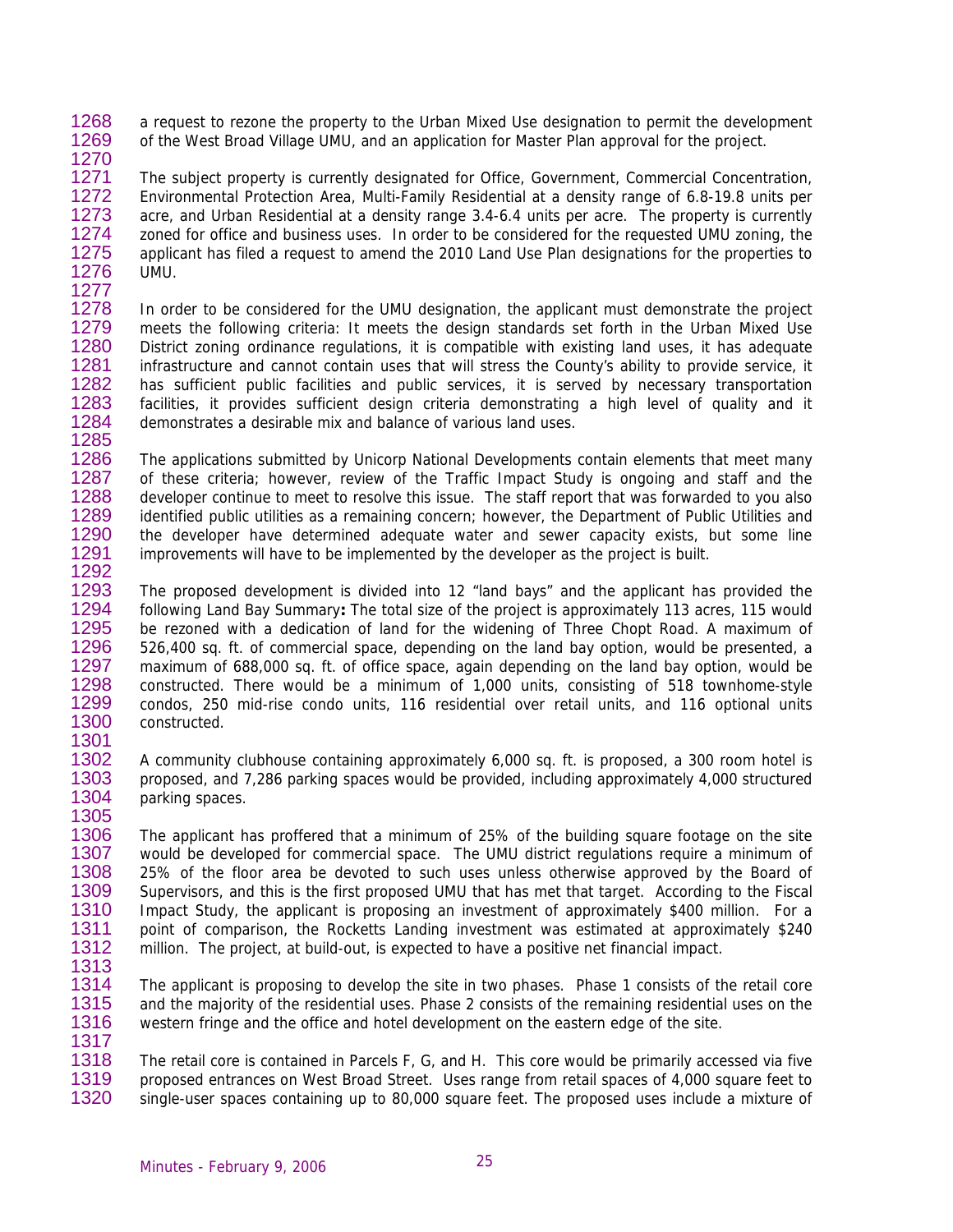1321 1322 retail spaces with opportunities for "living above the store." A linear park 65 feet in width is also provided as a place for residents and visitors to linger and interact.

1323

1324 1325 1326 One of the aims of the UMU district regulations is to promote civic spaces and interaction, and this space provides an opportunity for this activity that is integral to UMU development.

1327 1328 1329 1330 1331 1332 1333 1334 1335 The applicant is proposing three commercial spaces along West Broad Street that include drivethru aisles, and has requested approval of these uses through a Provisional Use Permit condition. If drive-thru aisles are deemed appropriate, staff believes it appropriate that the PUP condition specifically limit the uses to bank drive-thrus, and limit the number of such uses to three. Staff also believes that there are further opportunities to enhance the site design along this corridor, limiting the number of total out-parcel pad sites along West Broad Street, increasing the landscaping, or through refinement of the architectural designs. Staff and the developer are continuing to refine the vision of this frontage.

1336 1337 1338 1339 1340 1341 The design concept for the urban core is similar to traditional downtown areas. Buildings will be one or two stories in height with two-story residential uses above and will be built to the sidewalk, which will be a minimum of 10 feet in width. Facade treatments will vary in order to provide interest and a sense of place. The street cross-sections provide a perspective on the elements that will go into this streetscape.

1342 1343 1344 1345 The proposed site design, architecture, and streetscapes all support the intent of the UMU district regulations, and add to the well-defined sense of place that is an element of a successful downtown.

1346 1347 1348 1349 1350 1351 1352 1353 The residential component is contained in Parcels A, B, C, D, and E. Residential spaces will be provided in a mixture of attached "brownstone" style units, units contained in 5-story mid-rise buildings, and "living above the store" spaces. The maximum height permitted in the district under UMU district regulations is 35 feet. The applicant has requested a maximum height of 50 feet for the brownstone units, and a maximum height of 90 feet for the mid-rise units. Parking would be provided by attached garages, structured parking, and parking courts that are interior to the individual land bays.

1354 1355 1356 1357 The applicant proffers the residential units would be constructed in keeping with the following conceptual images, the brownstones, the town-home linear units, and the residential over retail conceptual images. These proposed uses, too, support the intent of the UMU district regulations.

1358 1359 1360 At the eastern edge of the site, the applicant is proposing 600,000 square feet of office space and a 300-room hotel for Parcel I. Structured parking would be provided for each of these uses.

1361 1362 1363 1364 1365 1366 1367 The applicant has proffered the office and hotel buildings would be constructed in keeping with these conceptual images. These proposed uses support the intent of the UMU district with respect to the vertical orientation of the structures. They also make a bold statement identifying the development and creating a sense of place. Through their PUP application, the applicant has requested a maximum height of 260 feet for the proposed office building, and a maximum height of 150 feet for the proposed hotel use.

1368 1369 1370 1371 The applicant provided a view-shed analysis on Three Chopt Road. According to the view shed analysis, both the office building and the hotel will be shielded from view at Three Chopt Road by the landscaping proposed and the change in topography on the site.

1372 1373 The applicant has proffered that a coordinated landscaping, lighting, and signage package, consistent with the renderings that are being presented, will be used throughout the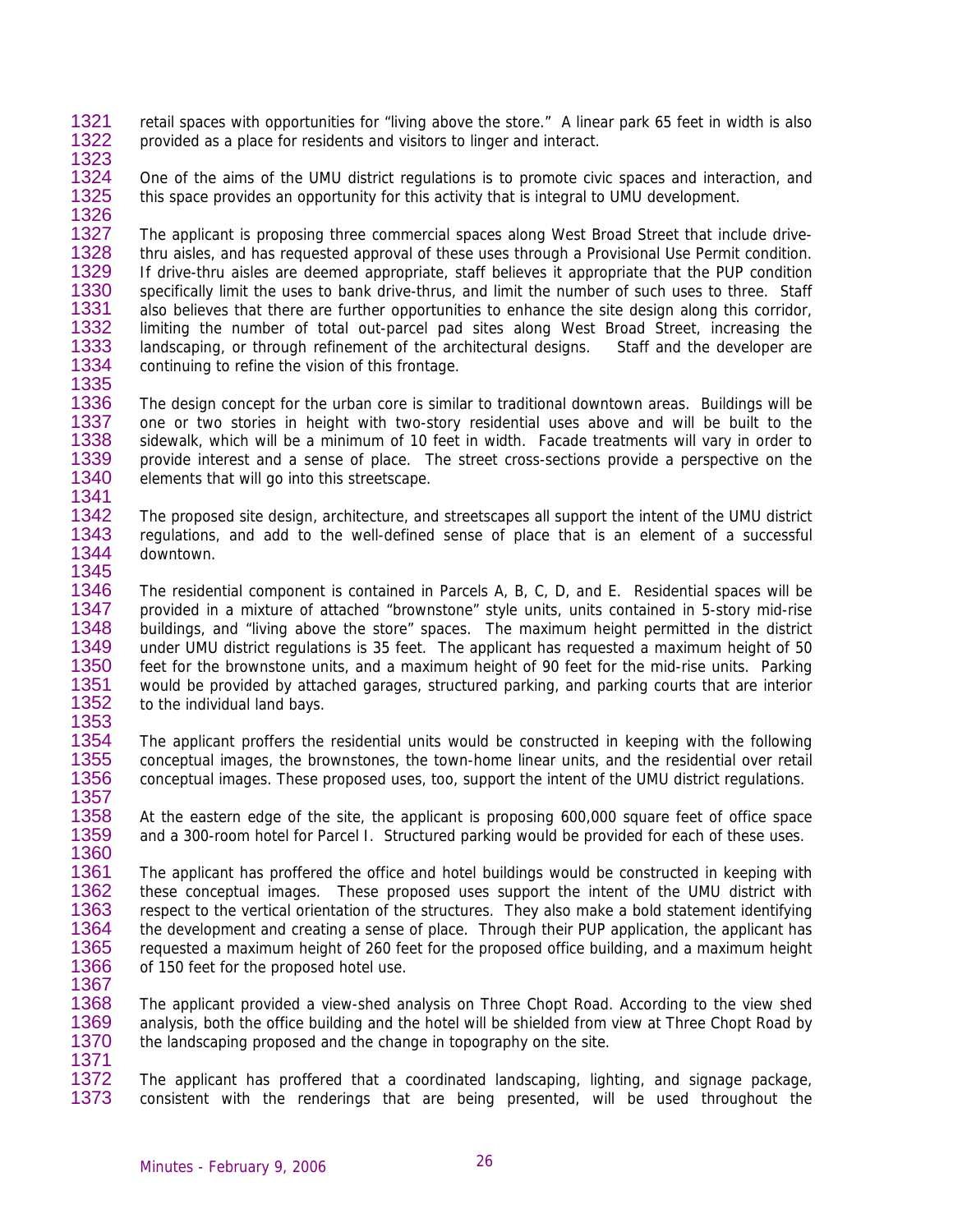1374 1375 1376 development. These elements serve to create green-spaces and buffers and also serve as cohesive elements that help create the unique sense of place that is intended for an Urban Mixed Use District.

1377

1391

1378 1379 1380 1381 1382 1383 1384 Urban Mixed Use Districts are intended to be urban in character, containing a mixture of uses, and a well-defined sense of place that is designed around pedestrian movement, walkability, and interaction among residents and visitors. These goals can be accomplished by having wellidentified and carefully placed public spaces, buildings that are close to the street and which encourage foot traffic, and buildings which are vertical in orientation. The applicant has provided these elements, particularly in the core of the property; however, issues remain to be discussed.

1385 1386 1387 1388 1389 1390 Staff recognizes the difficulty in providing a transition between the existing, suburban-style developments that currently exists along the north line of West Broad Street and the new form of development that is being proposed to the south. This very visible frontage should exemplify the UMU design concepts that are so well displayed throughout the other areas of the site. Staff believes it appropriate to pay particular attention to this edge in the POD process and restrict the proposed drive-thru uses to banks only.

1392 1393 1394 1395 1396 The UMU district regulations require a Traffic Impact Study in order to assess the traffic impacts of the project. Staff and VDOT are still reviewing the Traffic Impact Study and this review must be completed and adequate assurances in place prior to the March 9<sup>th</sup> Board of Supervisors' meeting.

1397 1398 1399 1400 Unicorp and the DPU must discuss the needed improvements to the downstream utility infrastructure and provide appropriate assurances that these improvements can be made prior to consideration of the case at the March  $9<sup>th</sup>$  Board of Supervisors' meeting.

1401 1402 1403 1404 1405 1406 Staff believes the applications meet the criteria of the Urban Mixed Use District designation of the 2010 Land Use Plan and the intent of the UMU district regulations. Staff can recommend approval of the applications with the explicit understanding that the remaining issues are resolved before consideration of this case by the Board of Supervisors. Additionally, staff recommends proposed Condition #3 of P-2-06 be amended to read:

> 3. Bank drive-thru service – Drive-thru service windows for banks shall be the only drivethru service permitted on-site. No more than three such service windows shall be permitted on-site.

1411 1412 1413 1414 Staff further recommends that an additional condition be added to P-2-06 to ensure adequate emergency communication in and between the office and hotel buildings. Suggested language follows:

- 1415 1416 1417 1418 1419 1420 1421 1422 4. Emergency Communication Systems – The owner will install a fire command center and emergency radio communication equipment within any hotel, office or mid-rise condominium being covered by Condition  $#1$  above to allow for adequate public safety and radio coverage within and between such building. A communications consultant shall certify such equipment as compatible with the County's emergency communication system within 90 days of the owner or tenant obtaining a Certificate of Occupancy for any such building. The County shall be permitted to perform communications testings in the buildings at any time.
- 1423 1424 1425 1426 5. A three-inch standpipe for fire protection will be provided within all structured parking at approximate 200 foot intervals. The applicant will work with the Division of Fire to determine exact locations for these improvements during Plan of Development process.
	- 6. All structures will be fully sprinkled for fire protection.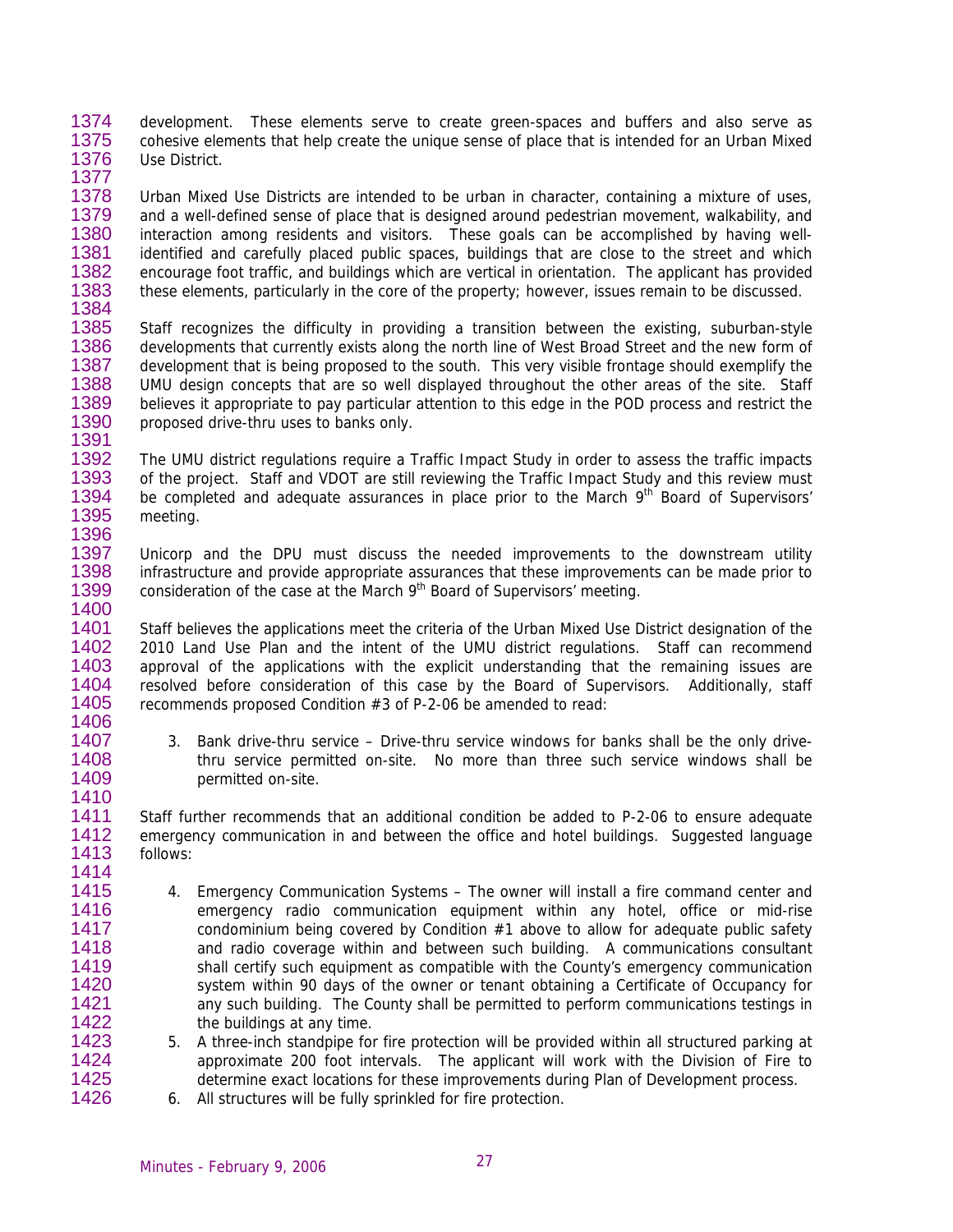- 1428 1429 1430 1431 That concludes my presentation. I will be happy to answer any questions you may have. Representatives from the Traffic Engineer, the Division of Fire and Department of Finance are also available for specific questions.
- 1432 1433 1434 1435 Mr. Archer - Thank you, Mr. Tyson. I had one question. You indicated in your report that a Traffic Study must be completed by the March 9 Board Meeting. Is that on track as far as you know?
- 1436 1437 1438 1439 Mr. Tyson - I believe an amendment was recently filed. The Traffic Engineering Department is still reviewing that, as is VDOT. I know VDOT has 45 days, I believe, from the date they receive it. What the status of their review is I am not sure, but Mr. Foster can probably give you more detailed information about that.
- 1441 1442 1443 1444 1445 1446 1447 1448 Mr. Silber - Mr. Archer, that is correct. The Revised Traffic Impact Study has been submitted and our Traffic Engineer has been working with their Traffic Engineers diligently for the last several weeks, perhaps months, and that review will be completed. I did want to share with you that the Traffic Engineer is here this evening if you have questions. We also have the Fire Chief and his staff here for questions that relate to Fire, and we also have the Director of Finance if questions come up about the fiscal impact of this development. So, I think we are prepared to answer any questions you may have.
- 1449 1450 Mr. Tyson - The Board meeting in March is actually the 14, I believe.
- 1451 1452 Mr. Vanarsdall - The goal for this is the next Board Meeting, right, for the Traffic Study?
- 1453 Mr. Archer - All right. Are there other questions for Mr. Tyson from the Commission?
- 1455 Ms. O'Bannon - Are we going to hear from the Fire Department?
- 1457 1458 Mr. Branin - I was planning to call both Fire and Traffic up.
- 1459 Mr. Archer - Mr. Branin, do you want to hear from the applicant at this point?
- 1461 1462 1463 1464 1465 1466 1467 1468 1469 1470 Mr. Condlin - Good evening, Mr. Chairman, members of the Commission and Ms. O'Bannon, Mr. Secretary, Andy Condlin with Williams Mullen. I am here on behalf of Unicorp Development. This is quite an honor to put this case on before you this evening, both in terms of the quality of the development and the submission that is being requested. Quite frankly, I also think it is an honor to have worked with the staff and thank the staff and not only the Planning office, but all of the departments that have gone through a number of revisions and comments. Also, as in the previous case, the neighbors probably went over what they needed to do as far as continuing, the dedicated few that would come out, and continued to help us revise the plan based on their comments. There is still no access to Three Chopt Road and I think I will mention that 10 or 15 times as we go through this project and I go through the summary.
- 1471

1427

1440

1454

1456

1460

1472 1473 1474 1475 1476 1477 1478 1479 We have with me a cast of thousands with both local and national. Given the sheer amount of information that we've got here and I describe to you the application with the file, because a lot of the information, I am not going through this page by page for you. I know you will appreciate that and so does my client who is paying my fees on an hourly basis. We also have a number of folks here that I don't need to introduce, Higgins-Gerstenmaier, Timmons, Wilbur Smith and Associates, Antunovich Associates and Ryan Boggs is here from my office, as well, from Williams Mullen. I did want to provide for, let me make sure I've got this working. Unicorp National Developments is the applicant and the contract purchaser for the Liesfeld property. We have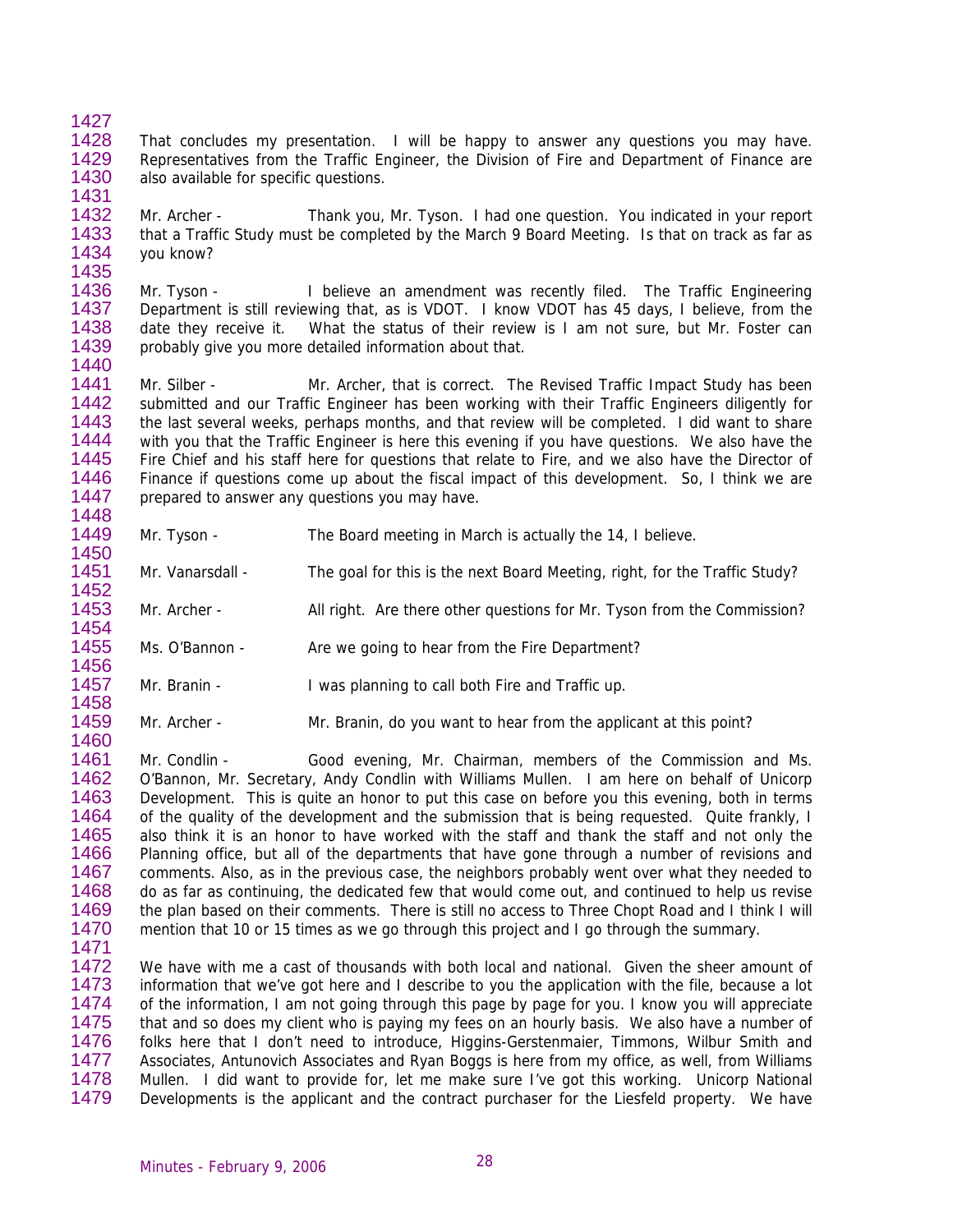1480 1481 1482 1483 1484 1485 1486 1487 1488 1489 1490 1491 1492 1493 1494 1495 1496 1497 1498 1499 1500 1501 1502 1503 1504 1505 1506 1507 1508 1509 1510 1511 1512 1513 1514 1515 1516 1517 1518 1519 1520 1521 1522 1523 1524 1525 1526 1527 1528 1529 1530 with us Chuck Whittall, Jodi Ruttman, and Lisa Ernhardt. They have an incredible amount of experience in true mixed use lifestyle centers, including Baldwin Park, the Altamonte, Dellagio, and Celebration at Disney. The developer worked closely and reviewed other projects to understand the experience with these types of projects and having experience is probably the most critical item for developments of this nature. They are really only one of a handful nationally, developers with experience to take on these types of projects. Unicorp went on a national search for architects and they swear to me that it was truly a national search, and after having flown to Chicago, I agree with them that they have gotten the best architect that was available to provide for this type of development and has the experience to be able to bring this to fruition both from the design standpoint, but also the construction standpoint. Antunovich and Associates, we have Joe Antunovich here from Chicago and he has a great amount of experience and you can see the Clarendon in Arlington, which I think a lot of folks are familiar with and he helped design the true mixed use with residential over retail, quality architecture and planning in stand alone residential. He has great experience in condominium development as well as row house development in an urban setting with a courtyard setting. Lee has already described in great detail the property and the rezoning request of the provisional use permit that we set forth. I believe everyone knows the property pretty well, particularly given its history. This truly is an infill development, surrounded by some of the best homes, retail opportunities, office product to be found, I truly believe, on the East Coast. There is no question why Unicorp found this property desirable. When they are asked the question they say, "Why wouldn't we want to be here. Look at the demographics in this area alone, not only in the retail, but also for the type of residential that we are providing, that is not in competition with, but actually complementing a specific type of retail or specific type of residential that is currently developed in a single-family detached house in a subdivision that we are use to." The other interesting thing about this project is that it is really two sides of a coin. Lee had mentioned, in part, with I-64, Broad Street, John Rolfe Parkway and even Three Chopt Road has significant traffic covering each of those areas. We also have, of course, the uses that surround it with heavy retail along Broad Street, with the apartments, the multi-family, the school, Short Pump Park, and, of course, very high end quality residential on the south side of Three Chopt. That is why we wanted to be careful in crafting our plan and having it well thought out. We took a look at and talked with the current landowner, and Unicorp as the developer, obviously had a say in the team we assembled. The parameters of the property itself are defined by the traffic light and what was surrounding it, the builders, the end users, the surrounding residents and, of course, the public had a comment or two as we went through the process. Based on this input, I know the Unicorp folks got a little nervous, because this is not the plan. This is the existing plan that sits on the property currently, and I think it is significant to show the difference in the quality that we are trying to provide for to create our vision in what we are going through, and discussions, with all of these different points of view, sometimes contrasting and sometimes having different ideas, the other folks didn't that we talked to. We wanted to be able to create a walkable community, create pedestrian-friendly streets with a mixed use community having effective and usable open, civic space, and parks, create urban neighborhoods with a setting for a real community, not just a series of houses. With that vision we were able to put together a preliminary concept plan that provided for, again, no access to Three Chopt Road, but switching off the office along Three Chopt Road to a residential, an urban type of development, also on John Rolfe Parkway to surround the school and middle school. You can see the anchor of the site really as a village community and town center that sits in the middle along Broad Street with a retail transitional residential, and, of course, the office and hotel. The master plan we have developed has gone through a number of iterations with a number of comments from many, many people. This is what is brought forth to you tonight, which we think is the best product. That is not only in the Richmond area, but I think in the entire State of Virginia, and certainly within the East Coast.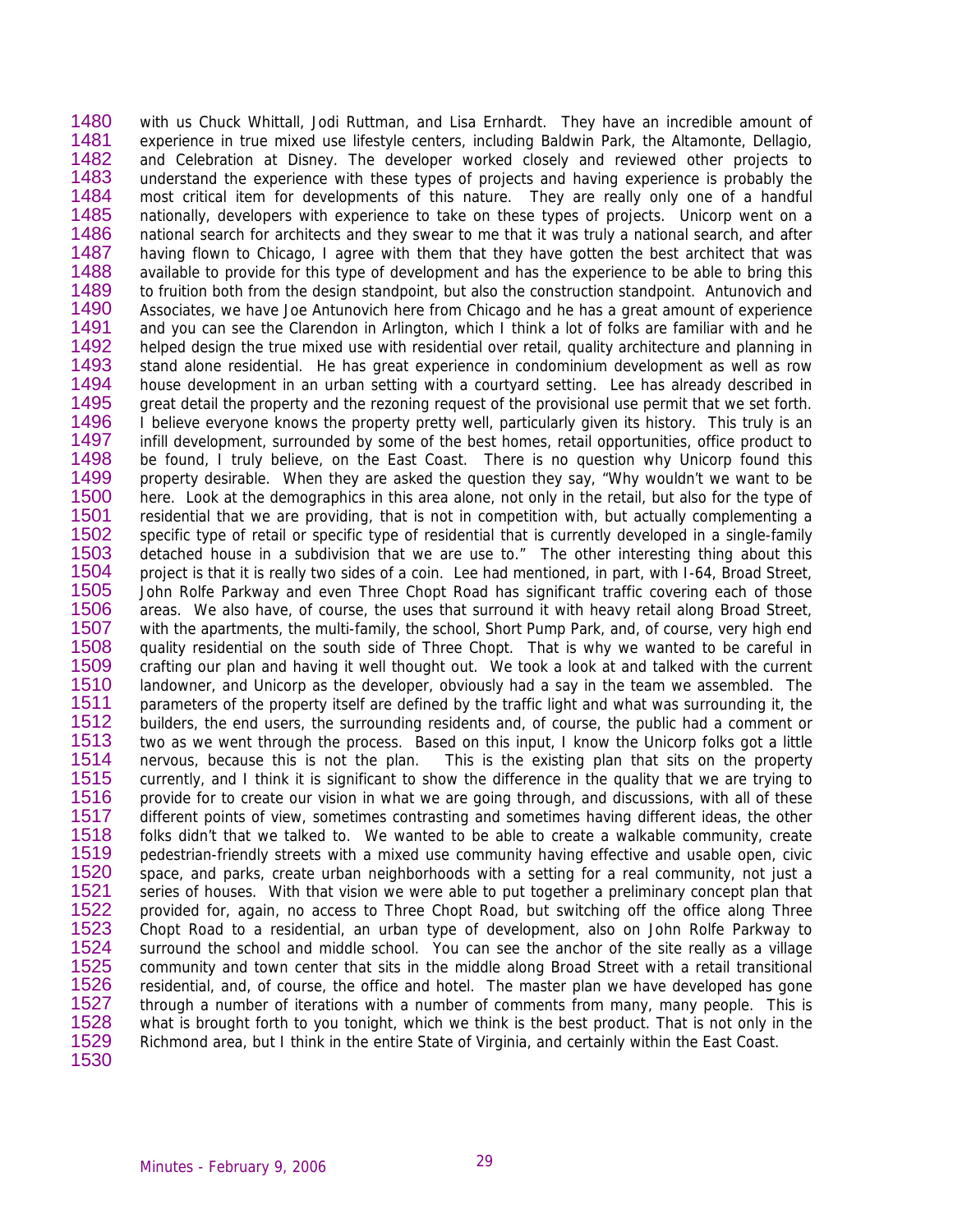1531 1532 1533 The village center, and I will describe in very broad strokes, some of the components. As I have said, we've got Jodi Ruttman, who is the land planner at Unicorp, and also Joe Antunovich in case you have any specific questions on the details.

1535 1536 1537 1538 1539 The village center, as I said, is really the anchor of the site. We have stayed true to our concept and our initial intent with respect to the village center. The buildings are situated to create pedestrian orientation, to create a Main Street style, with two-story retail elevations and to the extent that we can provide residential over the retail are in the center of the village center.

1540 1541 1542 1543 1544 1545 1546 1547 Parking decks are used, as you can see, throughout the site to avoid the surface parking that you get in a lot of typical retail developments. This is not a cheap or inexpensive endeavor and does provide for a great benefit, as you surround the parking areas and hide the parking areas, but you need to park cars. That is the reality of the situation. This is also, as we have described, the urban park in the middle of the village center that provides for a true mixed use, as you can see with the residential over the retail and the retail store fronts going on to wide sidewalks. This is the rendering of some of that concept that we are providing for, for the village center.

1548 1549 1550 1551 1552 1553 1554 There are also numerous opportunities for a variety of upscale urban residential, and I say opportunities, really a number of choices that can be made between the mid-rise condominiums, the town home linear units, the residential over the stores and the brownstones. Again, these are intended to create an urban feel with providing for pedestrian opportunities throughout the site and also not to be in competition with existing residential but to complement the market. As someone termed it for us, it is the Fan without the crime or the parking problems. I think that is probably the best way we could say it to be able to provide for that.

1556 1557 1558 1559 1560 1561 1562 1563 1564 1565 1566 1567 1568 1569 1570 1571 1572 The specifics within this site versus the brownstone, which is the place within an integrated residential block, alley access that provides the rear of the site as you go through for the garages placed on the rear of the site. The front door is being able to be located along the street front, not interrupted by driveways and parking garage doors, also providing for a front door along an interior landscaped courtyard, as you can see, sharing semi-public among this community right here in this block, the interior courtyard. We also have a number of elevations and things that inspired the architect as they went through with the specific provisions for the brownstones, as we go through. We opened up linear units, which I think are very unique, something I had never seen, and I am going to take full credit for it, since I am standing up here, and no one else can deny it, is the linear units really are made to hide, as you can see, the parking structures, and provide for a better face, and really you are living in these units, as you look over you are seeing the units and their access through the alleyway, an alley system to provide access to the rear of the site and parking within the building structure itself, very similar architecture, attempting to achieve a Richmond look. I have been asked many, many times, "What is the Richmond look?" and you know it when you see it, and I think you have seen it tonight. That is what we are trying to choose in this case.

1573 1574 1575 1576 1577 1578 1579 1580 1581 1582 1583 The residential over retail is really what I think will create a lot of energy and a lot of activity in the village center. It really is the key component, I think, to the overall concept of what we are trying to achieve, and this residential over retail has provided for, again, a different concept in Henrico, to be able to create that community feel and activity. And then finally, among the residential, we have the mid-rise condominiums, 125 units on five lots, and you can see, in between those, are two levels of parking. They've got two towers that go there and two levels of parking with a community space with a pool. That would be specific and exclusive to those units alone. Obviously, that is one of the things that you will notice, and while I am butchering Mr. Antunovich's work here, but you can see on the exterior we've tried to provide for, again, an urban city block look with different components of the look on the exterior, but on the interior it will be a seamless transition of the building within that, but on the exterior it would look like a

1534

1555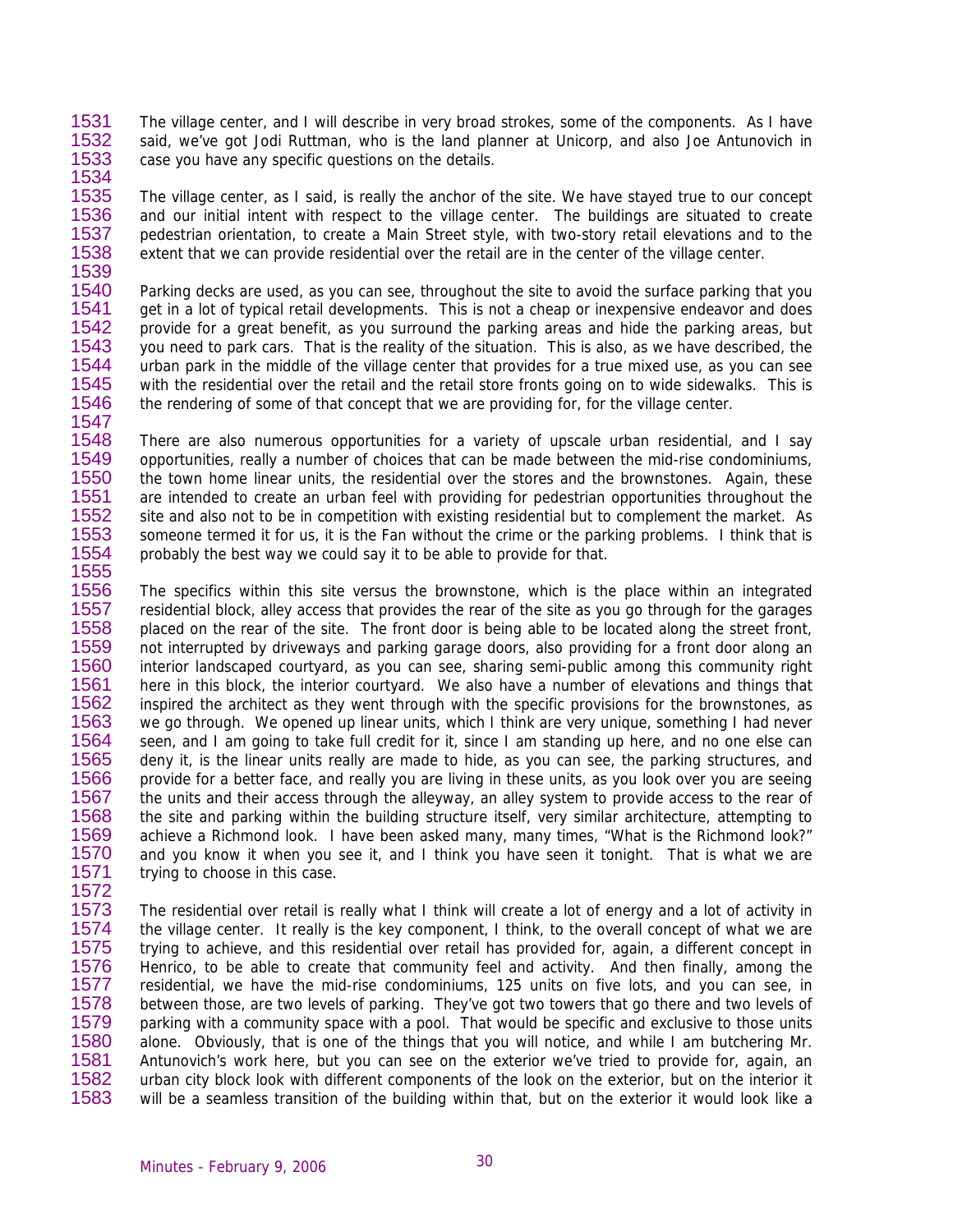1584 1585 1586 series of buildings that you would get in a typical urban setting. So, you really get the convenience of the amenities, but the look that you are looking for an urban setting.

1587 1588 1589 1590 1591 1592 1593 1594 1595 1596 1597 1598 1599 1600 1601 1602 1603 1604 1605 Finally, the office and hotel components that we placed in here along I-64, which is, quite frankly, where it should be. There is a lot of discussion as to how much office would be available, and there is, obviously, a large corporate conceptual culture in Henrico County trying to provide for a corporate headquarters, and we have tried to provide for that. We have been told by the hotel industry that this area is still underserved and will continue to be underserved, and that this will provide for a great benefit, as you can see, with 600,000 square feet of office, but also 300 hotel rooms, with the ability to have a conference center for up to 150 people and a ball room as well, and, again, this is a very handsome building that is going to make a statement as far as the facility goes, as well. Finally, mixed use development relies heavily on the landscaping and amenities that are provided. Landscaping is the key to everything that is done here. It makes the retail, the residential, and the office more desirable. Landscaping and the amenities include not just the plantings, but also monuments, hardscapes, pedestrian gathering areas, benches and streetscape areas. Higgins-Gerstenmaier has worked overtime as we continue to twist arms and change our plan and add more things as we go through, and has provided, I think, a pretty significant open space plan that benefits the entire community within the site, but also outside the site. The open space plan includes, as has already been discussed, a Main Street Park, and I don't know exactly what a human size chess board is, but it sounds like fun, and I've got four kids, so gosh knows how many times we will be down there.

1606 1607 1608 1609 1610 1611 1612 1613 1614 1615 We have also got community recreation centers, a residential courtyard with fully enclosed entrance areas with a garden wall, open space and trail systems, and a trail running around the entire project. Of course, we've got a picture on here (referring to rendering), but you can see a trail running along Three Chopt Road, but also along the entire project, to be able to access the office and the office to access with sidewalks on both sides of the road throughout the site. Again, the master plan shows that in a little more detail. We also have tot lots and pocket parks throughout this community that we are trying to provide for. The Three Chopt Road where this is a little more detail provides for a bike and pedestrian path up to 12 feet in width to be able to provide for access outside this community on this side of our project.

1616 1617 1618 1619 1620 1621 1622 1623 1624 1625 1626 1627 1628 1629 1630 1631 1632 1633 1634 1635 1636 Our entrance features include those on West Broad Street, which are both the main entrance and secondary entrances, but also the landscaping and streetscapes that was provided for, as you can see, very consistent with the West Broad Street Overlay District, of course, but, also, not only on Broad but on John Rolfe Parkway, from the main entrance that comes in, there will be two entrances off of John Rolfe Parkway. Again, with the landscaping and streetscaping and then finally, of course, particular attention is paid to Three Chopt Road. The greatest thing that came out of the last zoning and going into this one in discussing it was the concern by folks of the view from Three Chopt Road, uses on the other side of the Three Chopt buffer, but also the view from the streetscape and also along decks to the school. There is no vehicular access to Three Chopt Road for any concern. That was made clear by the neighbors and the existing landowner that that should not occur. We have tried to protect the view sheds from Three Chopt. We have provided, as you can see, this is a pedestrian access at two points along Three Chopt, and it is our hope that the County will, obviously, not have to put a sidewalk on the north side. We have also provided, as consistent with the last case, a dedication necessary to make Three Chopt Road 80 feet in width. On the south side of Three Chopt Road and in the residential homes on this side a well, we are trying to provide for and work with the County on the design of Three Chopt to be able to provide this pedestrian access into our trail system and through the buffer. This is a rendering that was done by Higgins. It was an attempt to show from the extent of the landscaping the view of the brownstones, which I think, as you travel along Three Chopt, and ultimately will be widened to four lanes of road, but certainly folks walk across there. This is something that they will be able to see. We have also provided, based on comments from the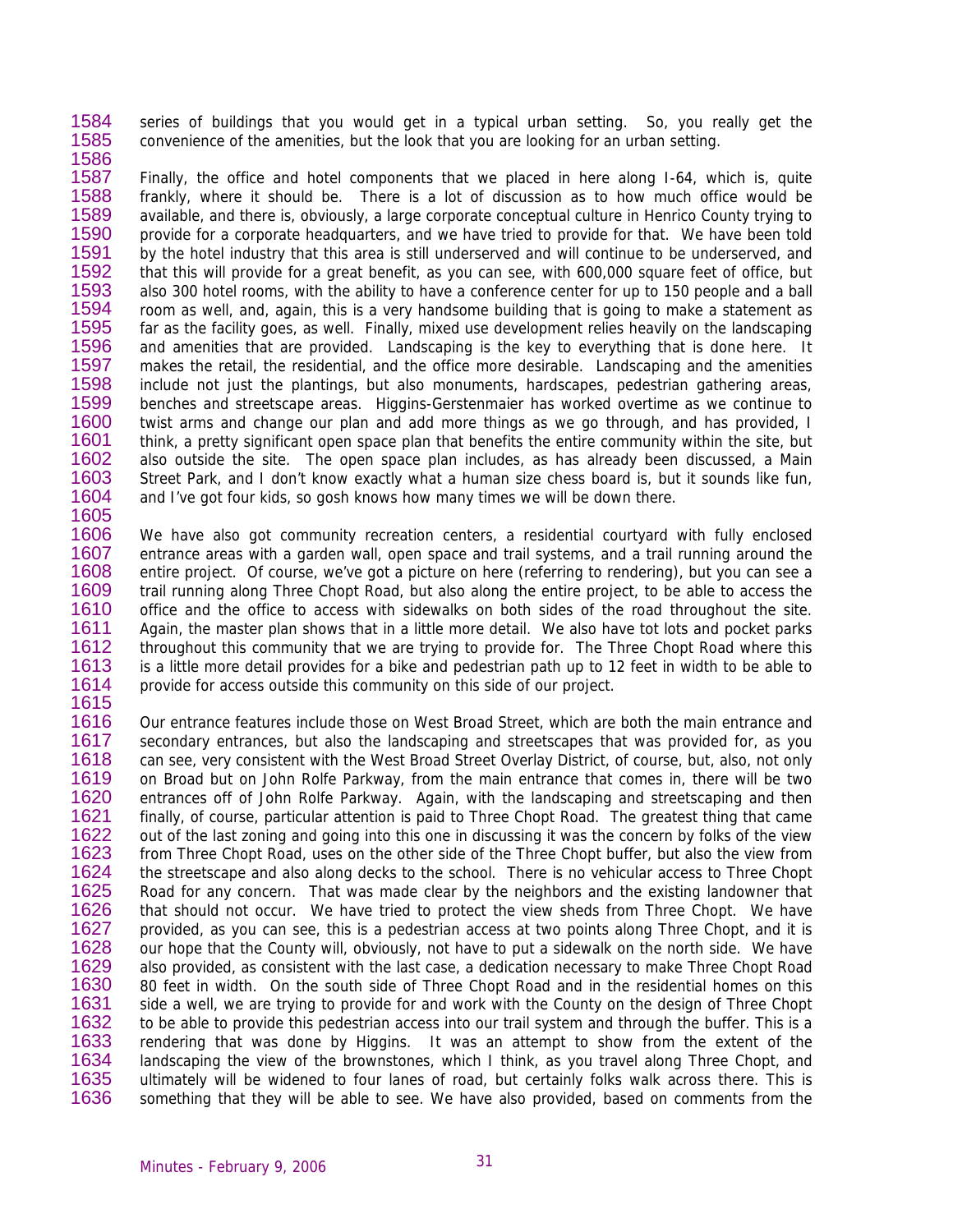1637 1638 1639 1640 1641 1642 Fire Department, emergency access, and we are trying to provide it integrated into the overall concept, so that it is less intrusive and you don't really see it. That would be available and we will continue to work with the Fire Department. They might prefer a gate and details, and we will have to work that detail out, because, quite frankly, we will have an emergency access and make it look at least of good quality.

1643 1644 1645 1646 1647 1648 1649 1650 1651 1652 1653 1654 1655 1656 1657 1658 1659 1660 1661 1662 1663 1664 1665 1666 1667 1668 1669 1670 1671 1672 1673 1674 1675 The final master plan that we put together. As you can see (referring to rendering) the commitments that they have made range from the very broadest concept to the smallest details. As we have pointed out, the plan does meet the goals and objectives of the Comprehensive Plan and also this request is consistent with surrounding uses and zoning as I have already described. This is not only a unique property but it is in a unique position, not only from a timing standpoint but also from a location. I referenced the variety of roads, uses and zoning categories. It really and truly is a transitional property from two sides of a coin and the question then comes in, "What is appropriate for this property?" I think the urban mixed use designation is a perfect designation for the zoning for this property, given its varied uses and what can be achieved on this property. This zoning request is appropriate, and beneficial to the County. We are looking for something different and the County has designated this site for something different. Our proposal will raise the bar to a level not yet seen in Henrico, the Richmond area, and probably in all of Virginia. Beyond the fiscal impact benefits to the County, West Broad Village represents a project that is effective for the continued growth of the County that is desirable because of its quality and mixed uses. That is smart using the principal of traditional neighborhood design that is sensitive to the environment, providing usable and effective open space available not only to the community within its borders, but also to the community at large. I think it is very unique property and it's now an opportunity to meld often conflicting uses by creating a unique sustainable community that will not be seen for years to come, and providing a depth of services and options for residential that complement surrounding uses. With that acknowledgment, we believe it fits within the Land Use Plan, is consistent with surrounding zoning and uses. It meets all other jurisdictional prerequisites and I recommend and ask that you recommend the designation for urban mixed use in the Land Use Plan, recommend the rezoning and the provisional use permit. With that, I will be happy to any questions. I have one caveat with the provisional use permit comments that were made about the conditions. It was something we just found out about, the sprinkling of all buildings this afternoon. We went back and hurriedly talked to many of our builders, a number of them. Each one of them expressed great concern among the brownstones. We would like to amend the condition that we will sprinkle all buildings, including residential, the mid-rise condos and the residential with the retail, but we would ask that that condition not be imposed on the brownstones. That may be something that is up for discussion. Otherwise, we can discuss it with the Fire Department to see what we can come up with after the Planning Commission meeting, as well. With that, I will be happy any questions.

1677 1678 Mr. Archer - I had one question. You said there will be no vehicular access to Three Chopt Road?

1680 Mr. Condlin - Condin - Other than emergency, yes, sir.

1682 1683 Mr. Archer - Is that both ways, ingress and egress?

1684 1685 1686 1687 1688 Mr. Condlin - Absolutely, yes, sir. We believe it would create a lot better traffic to come off of that, but it was clear for the overall community that we should exit south of Three Chopt and we are willing to make it work, and that is why we needed the emergency access, because there is no access otherwise.

1689 Mr. Archer - All right. Thank you, sir. Any questions?

1676

1679

1681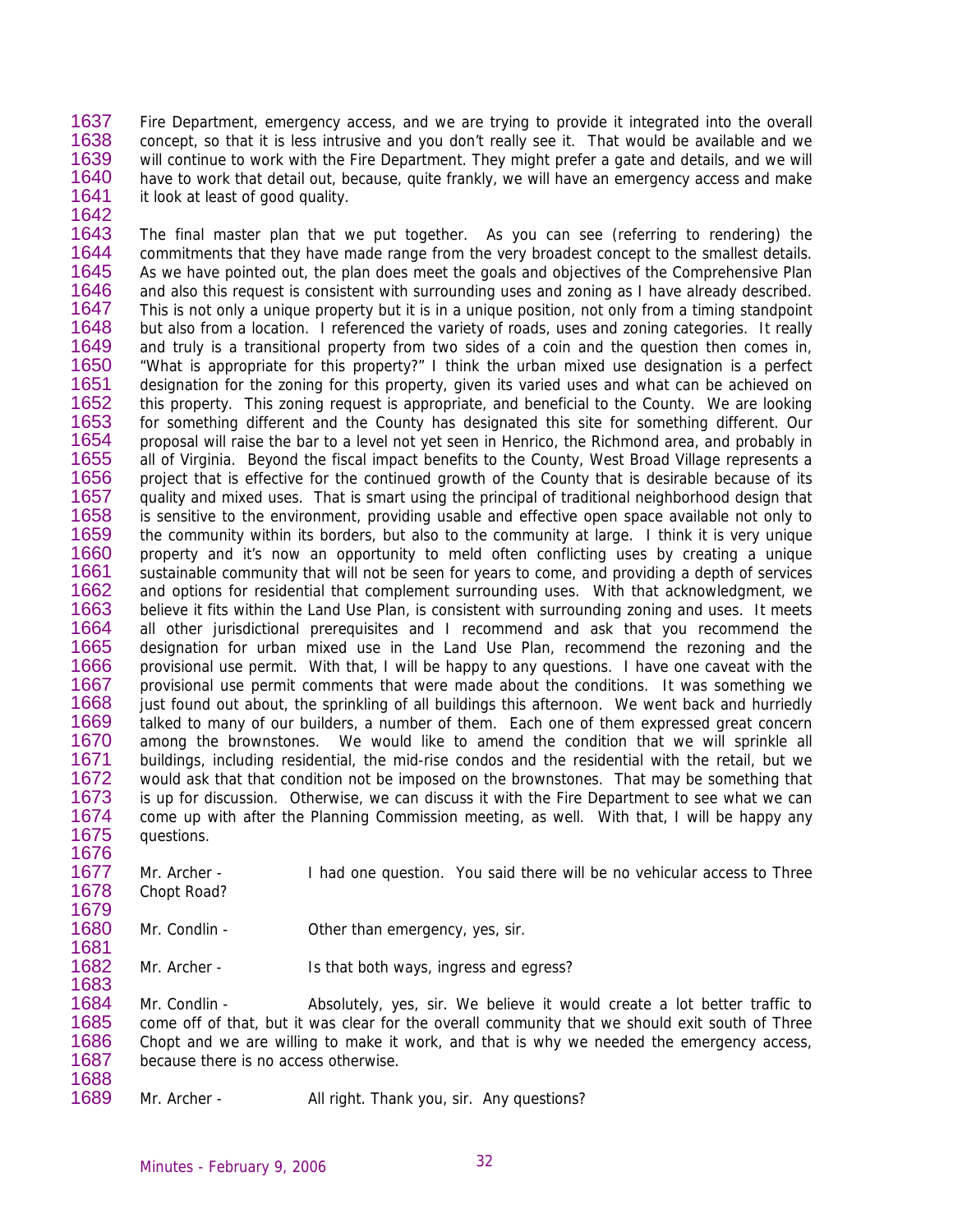1691 1692 1693 1694 1695 1696 1697 1698 1699 1700 1701 1702 1703 1704 Mrs. Jones - I appreciate your patience and we talked about an hour's worth or so, and it is an exciting project and an absolutely beautiful plan. I keep coming back after my other questions have been answered and what I expect doesn't have an answer. I am certainly hoping that you, we have the opportunity to create a very special place with thousands of residential units of unlimited square feet for retail, commercial. This is going to be a stunning environment that has been planned, I am sure. However, having been somewhat (unintelligible), you will find that some here in Richmond with a rallying cry, "We don't want to be Northern Virginia." And it all comes down to traffic. As I look at the, well, certainly, as I travel West Broad Street in my comings and goings to shop, and it (traffic) is a problem now. We have five entrances, only two of which will allow us to egress the project, and one of them will only allow access to I-64, and we have two entrances on John Rolfe, which doesn't exist yet. This project is going to put a tremendous number of restaurants and activities and special events, inside of it. You need to be able to come and go without living a nightmare. Please tell me that it will work out.

1705 1706 1707 1708 1709 1710 1711 1712 1713 1714 1715 1716 1717 1718 1719 1720 1721 1722 1723 1724 1725 1726 1727 1728 1729 1730 1731 1732 1733 1734 1735 1736 1737 1738 1739 1740 1741 1742 Mr. Condlin - It will work out. It will be fine. Let me try again. I do agree with Northern Virginia, and you know, part of the problem was the benefits of the mixed use development is that if we had created a million square feet of commercial space along Broad Street and created the thousand residential units in separate zoning cases in developments along Broad Street, they would create traffic as you travel from one space to another along Broad Street. That is one of the great benefits of mixed use development. As you come home from work, you can stop at the grocery store, as has already been announced, or you can go home and walk there, particularly if you work on site. The idea is not to have to come off if you are living there or if you are working in the office building. You can take care of your necessary business and then leave at that point. That is a simple answer. That is not going to suffice and I know that is not going to suffice, but there are a number, I believe, and our Traffic Engineer is here as well, and from Wilbur Smith, (unintelligible). There can be improvements necessary to accommodate our development. The problem is, quite frankly, without ever putting a shovel in the dirt, without ever building one square foot of building, traffic is an issue on Broad Street right now. The question is not only can it be accommodated but can improvements be made to help alleviate that background traffic. Is it (unintelligible)? That is a traffic engineer term and I don't know whether I would be allowed to say one way or the other, but it is a problem and we recognize that. With that, I know the County has a number of plans in place to provide, for example, I will mention Three Chopt Road. It will be widened to four lanes. John Rolfe Parkway. Most of our traffic, as we have described it, we have tried to come with empirical evidence again, both with the Traffic Engineer and Unicorp National Development. It is going to come from the south side. That is where most of our traffic, particularly once John Rolfe Parkway goes in, will come from south of our project and come in that way. Certainly, there will be a lot of traffic coming from the interstate. With that, we think, and we didn't get credit for our traffic report as we went through, for any improvement with the County, planning related to the Gayton Road flyover or the potential interchange that is still pursued by the County or 288, which also, that has influenced the changes and that will influence greatly the pattern of traffic as it comes through there. Some of the improvements that are planned by the County, they are a part of the process. We went through this thing with Englewood, the previous zoning, with respect to going to the Planning Commission. We are down, I believe, two issues. I think the water and sewer, and in talking with the engineers they are in agreement with improvements. I can define those, and that will be easily defined. We are really down to two issues. One is the sprinkling system and then the traffic, and the same way with the Englewood zoning. We were able to provide before the Board of Supervisors. We all know the Board will not accommodate the case unless traffic has been worked out, and traffic worked out means VDOT and Tim Foster and the Traffic Engineers are satisfied with the improvements. We feel that all improvements that are necessary can be accommodated, can be made and can accommodate traffic, not just from our site but also help with background traffic, particularly when you combine it with improvements that are being

1690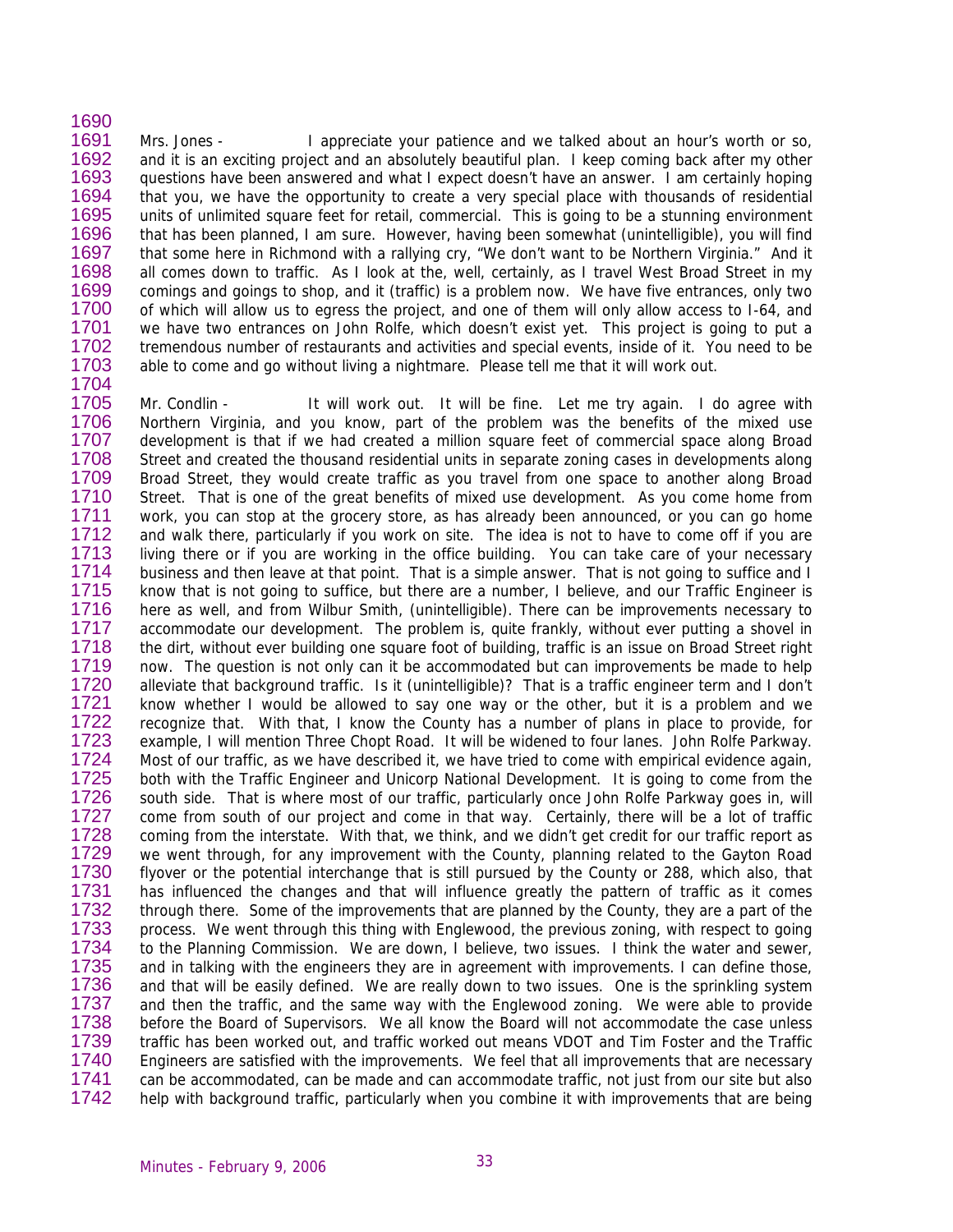1743 1744 1745 1746 1747 1748 1749 1750 1751 1752 made by the County. I didn't mention the Thoroughfare Plan Amendment that you are looking at that has been deferred. That is a further hope. It is a constant struggle where we are, and all of the residents, of course, Three Chopt Road is supposed to be a service road, helping relieve Broad Street. It is also supposed to be on the north side as it continues further west, and we think all of these combined will accommodate our traffic, but also will help with the background traffic and make it easier. Traffic is not going to go away. The devil is in the details, but it is also why people like to come here, because the numbers they have for the demographics, not only the number of people, but the quality of their homes, the homes that are there, as well. When you put it all together, I think we can solve that and we'll just have to convince Mr. Foster and whatever improvements are required, we will also accommodate those.

1753 1754

1755 1756

1781

Ms. O'Bannon - It appears that this 1,000 residential units and a hotel with room for 2,700 cars. That is a lot of traffic. I think that is what…

1757 1758 1759 1760 1761 1762 1763 1764 1765 1766 1767 1768 1769 1770 1771 1772 1773 1774 1775 1776 1777 1778 1779 1780 Mr. Condlin - We are comparing it to…Mr. Foster is here. He can come up and stop me when I say something wrong, and I eventually will here. We feel that, quite frankly, our traffic produced from this site is comparable, very comparable, maybe even exactly the same reason the zoning case with the office park and the retail that goes out there, and that is because of the mixed use nature. Mr. Foster is very well qualified and sets the parameters of our study, not only the roads we study, but the assumptions you can get and what the benefits are. I believe, and, of course, we've got our own traffic, but Mr. Foster can speak to this. We do not get any benefit for having office and residential on the same site. For example, I think there is obviously going to be some mix of that. People that work in the office are going to be able to stay on site and never go to exterior roads. The other benefit is the fact that we are transferring trips that otherwise might go to other places. People that might be going down to Short Pump Town Center that live south of Three Chopt Road will, instead, go to this location, not off of Three Chopt, but off of John Rolfe Parkway, and they will come up and they can use Broad Street to access 64 if they had to head west. That is some of the numbers. The Traffic Engineers are the professionals. You have to rely on Mr. Foster, and that is the right one to do it, and we feel that based on his assumptions, which are very conservative. Unicorp, with their experience, and some of their Traffic Engineers, with them nationally, that have done this work, have evidence where they went back and studied the mix of uses, for example, the peak hour traffic, and substantially less than that was shown in the general ITE guidelines. The Institute of Traffic Engineers has actually come out with a manual with respect to mixed use that we did not use in this case. So, the very conservative effort that Mr. Foster is looking at, the most conservative, we feel practically that we will find empirical evidence that would be much better than even that, which is the worse case scenario. It is very comparable. I think it is an 8% difference from what was provided for in the Englewood case and the previous Liesfeld case.

1782 1783 1784 Ms. O'Bannon - (Unintelligible) really difficult, depending on the traffic study coming up (unintelligible) something like that.

1785 1786 1787 1788 1789 1790 1791 1792 1793 1794 1795 Mr. Condlin - It could happen and I think we've got the, the question is, can the improvements that are being required by the County and VDOT be made, and if they can be made, then certainly one way we would resolve that is providing for a phasing plan in Englewood, which we don't want to, because you want to have the ability to know what is going to happen in the future to finance it. You know, potentially to reduce that. One of the different tugs that we have is that the County has continually said, "More office. Let's have more office space," which is a great idea, and we like the more office space, but it kills our traffic numbers, particular when we don't get that benefit of the mix of uses. Would we take off the office as opposed to the residential? I think the County would have an objection to that, but that is some of the things that would happen. I think it is easy to sit it down once Mr. Foster is able to view it and analyze the full report, but the second report that we have submitted, we can roll up our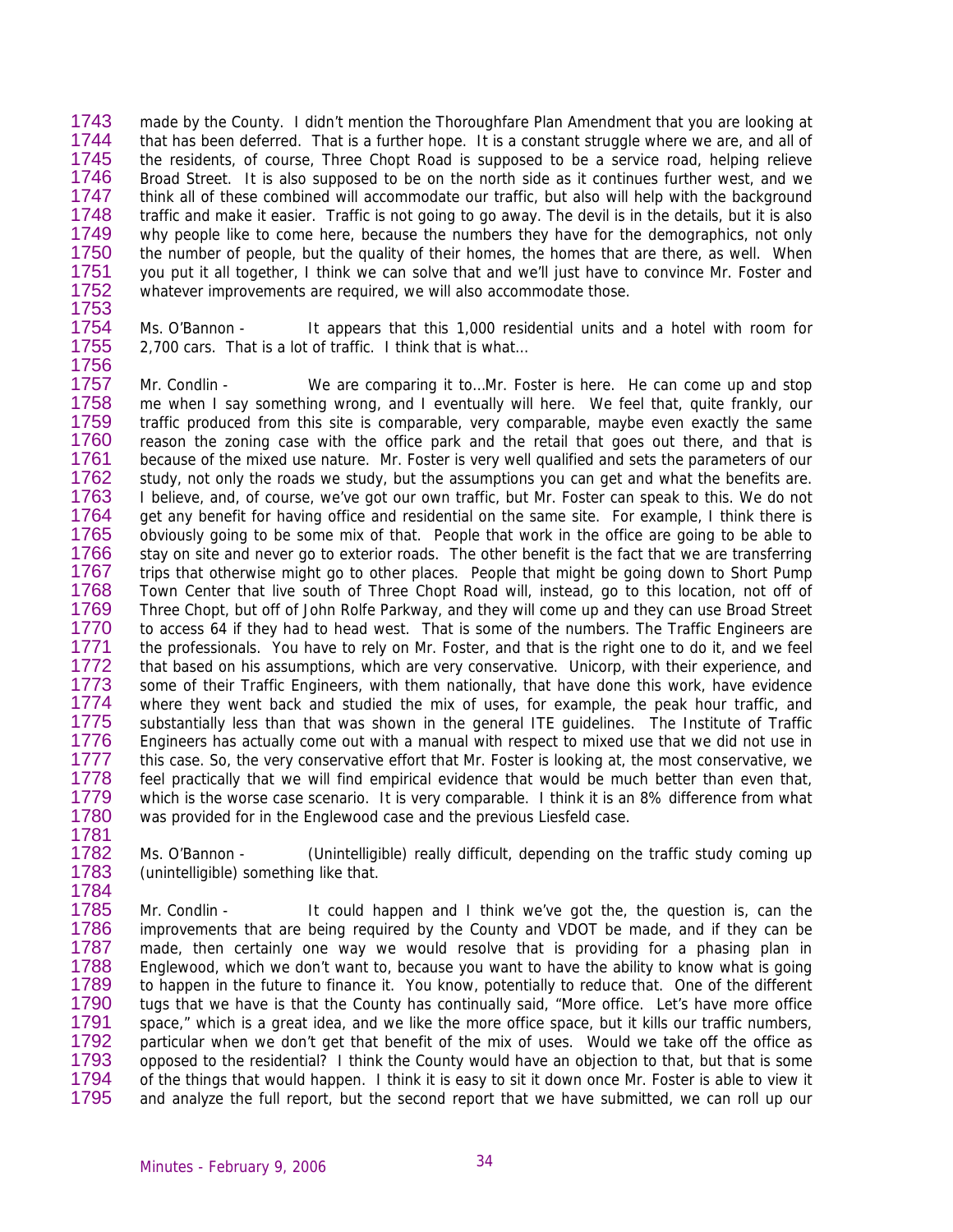1796 1797 sleeves and come up with a resolution. We have done it before, and we are not going to bring it before the Board of Supervisors until there is a resolution. You and I both know that.

1799 1800 1801 Mr. Vanarsdall - Along the same line, I guess what we are saying is, will the roads arrive at the same time as the project?

1802 1803 Mr. Condlin - Do you mean Three Chopt and John Rolfe Parkway in particular?

1804 1805 1806 Mr. Vanarsdall - Will the roads be in place – will the roads arrive at the same time as the project?

1807 1808 1809 1810 1811 1812 1813 1814 1815 1816 1817 1818 1819 1820 1821 1822 Mr. Condlin - Well, certainly any improvements along West Broad and the 64 area will have to be done as part of, and that will be the commitment that is made with Mr. Foster, as to whether he needs to have. The grocery store is going to be the first one that goes in, in and of itself. They are asking us to start as soon as this thing gets approved and we can get a POD for it. They want the dirt to start moving for that grocery store. In that respect, that may not require all of the improvements, but as we work with Mr. Foster, we will come up with that. John Rolfe Parkway is, right now it is supposed to open. I think a while ago, it was certainly by this time, and it is now going to be the third quarter of next year. Of course, as you know, Old Three Chopt goes through here up to Broad Street. The answer is until John Rolfe is put in, Old Three Chopt is not going away, and that is certainly the significant portion of our development. That is one example. Three Chopt Road we can't access anyway. It does provide some more background and provides relief on Broad Street. We are not accessing it, so I am not sure. So, that will be a statement I am not sure the County is going to require us to have those Three Chopt improvements made before we begin, because it is really not affecting specifically our property.

1823 1824 Mr. Vanarsdall - That is, how we get the traffic jam, if the roads are not there…..what they are doing?

1826 1827 1828 1829 1830 1831 Mr. Condlin - Right. That is certainly the case. That is why I believe Broad Street and 64 will be in place, John Rolfe and most of the facilities. Otherwise, we have to access off of Broad, but if John Rolfe isn't there, we will have to access off of Broad which is going to significantly limit the amount of development which Mr. Foster will sign off, based on the Traffic Impact Analysis.

1832 1833 Mr. Jernigan - What is the build out date on this?

1834 1835 1836 1837 1838 1839 1840 1841 1842 1843 1844 1845 1846 Mr. Condlin - The anticipated build out for The Village Center which would include the retail here is two years. We believe that, beginning immediately, that the brownstones, obviously it is a new product in Henrico County, that will start taking a hold and will probably be completed in five years. The mid-rise condominiums, I am convinced, that would be in about five years, 2011, 2012. Then the mid-rise condos, I think there is going to be a great market for that once The Village Center goes up. Obviously, that is the second phase between that and the office and the hotel, depending on what we end up having through this facility. Excuse me, what we end up having for the users, and when they want to go in. The hotels are excited about this. We may have to reconfigure this. This is a master plan concept with the hotels going on 64 in that area up there, so that would move the offices down, but it depends on the wetlands analysis and I don't know exactly what the details are, but that is kind of a progression of where we anticipate development.

1847 1848 Ms. O'Bannon - Mr. Condlin, you said something about, I know the Fire Department is probably the one who recommended all structures be fully sprinkled.

1798

1825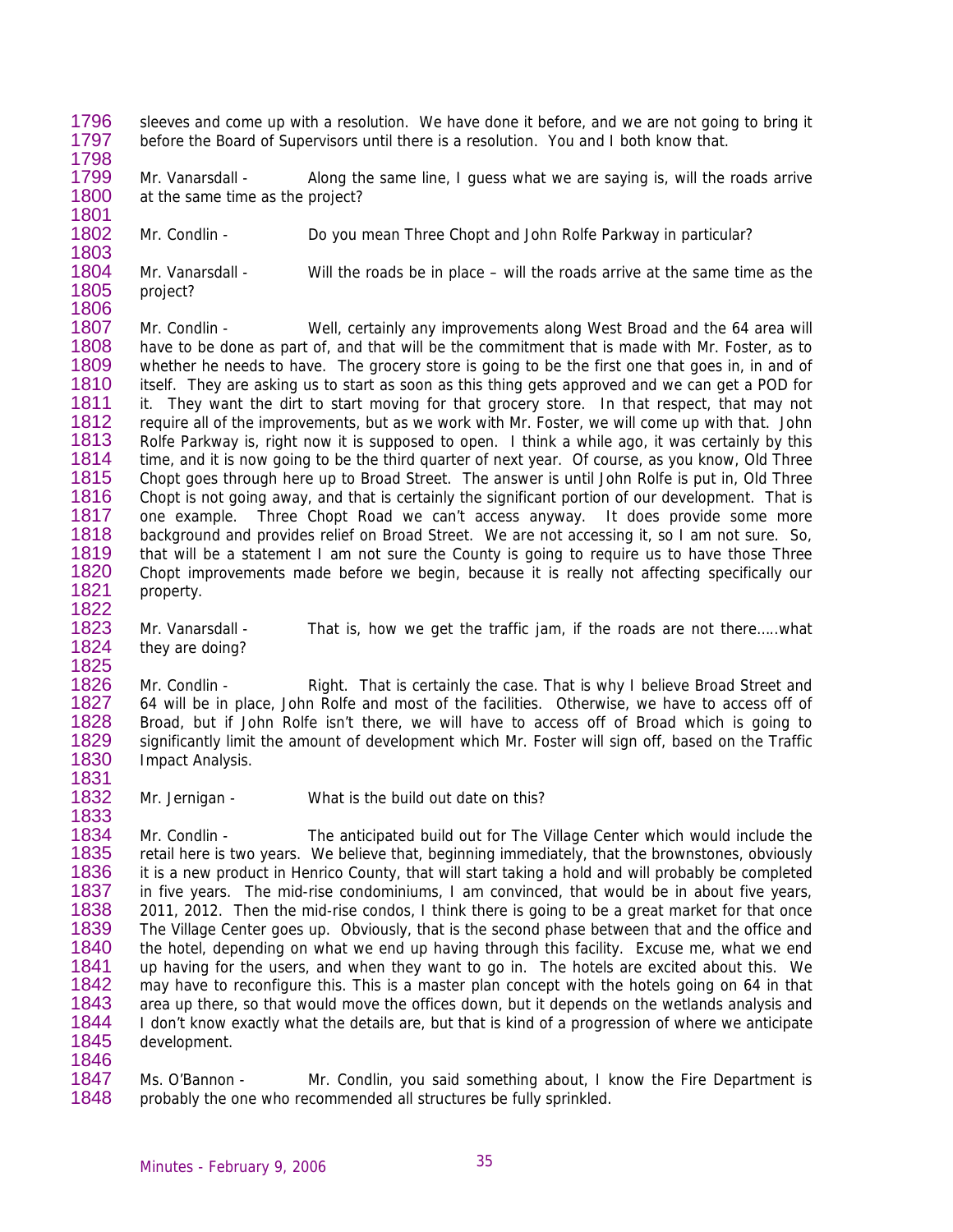1850 1851 Mr. Condlin - Correct. Yes, ma'am.

1849

1854 1855 1856

1873 1874

1852 1853 Ms. O'Bannon - I am sure they had a really good rationale.

Mr. Condlin - No. They are agreeable and I am not going to discount them. They all agree. I know it is not required by the building code…

1857 1858 Ms. O'Bannon - At least for the residential units...

1859 1860 1861 1862 1863 1864 1865 1866 1867 Mr. Condlin - Right. Certainly, one of the benefits, obviously, is the sprinkling is necessary for the commercial component and then the residential above the retail mid-rise condominiums. Brownstones, the idea was that the connected units, that they would like to have them sprinkled, and they can certainly speak to it themselves. It does increase the cost to the extent that our builders that we have been talking about, that we will be under contract within the week. I say that is an unnecessary expense. It is not required by any other County for development, and that is why we are asking for an exception. It is not required by building code. It was requested by the Fire Department.

1868 1869 Ms. O'Bannon - Are there any elevators in the........

1870 1871 1872 Mr. Condlin - No, ma'am. Not that I know of. In the mid-rise condominiums, obviously, in the other building, unless they placed them in the…….for health reasons.

Ms. O'Bannon - I have one more for Mr. Condlin. Are there any cemeteries in this area?

1875 1876 1877 1878 Mr. Condlin - Not on this property. We've done a title search and a survey and there are no cemeteries. I know this site has been walked a lot, by a lot of people, to investigate the site.

1879 1880 Ms. O'Bannon - There was some historic book they are reading.

1881 1882 1883 1884 1885 1886 1887 1888 1889 1890 1891 Mr. Condlin - One of my favorite parts of this project has been to sit down with Mr. Chuck Peple, who went through the history of this area, and as you see in the staff report, there are no historical sites, that the County has, and we've done some other investigation. We looked all through the other farms, back in the Civil War, and there is nothing designated. One of the things that we did provide for in our application is that the State Department of Historic Resources would designate any home that is over 50 years old for investigation. We will have to accommodate for that, as part of our wetlands analysis and we'll have to satisfy them that the homes don't have any historical value, but they label that no matter what the home is, if it is over 50 years of age. It gets that label and investigated, so we will have to accommodate that, but Chuck had said there wasn't any significant structure or feature on this property otherwise.

1892 1893 1894 1895 Mr. Archer - Mr. Condlin, I don't know if you can answer this or not. I know this is relatively a new concept, but looking at some other areas that you may have studied, is there any statistical data that can determine what the rate of turnover might be within the component?

1896 1897 1898 1899 1900 1901 Mr. Whittall - I am Chuck Whittall, Troop 614. I was an Eagle Scout in 1978, so it is good to see you guys out there. I attended a hearing like this myself, I guess, 25 years ago, but I will address the turnover. But I would also like to say thanks for working with everybody tonight. The staff has been great. Lee did a fantastic job of doing the presentation portion and so did Andy, to the point where we don't really need to say anything, but we have assembled and our goal for the project was to assemble the best team we could, and that is our goal with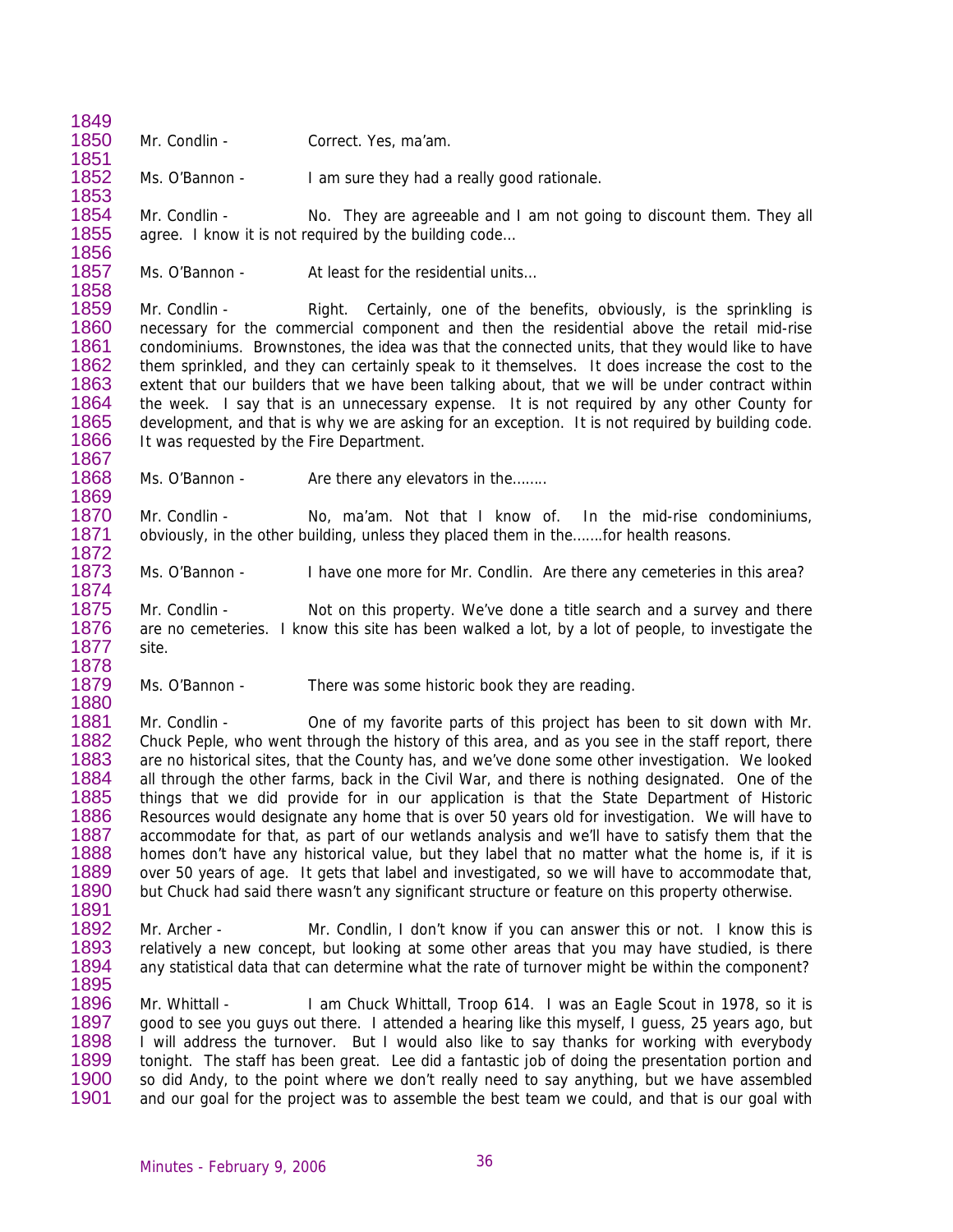1902 1903 1904 1905 1906 1907 1908 1909 1910 1911 1912 1913 1914 1915 1916 1917 1918 1919 1920 1921 1922 1923 1924 1925 1926 1927 1928 1929 1930 1931 1932 1933 1934 1935 1936 1937 1938 1939 1940 1941 1942 1943 1944 1945 1946 1947 1948 1949 1950 1951 1952 1953 1954 any project, and we were fortunate enough to come across the great folks you have here, Wilbur Smith with Timmons and Andy and everybody, and we are really pleased with the project that is coming out. Our goal as a company is to develop the projects, and we've done those all over the country. We were selected by Disney as the only developer they ever had to do a project, and we did a great job for them, and if anybody knows about Disney, they are tough to work with, but we are really excited to be here and do this project, and I know we've got to talk about traffic a little, but the project is going to be a great project and something we are really going to be proud of, and it is going to be something that Henrico County will be proud of. As far as the turnover of the residences, the place that we are going to create is probably going to create more of a turnover in the other neighborhoods. We think people are probably going to want to sell their homes to live here. It is going to be a great place to live. The product that we are building is a for-sale product, not a for rent product. Maybe, initially, when we build these projects, the retail in the town center, I believe those would go for rent, originally, but the design of the project is that a for sale unit, condominium units. Rental units, especially with living costs in a project like this, we don't make a profit on that. So our intent and our goal is to sell those as for-sale units. The townhouses, brownstones, fan homes, they are all called different names, and the condominiums are all for-sale units. So, typically, they are going to run about the same turnover you would find in any residential area. It is going to be a couple of years, two to three years, and before your average person sells that. It is going to be a great environment that doesn't exist here, where people can go to the grocery store. They can walk to the grocery store from their unit, and go to the health club. They can go shopping. They can go to the jogging path, and once people move to these environments, they find out, gee, they really like it. They don't have to get on the road, and Andy mentioned that we didn't use the conservative study, which is actually used all over the country, and all of these other projects that we are doing do use the conservative traffic study, because it is the truth. When people live there, they will walk, or they will take little buggies or bikes and they will go up to Hopa's. I found out with our project in Baldwin Park that people walked their dogs to the grocery store and buy their groceries, and the project is really used like that. The project that was previously approved here, where Andy said we are comparable, and we really think we are going to generate less trips. There is an 8% variation right now, using the non-conservative study. If you use the conservative study, we confidently believe we will do better than that, but there is an 8% difference in the two studies right now. But the reality is, these projects, they do stay within the projects. You have the residential around you. You have people who leave the office buildings and they will go to the grocery store and go shopping before they go home. So when you use a 5:00 peak-hour trip, say at 5:00 people are leaving the office, but nobody leaves at 5 anymore. If they do leave at 5, a good percentage of them will stay around the community. They will use the facilities here. They will live here. People who work in office buildings will live in the community. There are a lot of assets. We have studies that absolutely prove that, and those studies haven't been, they haven't been totally acknowledged that, but it is factual and it is backed up empirical date just like Andy said. It is all over the nation. We really think we've got a great project and we are making a lot of efforts to put in turn lanes, and we have been talking to staff a lot, and doing other things that help negate current traffic situations that are there. We really believe that this is going to be a much better project than previously approved. It will be a much less hit of traffic than what you previously had, and we think it is a great project for the County and we are really, really glad to be here. The last thing I will say is when we came across the property, we saw the field sitting in the middle of Henrico County, and I met Tommy Liesfeld over at his house, and we sat in his dining room and talked about it, I think our vision for what we wanted to do for the property, and he had a lot of people approaching him. He had office users, because that is what it was zoned for, big retail users, and Tommy and I sat and talked across the dining room table, and we said we have a great vision for this property to do something really special, and we literally shook hands and made a deal, and we are delivering on what we said we were going to do, and so we really wish you'd approve this tonight and forward this on. Thank you.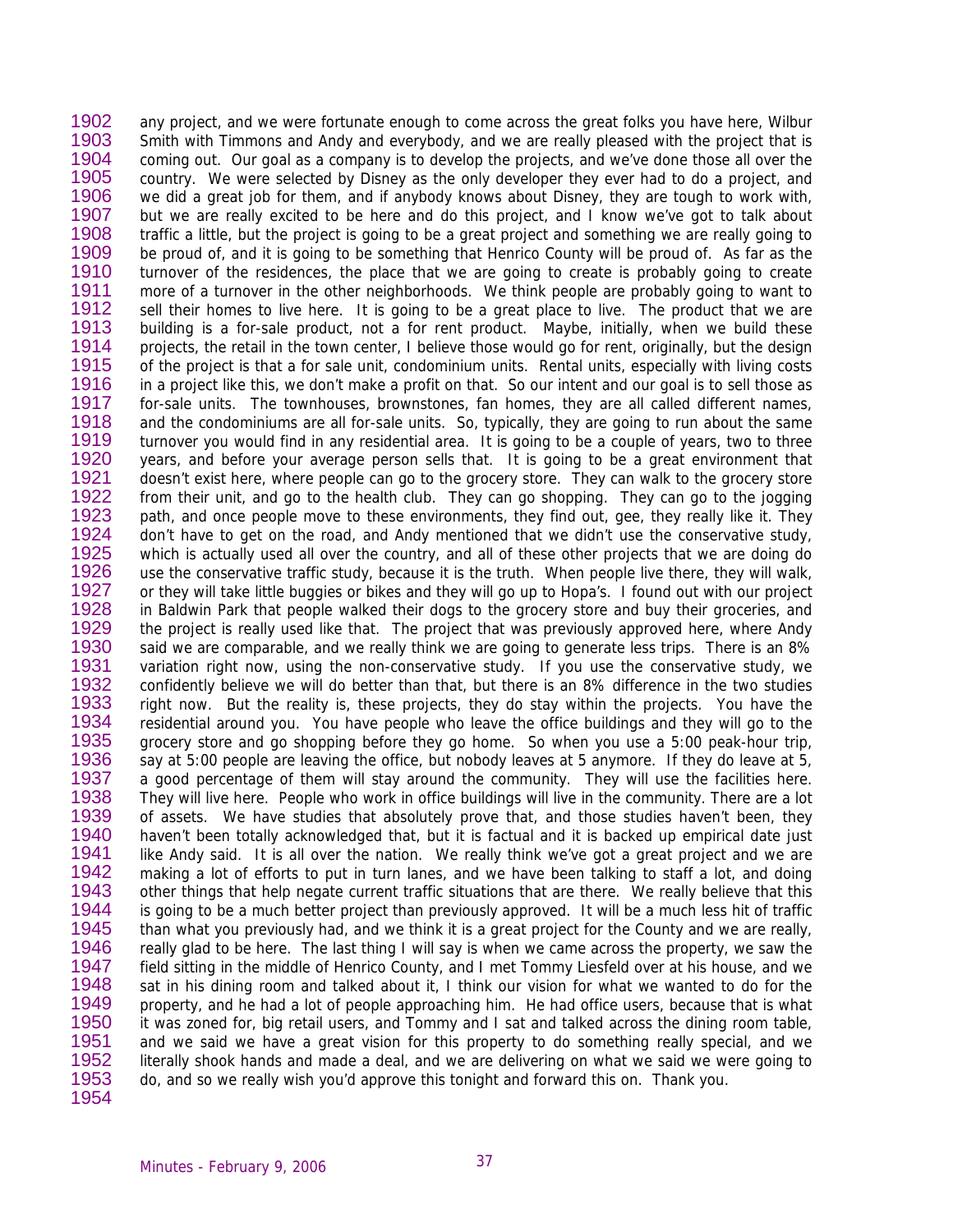1955 1956 Mr. Archer - Thank you, too.

1958

- 1957 Mr. Silber - Well, we do have staff here.
- 1959 1960 Mr. Branin - I would like to start with Fire, unless you want to go to Traffic.

1961 1962 1963 1964 1965 Mr. Silber - While the Chief is coming forward, Ms. O'Bannon, we met as recently as today with Fire and the applicant at length, and talked about some fire issues and that is where some of the conditions came from. Lee addressed some of those, but I think many of the original concerns have been addressed.

1966 1967 1968 1969 1970 1971 1972 1973 Ms. O'Bannon - My question, and my questions don't (unintelligible), this is a town in itself. This is a mini-city that is providing things for folks who live there, and, of course, and then the County does provide fire protection and so on, and the safety of the road (unintelligible). And the building code provides the same things from the hotel, even though it is sprinkled, and I am interested also to find out what he said about all structures. I am really interested because it concerns me. I also just want to hear what you have to say. The entire project, I think, is very important and the important issue is safety related, not the way it looks. It is beautiful, style…

1974 1975 1976 1977 1978 1979 1980 1981 1982 1983 1984 Mr. Mastin - Thank you, Ms. O'Bannon, and I will address this sprinkler issue. I think as Andy and the others have pointed out, this is a very unique development, and a very top of the line development, setting a trend here in Henrico County, and we think that the sprinkler, part of that is also setting a trend and it does provide the maximum protection for our residents. As you may recall, Rocketts Landing is also a UMU new project, and they are also sprinkling all of the residences there. We do have some other developments embracing this sprinkler concept. We do realize that it is an additional cost to the developers or the builders, however, our studies would indicate that the sprinklers are far more worth the money, and the life-saving efforts that they bring to the residents that will live there, than will just enhance the development, so we would ask that that remain one of the proffered conditions as part of the provisional use permit.

1985 1986 1987 1988 Mr. Branin - Chief, I have a question for you, as well. Because of the scope of this project and the height of the buildings, it is forging new ground in Henrico County. Is Henrico County Fire trained in fighting fires with this height of structures?

1989 1990 1991 1992 1993 1994 1995 1996 1997 1998 1999 2000 2001 Mr. Mastin - Yes, sir. We do train in high-rise fire fighting. We do have equipment for high-rise fire fighting. We do have other buildings in the County that certainly stretch our limitations for equipment and our staffing, but that is not a new concept for us in the way of training. The equipment that we have, and let me clarify that, to say our apparatus. We currently have what I'd say is top of the line, state of the art apparatus. We have aerial ladders that reach 100 feet. There are some other devices on the market. They go higher; quite frankly I wouldn't anticipate us embarking upon trying to procure those. The leverage that they give you is only several more stories. The other equipment that I am speaking of is our hose lines and the deployment of the equipment that we have to the fire floor. We do have that equipment today, because we do have on Monument Avenue that also stretches our limitations. We have Rocketts Landing, so this may be the larger and taller of any building in Henrico County, but it is certainly not a new concept for us.

2002 2003 2004 Mr. Vanarsdall - Do any of the surrounding counties, our neighbors, do they have any kind of equipment, high-rise equipment?

- Mr. Mastin Again, Mr. Vanarsdall, if you are talking apparatus, we have...
- 2005 2006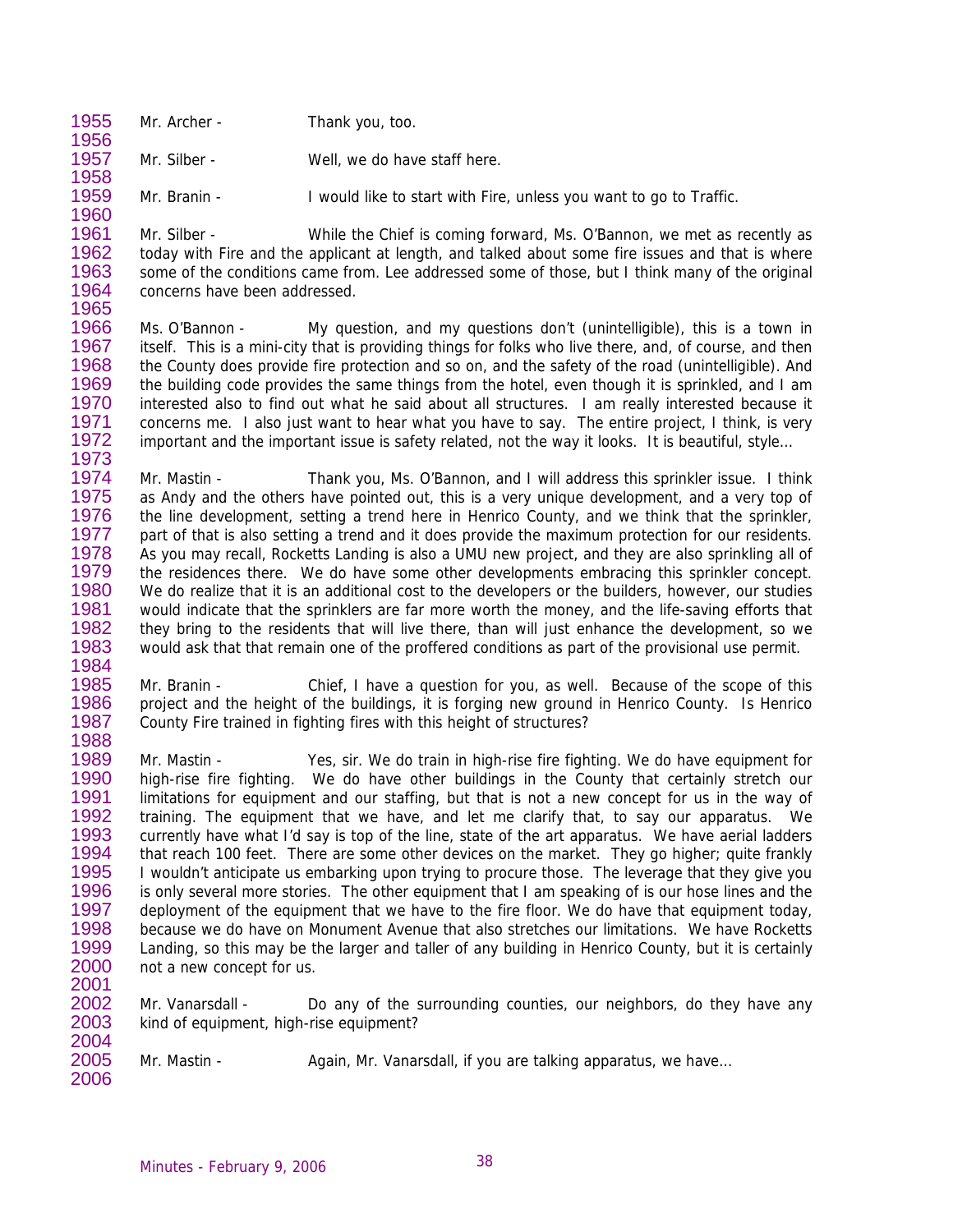2007 2008 2009 Mr. Vanarsdall - If we had a big fire in a 15-story building, would the City of Richmond aid us in helping with that?

2010 2011 2012 2013 Mr. Mastin - The biggest thing for us fire fighters is it is labor intensive. They would provide staffing to us. They do have some aerial equipment, but none of us have equipment to reach 15 floors. There is not equipment out there that reaches 15 floors.

2014 Mr. Vanarsdall - The city doesn't have 15?

2015

2054

2056

2016 2017 2018 Mr. Mastin - No, sir. It is just not available in the market. There is a point where you can't build a piece of equipment to reach those things.

2019 2020 2021 Mr. Branin - Then, Chief, how does New York City or Baltimore or, I know in the City of Richmond, how do they fight fires in those areas?

2022 2023 2024 2025 2026 2027 2028 2029 Mr. Mastin - It goes back to what I said earlier. It is labor intensive. It is a matter of getting staff in there, to get the equipment, either through use of the elevators or up the stairwells to wherever the fire floor is. One of the key components dealing with that is dealing with it up front as we discussed with these folks earlier today. It is fire protection systems; it is buildings, and in-building solutions, communications, compartmentalization of their floors. All of those things are fire protective measures that help to minimize the problem you have when you do have a high-rise fire.

2030 2031 2032 Mr. Branin - I've got two more. The second to last would be you all requested an entrance onto Three Chopt. Would you touch on that?

2033 2034 2035 2036 2037 2038 Mr. Mastin - Yes, we did discuss that earlier today and the developers have been very accommodating with that. We feel that is extremely important for us. You give us a timely access to part of that development which will enhance our response time to be able to provide a safe response to any type of incident in there, so we would request that. We think that is very important and as you saw from them tonight, they have offered that.

2039 2040 2041 2042 2043 2044 Mr. Branin - This is the last question from me, and then you are off the hook with me, but you have got a bunch of others…when you heard "Absolutely, we are going to put sprinklers in those brownstones, which I know they will." When they do that, and they are all looking, when they say yes, they are going to do that, is Henrico County Fire comfortable with this project?

2045 2046 2047 2048 2049 2050 Mr. Mastin - **Overall**, we are very comfortable with the conceptual layout of the project. You know that there are other things that we ask to be involved as development takes place in the design of the fire control room, for example. You heard about the stand pipes in the parking garages today. We had those discussions today, and we feel very comfortable that they will work with us on fire suppression needs as the project moves forward.

2051 2052 Mr. Branin - Chief, I am sure that I will make them do that.

2053 Mr. Mastin - I entrust that from you, Mr. Branin.

2055 Mr. Archer - OK. Any other questions of the Chief? Thank you, sir. Mr. Boston.

2057 2058 2059 Mr. Boston - It seems like the sprinklers are kind of important to you and we will move forward and agree to do the sprinklers, because I know you guys are really seriously thinking about using that more conservative traffic report and we need a little help on that one, if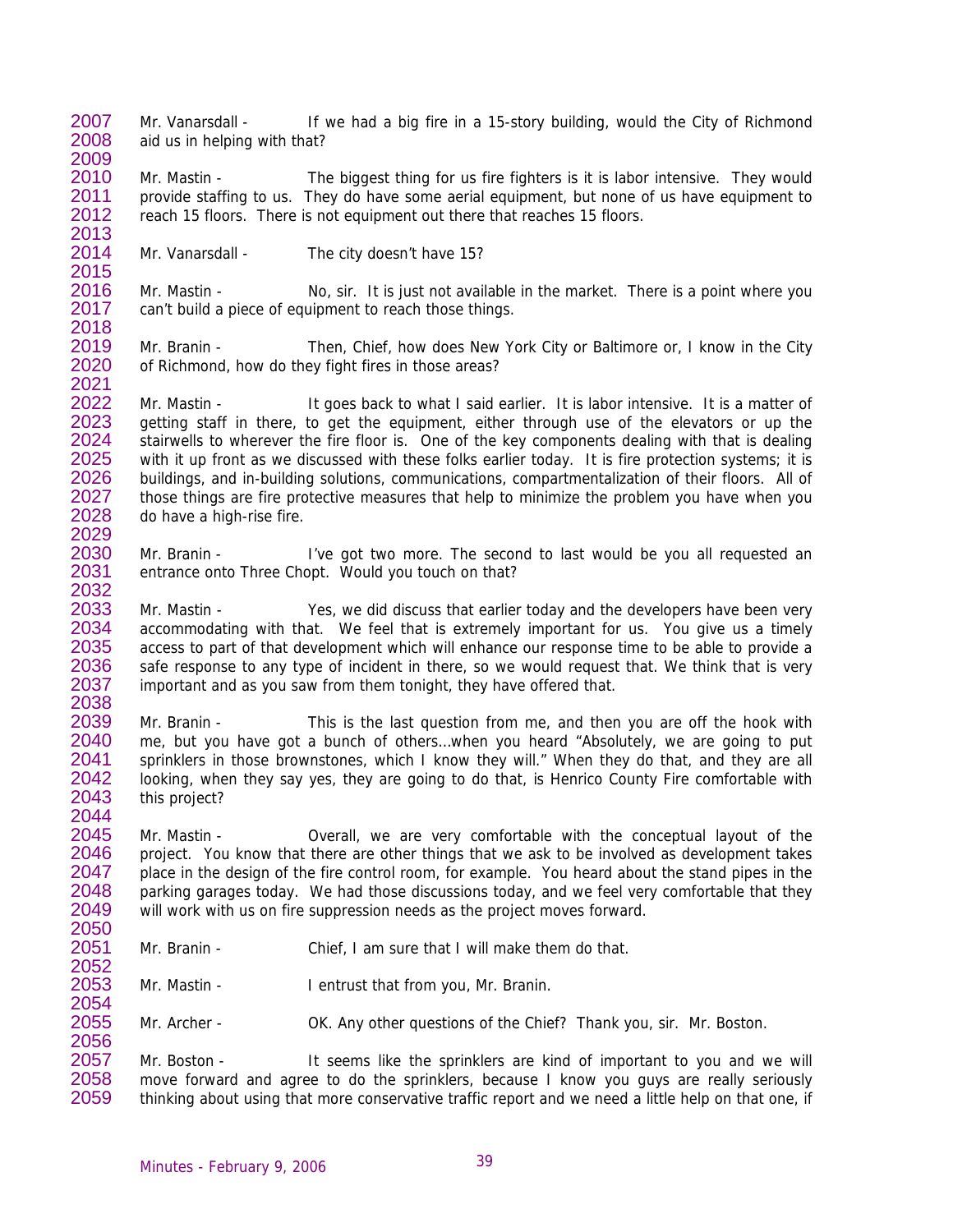2060 2061 2062 you look at that report, because I think that report makes a difference and everything, and this is the place where we can get where we want to get to, so we will.

2063 2064 2065 2066 2067 2068 2069 2070 2071 2072 2073 2074 2075 2076 Mr. Foster - I am Tim Foster, Traffic Engineer, for the County of Henrico. We have reviewed this traffic study, and we really look at it as a revision. This is the fourth traffic study we have received on this piece of property, the first beginning two and a half years ago, and when we received this traffic study, it really was a revision. Obviously, the traffic is a concern of everyone. It is a concern of ours. We don't want this to become Northern Virginia either. This is an exciting development. It is one that we traffic engineers actually like, because of the things that it brings, but we also want to make sure that we can get our citizens around the area. We have not completed our review of the study. We have committed to VDOT and we will be done with the study and recommendations by the end of this month, which is before the Board of Supervisors meeting, and we are moving that process up so that we can also have time for comments once everyone can review it. Our goal with the traffic study is to come up with the best traffic we can, but also let you all know what is going to happen, regardless of what is approved.

2077 2078 2079 2080 2081 2082 2083 2084 2085 2086 2087 2088 2089 2090 2091 2092 2093 2094 2095 2096 2097 2098 2099 2100 2101 2102 2103 2104 2105 2106 2107 2108 2109 2110 2111 2112 I would like to split this talk up into two sections. One, the traffic study very quickly, but I also want to go a little more detailed of what is going on besides this development out in the area. We have a lot of things going on here traffic wise and I want to go over those real quickly, just so that it is not only this development that is causing some of these improvements, but we do have improvements. The traffic study itself, to go through a traffic study report, also includes background traffic. We are assuming things that are happening to the west and east that are not even built or even proposed or even zoned yet. By virtue of looking at growth rates over the years, the traffic impact study does include potential growth areas. It also includes a little bit of square footage from the mall. So, even things that are in Goochland, we do take all of that into consideration so that our projections aren't just what this is going to be, but the projected traffic in the future. The traffic study also differs from the standpoint of a different type of development. We do recognize the internal captures, as we call it, but these are the people that won't have to exit onto the public road system. If you are living there, you can walk to the grocery store. You may choose to live and work there at the offices. Also, the office people wanting to use at lunch time. They won't have to go out to restaurants in the area. We do take those into consideration. We are conservative. Ten years from now I hope I am still the traffic engineer. This will be built and we hope to have a good system out here. Also, from our standpoint, it is not all going to be plopped down at once, so we have a chance to fine tune this as we go along and it is being built. As far as the big change, that is the residential component added to it, whereas the previous zoning had more office, we take that into consideration because this is residential. Those people who don't work there, they will be leaving the site in the mornings and coming in in the afternoons. The office, they are actually coming in to the site in the morning and leaving in the afternoon. It is just the reverse, and if you know that area out there, the heavy movement in the morning is eastbound and in the afternoon westbound. By having the residential leaving and going eastbound in that direction and heading south, you actually go to lower traffic. That means we don't have a lot of traffic opposing that movement and so that actually helps us. We are using the capacity there for that. The same thing with the retail. Anyone you know who is familiar with Short Pump Town Center, if you go out there at the rush hour, the rush hour traffic in the morning isn't caused by the mall. There is hardly anyone in there. There will be some shops here that will get some traffic that will come in, but a lot of these we see in the morning in the Starbucks, those kinds of things, are used by the residents coming in. So, we have taken all of that into consideration, and when we looked at the review of this, also. As far as other things in the area that is going on, Mr. Condlin and some others touched on some of the projects going on, John Rolfe Parkway being the big one. We actually have a board paper at the next board meeting coming up to begin the relocation of the Verizon Utilities. We think we might be able to get construction on this project or at least out to bid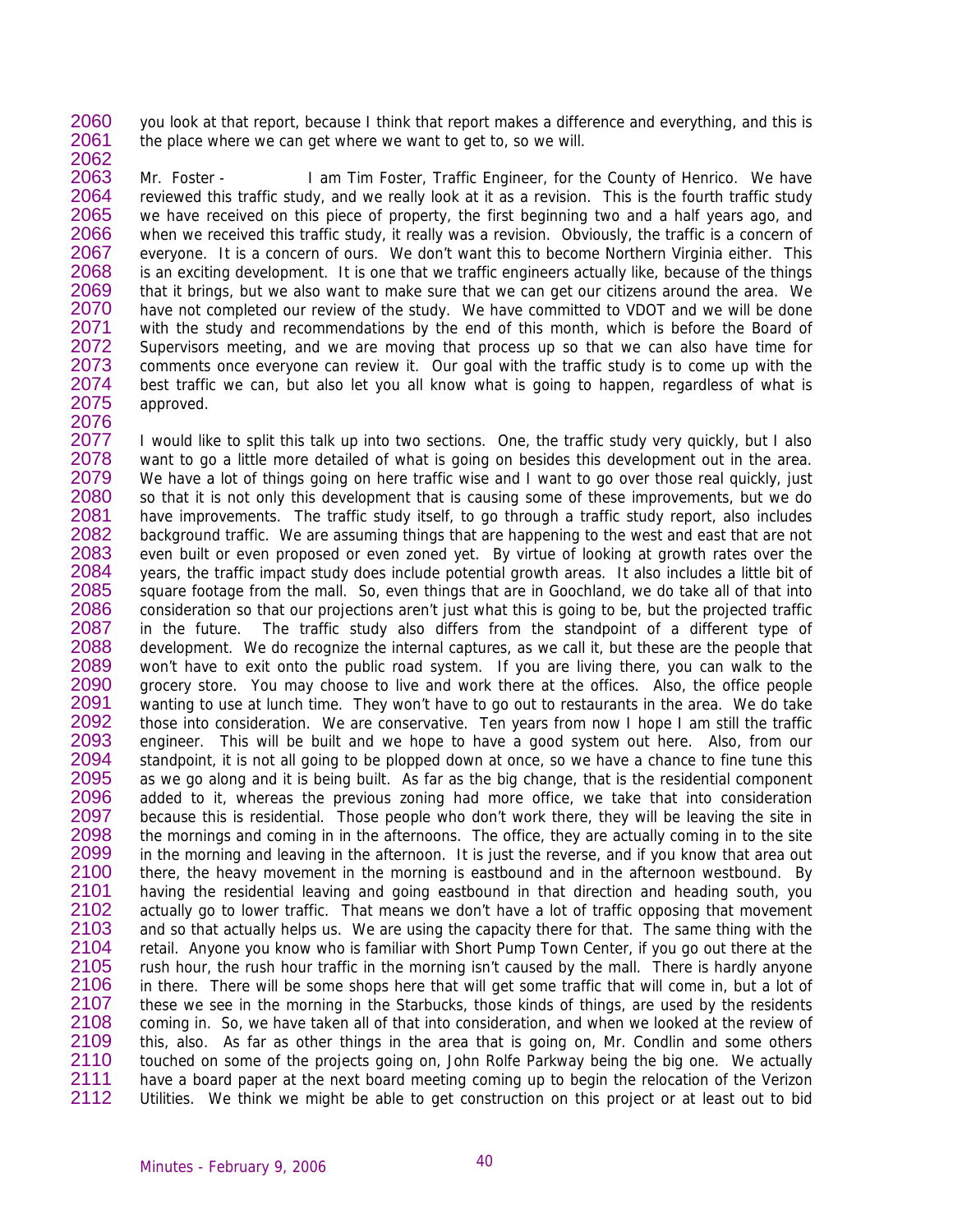2113 2114 2115 2116 2117 2118 2119 2120 possibly by the summer, late this year, if we can obtain the properties that we still have to purchase, actually easements for that matter. John Rolfe Parkway is going to be split into three phases, and the last phase is one that people forget about, when we think about John Rolfe Parkway. The first phase will be from Broad Street to Church Road, widening, and all new alignment. There will be a new four-lane road. We may have a 1A that gets us from Three Chopt to Broad. We are still working on the details of that, depending on how the administration will let us do it. That is Phase 1.

2121 2122 2123 2124 Phase 2 will begin, hopefully, in 2007, and that will be from Church Road to Ridgefield Parkway. When we get that phase done, we will have a completed road from Lauderdale Drive all the way to Broad Street.

2125 2126 2127 2128 2129 2130 2131 2132 2133 2134 2135 2136 2137 2138 2139 2140 2141 2142 2143 2144 Then, Phase 3, which is the one most people don't realize is, once we get Phase 1 done and put traffic on it, we are actually going to widen the road as well. It will be widened to four lanes from Church Road up the existing four lanes now, and that is one, when people talk about John Rolfe, a lot of people don't realize we are widening Pump Road. So, we are going from a twolane road to a four-lane road on one and a completely new four-lane road on the other. The advantage, if you think about the traffic out there, we have, thankfully, we do have a rush hour. If you think of DC and Northern Virginia it is a rush four hours or rush five hours, and if you think about here, and I have the advantage of living out in this area so I get to see it a lot, we have two hot spots in this area, the intersection of Pump Road and Pouncey Tract Road. That is hot spot No. 1. Hot spot No. 2 is this interchange up here where people have to merge. John Rolfe Parkway takes the traffic from Pump Road out of that intersection at Pump and Pouncey Tract. That automatically will make that intersection work a lot better than it is now. That helps us split up that hot spot, so I think we've got some solutions to fix that intersection. We are working with VDOT on the ramp, and you are getting this ramp extended under the bridge. We think that is a lot of bang for the buck. We have been talking about it with them for years. They are looking for funding, I should say, because it is a State project and extending that ramp so that when you come around off the interstate, you don't have to merge. It is free flow and I think you will see a lot of congestion at that intersection go away from a background standpoint when that is done.

2145 2146 2147 2148 2149 2150 2151 2152 2153 2154 2155 2156 2157 2158 2159 2160 Another project that begins in May is the I-64/295 widening project. That is to redo the interchange at 295 and 64 (referring to plan) and this, I wanted this map because it is a little bit easier, and I know I am going through this pretty quickly. This ramp will disappear. This construction begins in May of this year, and there will be a directional ramp into 295 from 64, this direction. This also includes the widening of 64 all the way to 288, adding a lane. That is important to us from Broad Street. It is one of the things we saw at Broad Street with 288 built, we saw an increase in traffic on Broad Street, mainly because of two lanes and it gets congested in there, and the interchange gets congested. As long as we fix the interchange, we get a third lane, another lane in each direction on 64, so I think we are going to see a little bit of a decrease in traffic on Broad Street because of it, and that helps us out a lot. That project again will be starting again in May of this year. The other benefit to this project, it includes the widening of Pouncey Tract Road to four lanes all the way up to Twin Hickory, to this point. That is actually the first phase of the project, because they've got to redo this bridge here. There will be a fourlane bridge and two 2-lane bridges built, so we get the benefit of getting Pouncey Tract Road widened, as well as 64 widened, and that is definitely going forward in May.

2161 2162 2163 2164 2165 Other projects we have is the Three Chopt Road widening. That is under design now. We hope to have that design completed by the end of the year. That is from Three Chopt Lane all the way to Pemberton and we will be going through the public hearing process with that I am hoping in 2007 we will begin that process, with possible construction in 2010, 2011 for Three Chopt Road. Added to that our Bond Referendum last year approved the North Gayton Road Extension, only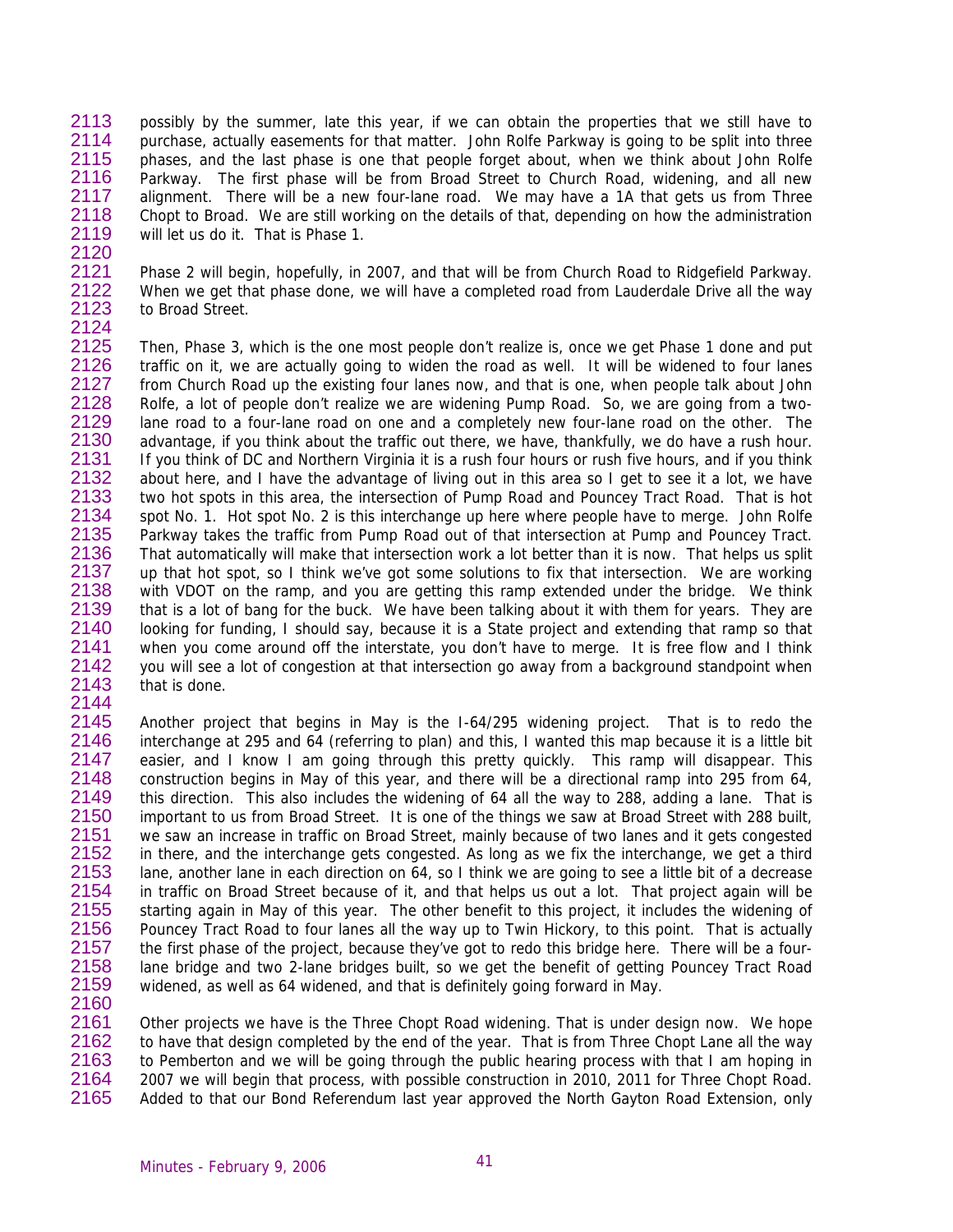2166 2167 2168 2169 2170 2171 2172 the extension over to Shady Grove Road. That we hope to begin design this year, with again, construction beginning in 2010. That is a bond project, so we do have funding in place to do the project. We are setting aside right-of way for a possible future interchange at this location of 64 in the future. That is not part of the Bond Referendum Project, but we are setting up and even the apartments here have them set up right away, so we can provide an interchange possibly there in the future.

2173 2174 2175 2176 2177 2178 2179 2180 2181 So, we have a lot of projects going on in the area that is above and beyond this development. Whether this development goes forward or not, those projects are ongoing in this area. We are looking at their site and the frontage of lanes that we may need to add to Broad Street, and it is good that they have a lot of frontage and we can really ask them to put some lanes on there. I am not in a position to say what our final recommendation is going to be until we can get to review the study. Broad Street, 64, 295 all of those are VDOT roads, so they have a big say in how that would be effected, but we are working together to have this completed before the end of the month, and give everyone time to do that before the Board of Supervisors meeting.

2182 2183 Ms. Jones - Mr. Foster, you say they will have the VDOT recommendation by the end of the month?

2185 2186 2187 2188 Mr. Foster - Yes. We plan on having this completely done and recommendations by the end of this month, by the end of February, so in three weeks we will have it completed. But, again, we have been working on this for quite a while.

2189 2190 2191 2192 2193 2194 Ms. Jones - You have raised a tremendous amount of hope that actually we can move people in and out of there in a hurry, and I just think it is going to be a fabulous project. The build out time, if I understand from the applicant for this particular project will be five or six years. If that is true, not all of these projects will be completed by then. Maybe 50% of them will be?

2195 2196 2197 2198 2199 2200 2201 Mr. Foster - Well, if it 2010 or 2011, we should have – the interchange should be done. The 295/Pouncey Tract Road should be done. We should be under construction in 2010 or 11 on Gayton Road, and we possibly will be under construction on Three Chopt Road and John Rolfe Parkway should be completed by then, so the only one that I would say may not be completed yet will be the Three Chopt Road Corridor. I say that because we have funding in the Bond Referendum for Gayton Road, so I feel more confident that can happen since that is a Bond Referendum issue.

2203 2204 2205 2206 2207 2208 2209 Ms. Jones - My only concern with this project, which I went over, is the traffic and not to allow the egress of traffic onto Three Chopt Road comes with a corollary price, and that is if you have the literal corollary price, you have to take care of it somewhere else. I am hearing from you that you feel that the facts will be in, the assessments will be made, the County will have enough time to work with VDOT and this can be accommodated satisfactorily between now and the next Board meeting.

2210 2211 2212 2213 2214 2215 2216 2217 Mr. Foster - What I am saying is we will be complete with the study and recommendations by the Board meeting. I don't want to use the word accommodated, because I don't know what you mean, if all of the traffic will be accommodated by then. I can't really tell you that now because we have not completed that portion of the study. What I can say, based on lots of traffic impacts presented to the Board, is our recommendations will be what we feel is the best thing for traffic out here, but I am not in a position to say what that is right now, because we just don't know yet.

Minutes - February 9, 2006 **1998** 

2184

2202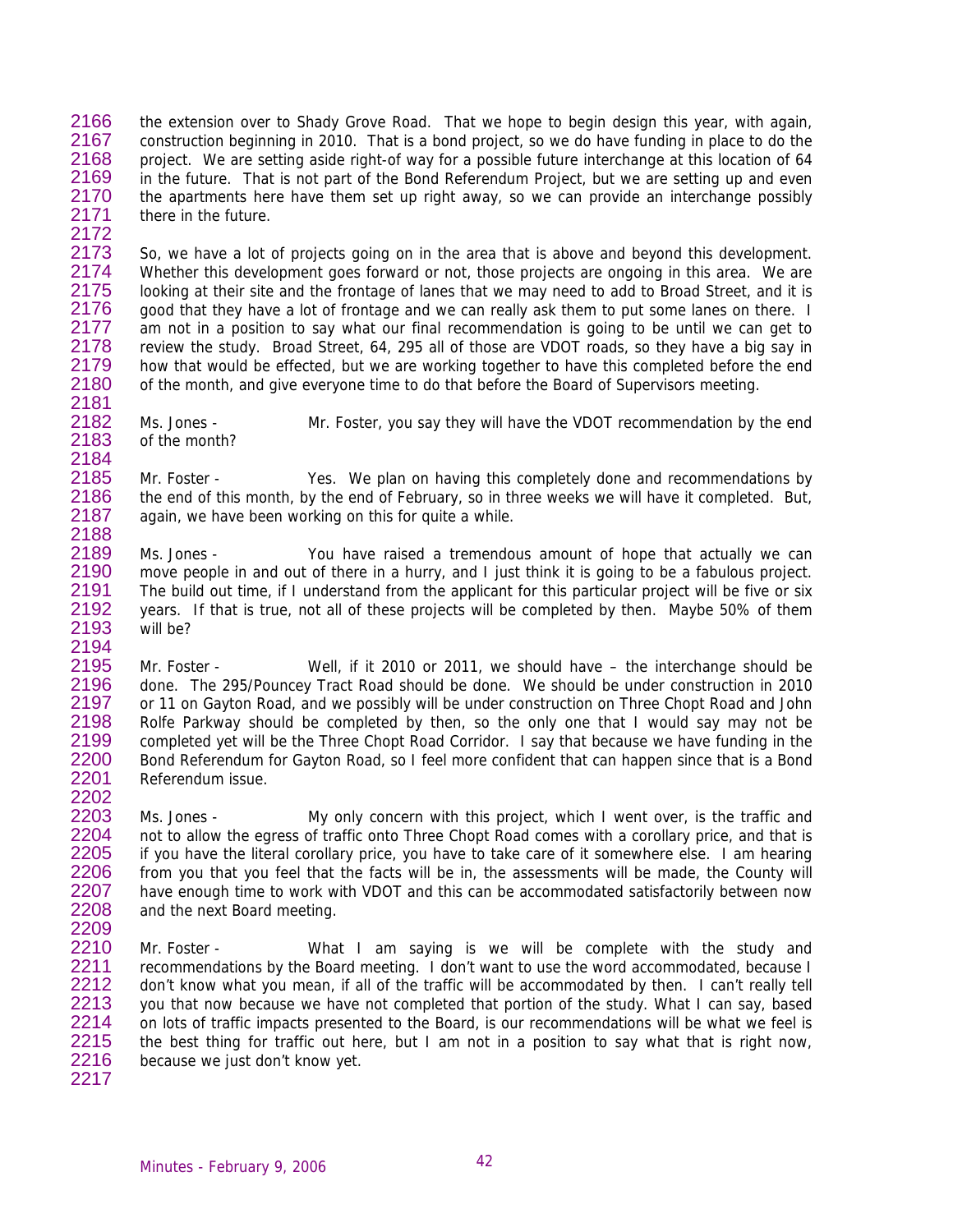2218 2219 2220 2221 Ms. O'Bannon - I know you know this, from having done studies from prior possible uses (unintelligible), how does this compare directly to something like that, in trips per day and things like that that I know you figured out what was generated with other zonings that were here?

2222 2223 2224 Mr. Branin - Well, actually I think you can compare it to the zoning that was previously done in a traffic phase.

2225 2226 2227 Ms. O'Bannon - Well, that is what I am asking. Do you know what that was, approximately?

2228 2229 2230 2231 2232 2233 2234 2235 2236 2237 2238 2239 2240 2241 2242 2243 Mr. Foster - Yes, ma'am. I can give you the raw trips, and when I say raw, that is without going through and looking at what we can discount. A raw trip does show an increase in what was done previously, but I want to clarify that, because it does show an increase. It is about, I want to say a 20% increase, but it is the difference in traffic entry. The difference in traffic means in the mornings, as I said earlier, traffic coming into the site in the morning with residential that is going out of the site, there are some directions. For example, on Broad Street in the mornings, that westbound direction can get heavy, but if you are going eastbound, it is a piece of cake. There are no problems or traffic issues. What that means is we have plenty of capacity eastbound to do that, so when we look at the difference between office and residential, we are turning the traffic around and there are places there is office and we wouldn't have the capacity to accommodate the traffic. We may now have the capacity because it is going against the grain of traffic, so those are the things we have to look at, just saying that (unintelligible) generates more traffic, does not necessarily mean that our intersections are at a worse level of service. Depending on which way it is going, it could be a better level of service or a comparable level of service.

2244 2245 Ms. O'Bannon - (Unintelligible)

2246 2247 2248

Mr. Foster - Yes, ma'am, but we do plan on having that before the Board of Supervisors, we will have that completed.

2249 2250 2251 2252 2253 2254 2255 Mr. Branin - Mr. Foster, I know there are a couple of people in the room this evening that live on the other side of Three Chopt. At the neighborhood meeting we had, while there was no entrance on to Three Chopt, what Mr. Condlin has repeatedly said, the neighbors were still very interested in knowing what impact this development would have on Three Chopt Road, meaning people turning around on Cox or John Rolfe and still using Three Chopt. Can you address that at all?

2256 2257 2258 2259 2260 2261 2262 2263 2264 2265 2266 2267 Mr. Foster - I can address it somewhat again without having a complete review. We do expect some traffic to use Three Chopt Road. To have a road there and say no one is actually going to use it would not be accurate. We think it is probably going to be about 10% of the people that will use, 10 to 11% of the people that will choose to use Three Chopt Road. By the time this is developed, we hope that Three Chopt Road will be a four-lane divided road. It is widened in some places, such as Cox Road, it is widened in front of Pocahontas Middle School, and we are going to connect that piece. We do expect some people to use it, use that road there, but the main access, we still think is going to be on Broad Street. When you look at the capacity of Three Chopt Road when we get it widened to a four-lane divided road, adding even 10% or 11% to that, the capacity is going to be there. It should not be a problem. I don't see Three Chopt Road being a major traffic issue at all, quite frankly.

2268 2269 Mr. Branin - When we have the Three Chopt Road grade in place, compared to now with no development there and Three Chopt the way it is situated now, and we have the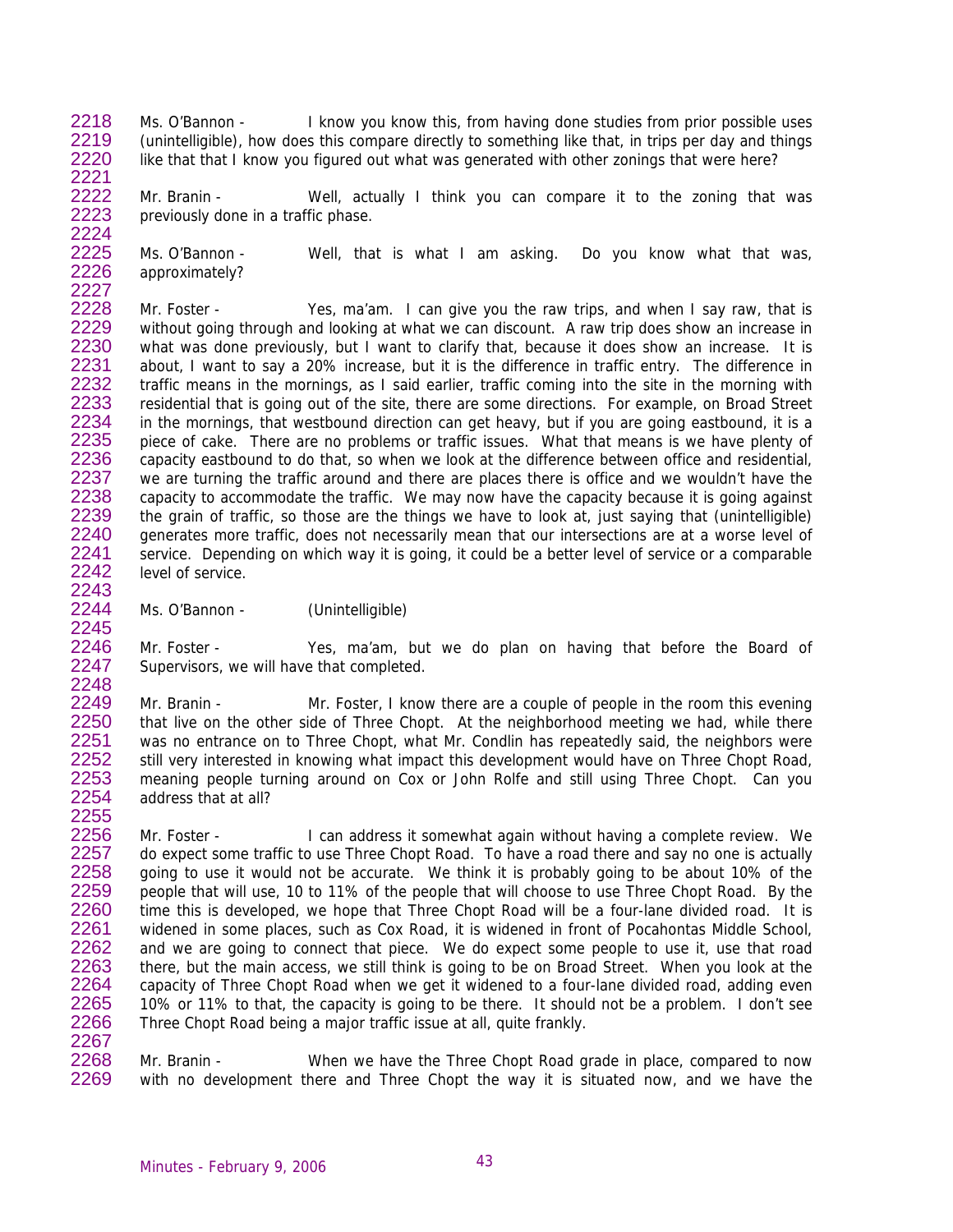2270 2271 2272 upgrades in place and this development is approved, can you compare what the residents would see?

2273 2274 2275 2276 2277 2278 2279 2280 2281 2282 2283 2284 2285 Mr. Foster - Even with this development with what we are projecting on Three Chopt Road, we will probably see what looks like less traffic. One reason is because we have more capacity. The one thing I have said at many, many public meetings and I get looked at and scorned, it is actually easier to pull out on a four-lane road than a two-lane road when you have the same amount of traffic. Most people look at me like I am crazy when I say that, but it is because we have more gaps, we have more capacity. We have more gaps in the traffic, and, therefore, the capacity just rises for that. When we get the widened Three Chopt Road, not only are we going to have another through lane, but we will also have turn lanes. Right now on Three Chopt, if someone wants to turn into Church Run or any of the other subdivisions there, they are blocking everybody. That one left-turner, everyone has to wait. You won't have those issues any more. That, by nature, gives us a better capacity getting traffic through there and a lot more efficiently than what we have now.

2286 2287 2288 Mr. Archer - All right. Thank you. Do we have any other staff members we need to call?

Mr. Silber - We have the Director of Finance here.

2291 2292 2293 2294 2295 2296 2297 2298 Ms. Jones - I would like to say one thing if you don't mind. I have been so zeroed in on traffic because it is such a concern of mine. I don't think I have asked that we compliment Unicorp for the work they have done on the extensive beautiful project that they have created. My only hope is that I can somehow get there to enjoy it and get home again. And my only objection to moving ahead in a very simple way is that I'd like to see that traffic study be complete and I'd like to see all of the restrictions and challenges that it may bring up be solved prior to going to the Board of Supervisors.

Mr. Branin - Boy, you are taking all of my power away from me. That is what I was going to say.

Ms. Jones - It is a beautiful project.

Mr. Archer - Mr. Branin, anyone else you want to call on?

Mr. Branin - No.

2289 2290

2308 2309 2310 2311 2312 Mr. Archer - When I was presenting this, I did ask if there was opposition to the Land Use Plan Amendment and I think protocol demands that I also ask if there is opposition to the other parts of the presentation that Mr. Condlin presented, C-12C-06 and P-2-06. Is there opposition to those parts?

2313 2314 2315 2316 2317 2318 2319 2320 2321 2322 Mr. Funk - Good evening. My name is Casey Funk. I am a resident at 3766 Churchwood Place in Church Run. We have, over the last few weeks, after the neighborhood meeting at Pocahontas Middle School, organized a variety of neighborhoods in the area and are currently planning for a more official declaration of our take on this development at the Board of Supervisors meeting, but I come here unofficially speaking for the neighborhoods not limited to Church Run, Windsor Place, Barrington, Barrington Valley, Barrington West, Wellesley, etc., quite a conglomeration of neighborhoods that, I think in essence, share many of the same concerns about this development and many of same concerns that you have addressed this evening, and I would agree with you that it is obvious the amount of preparation and planning and thought that has gone into this development. It is very pretty. There are some folks that don't want to see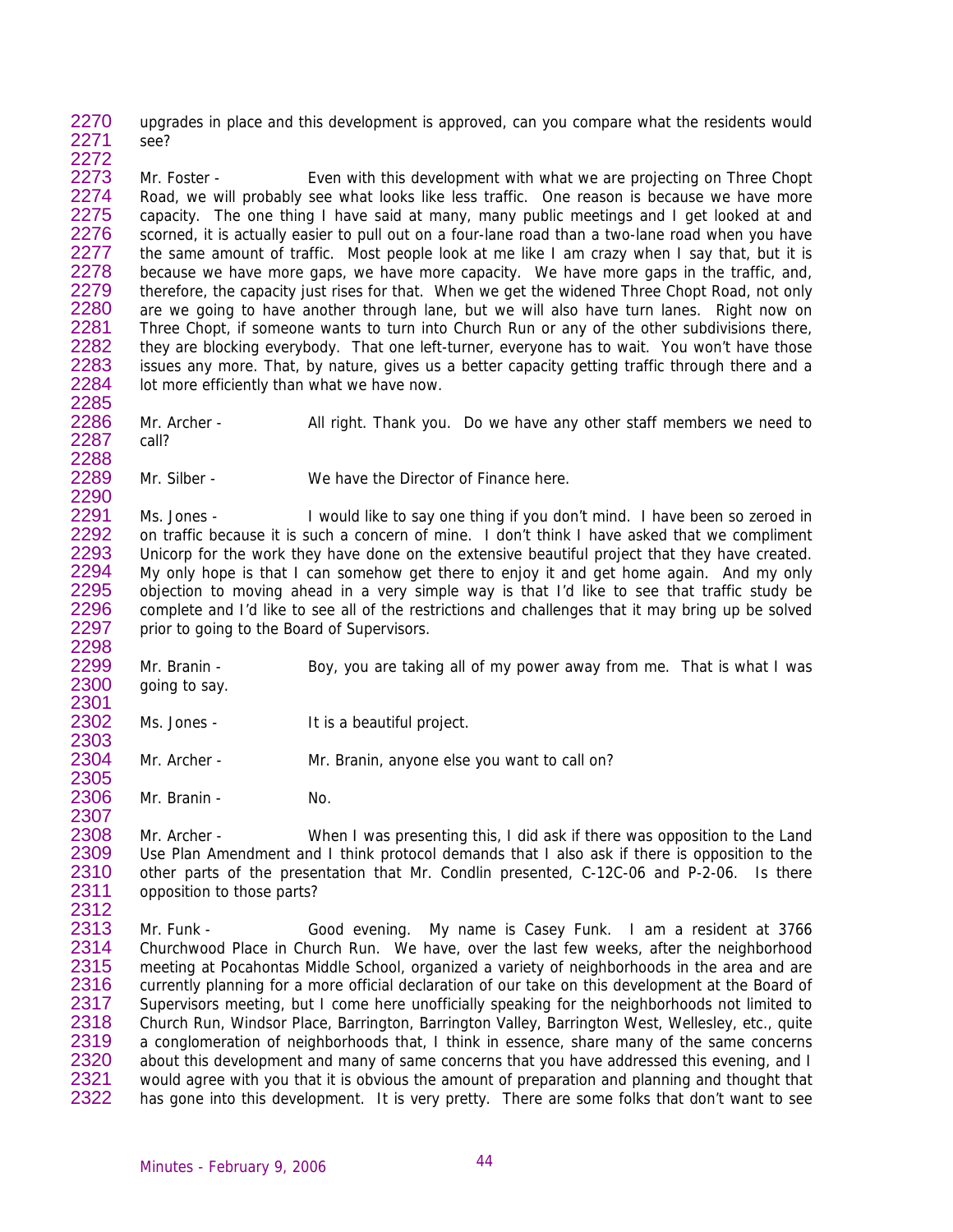2323 2324 2325 2326 2327 2328 2329 2330 2331 2332 2333 2334 2335 2336 2337 2338 2339 2340 2341 2342 2343 2344 this area become Northern Virginia, which it inevitably will look like, with its development, but there are some that understand the benefits of having a development of this nature versus simple vanilla office buildings, for example. That being said, we do have real concerns about the development, and they really fall into three general areas, #1, the traffic concerns that we have talked about, #2, something that really hasn't been discussed this evening and that is scholastic concerns, and finally, aesthetic concerns. The traffic concerns fall into the areas that have been discussed and I think you have to look at traffic studies in two ways: No. 1, empirical manner in which Mr. Foster has discussed, and No. 2, the real world kind of issues. We know, as residents along the Three Chopt Road corridor, that people are already using Three Chopt to avoid what can be extremely frustrating levels of traffic along Broad Street, and that will only increase, which not only hampers the ingress and egress to Three Chopt Road from our neighborhoods, but also the safety of that road, and how our children get to Pocahontas Middle School, how we are able to cross that road to access the development, etc., so we would like to see, as you brought up, a full traffic study prior to the rezoning of that area. I think that it makes sense for you folks to be able to look at it and have a very concise understanding of all of the effects from a traffic perspective before you go and approve urban mixed use zoning. It seems like maybe we are a couple of months ahead of ourselves here. Why do we necessarily have to approve this tonight from a traffic perspective without seeing any of the data? The neighborhoods, for example, have not been privy to or given access to any of the preliminary traffic information regarding this development. I know I speak for many people when I say that I would love to be able to see that before the neighborhoods offer any support for the development.

2345 2346 2347 2348 2349 2350 2351 2352 2353 2354 2355 2356 2357 2358 2359 2360 The other issue that I have, and it was interesting. I was in the CIP meeting earlier this evening that funding for Three Chopt Road is eight years out, and in a bureaucratic environment, that is a best case scenario. I would say that why shouldn't there be improvements at Three Chopt Road and surrounding area from a traffic perspective not be done in parallel to this development. Having to wait for the development to be finished in a three to five-year plan, which by the way, we heard three or four different scenarios when this development is going to be finished, based on how long the construction impact is going to be or how long each of the phases is going to be pending what people are looking for in an answer, mind you. I would wonder why we wouldn't look to expand Three Chopt Road to four lanes, put sidewalks and traffic calming devices in parallel with this development, instead of waiting until 2010 to even start that. I think that what that would do is put a tremendous, even more amount of pressure, on that Three Chopt Road Corridor if you have got Phase 1 of the development and then start the construction process. So, that is really the main issues from a traffic perspective. We feel very threatened by the amount of volume that this will build 1,000 residences, 500,000 sq. ft. of retail, 600,000 sq. ft. of office space on Three Chopt Road.

2361 2362 2363 2364 2365 2366 2367 2368 2369 2370 2371 2372 2373 2374 2375 Secondly, scholastic, this is an area that was just rezoned a couple of years ago. While the developer stated that a thousand residences in this type of use will appeal to an older crowd, it is inevitably going to have impact on an already very crowded school environment. In talking to the school organizations, we have heard wildly different philosophies on whether or not the schools are at capacity or not, and it looks like while we don't even have land picked out for the next high school, Deep Run is already coming close to capacity. I would love to understand what effect this is going to have on the schools, planning for the schools, etc. Not one question was brought up on that matter, and the neighborhoods really haven't been made privy to that information. Finally, aesthetics. With a 250 foot building as an office building and 150 foot hotel, the tallest hotel in that area is the Amerisuites or the Marriott, which I think is six or seven stories. It is a massively larger building than anything that is in existence and one of the criteria of the urban mixed use development is that it fits in with the existing development, right? And that it doesn't have any burden on the infrastructure, but that it fits in with the existing development and it is so wildly different than anything that is there today. Now, obviously a development of this type is going to push the boundaries of the architectural environment, but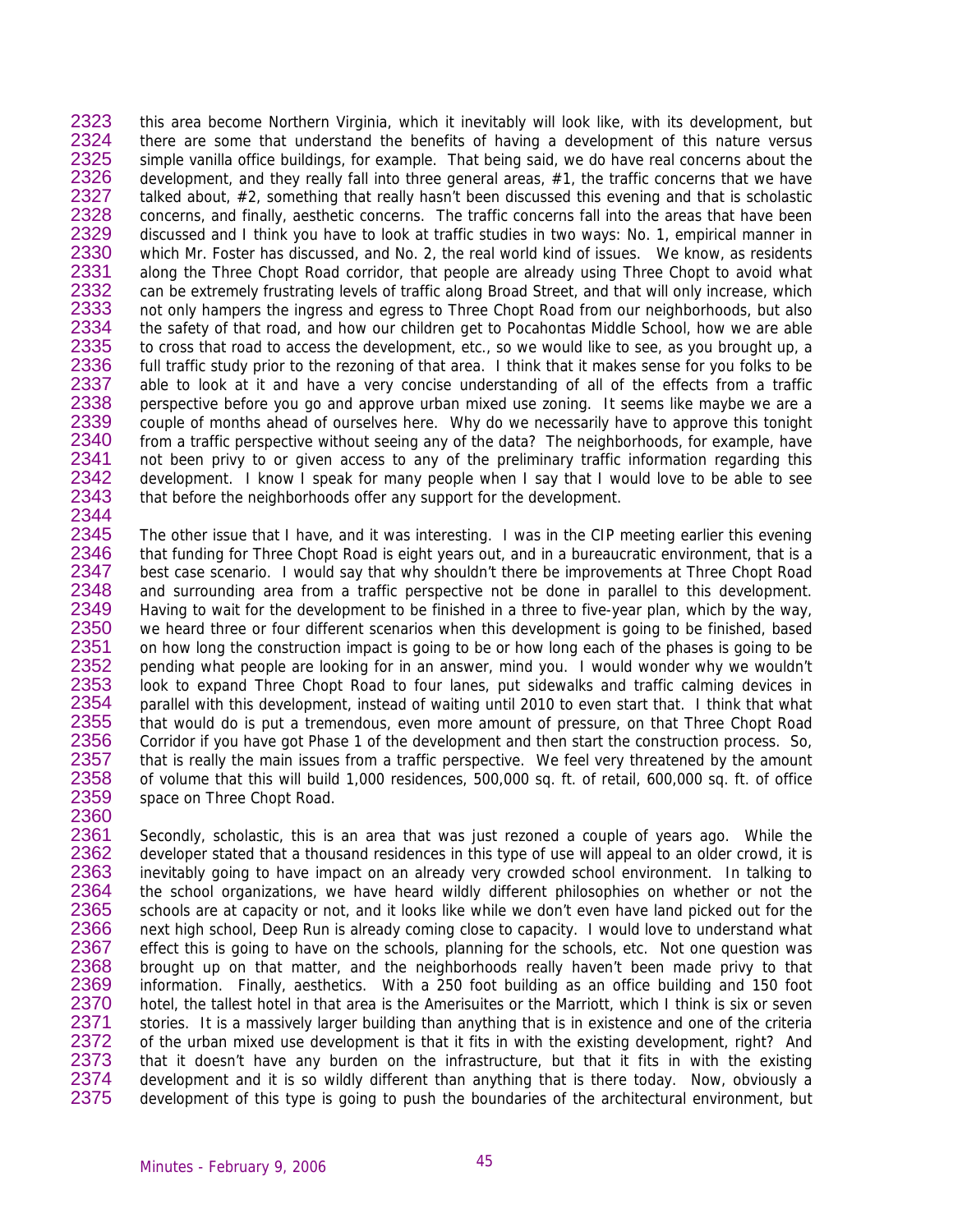2376 2377 2378 2379 2380 2381 2382 2383 2384 2385 2386 2387 2388 2389 2390 2391 2392 2393 2394 2395 that seems like a massive jump, a 250-foot building. One of the elevations showed that a few 30-foot trees are going to block any vision of the 250-foot building from Three Chopt, and I find that to be almost comical in that you don't think you are going to see a 250-foot building from that neighborhood area. It is one thing to understand the rationale and the goal to have that along 64 right with some signage and what not to really announce the grandeur of this project, but it is absolutely going to have a detrimental effect from light pollution and noise pollution and environmental aspect to the neighborhoods that line Three Chopt Road being able to see that, especially in the winter time. So, those are just a few of the concerns that the neighborhood has, and we will be documenting for the Board of Supervisors, and I understand that a lot of what we are talking about tonight, a lot of what I am talking about tonight is really better aired out in front of the Board of Supervisors. I just wanted to impress upon you the fact that maybe we should defer this until we get some more information, specifically around traffic, so that you folks feel absolutely comfortable going to the Board of Supervisors, when it is a much more open forum to say we 100% unequivocally support this, or we still have some concerns. And I would also love to be made privy to that information, as I know the rest of the neighborhood would as well, to that information while you guys are making that decision. So, that's my thoughts on the matter. I realize I was a bit verbose, but we have been thinking a lot about this and appreciate your willingness to provide responsible development to the area. Development is inevitable, but we hope you will provide responsible development to the constituents of the County. Thank you.

2396 2397 Mr. Archer - Are there questions or comments from the Commission?

2398 2399 2400 2401 Ms. O'Bannon - I just have two things I wrote down. Do you have concerns about the schools, and I think we have a staff person here to address that, and then you said something about you organized a group that wanted a community meeting.

2402 2403 2404 2405 2406 2407 2408 2409 2410 2411 Mr. Funk - What I was making reference to is after the Pocahontas Middle School Meeting where the developers asked the neighborhoods to come out and discuss some of the issues we had, we aired some of the same concerns that I have had and what we have met with is "Don't worry. There is no ingress/egress on Three Chopt Road" and "Don't worry, the schools can handle it, etc." and we really weren't, we didn't feel as though our concerns were met. We have since gotten the Boards and some of the Presidents of a variety of the neighborhood associations together. We will be having a meeting prior to the March 14 meeting of the Board of Supervisors, to which we will draft a letter that lays out specific conditions for the support of the development, and will be signed by said Presidents of each of those neighborhoods.

2412 Ms. O'Bannon - And you are going to get that to Mr. Kaechele, I assume.

2414 Mr. Funk - Yes. It is actually addressed to Mr. Kaechele.

2416 2417 2418 Ms. O'Bannon - I would say that, because we would want that definitely way before the Board meeting.

2419 2420 2421 2422 2423 2424 Mr. Funk - Yes, ma'am. We are trying to move pretty quickly and I am actually glad that we are here tonight, and this meeting was presented to us, "Don't worry about it. They are not going to really be looking at too much of the impact of the development. It is more about the zoning and what not" and I am so happy that I am here because I think that we all share a lot of the same concerns.

2425 2426 2427 Ms. O'Bannon - And then the third issue, you were requesting that the Planning Commission defer it until the traffic study has been complete.

2413

2415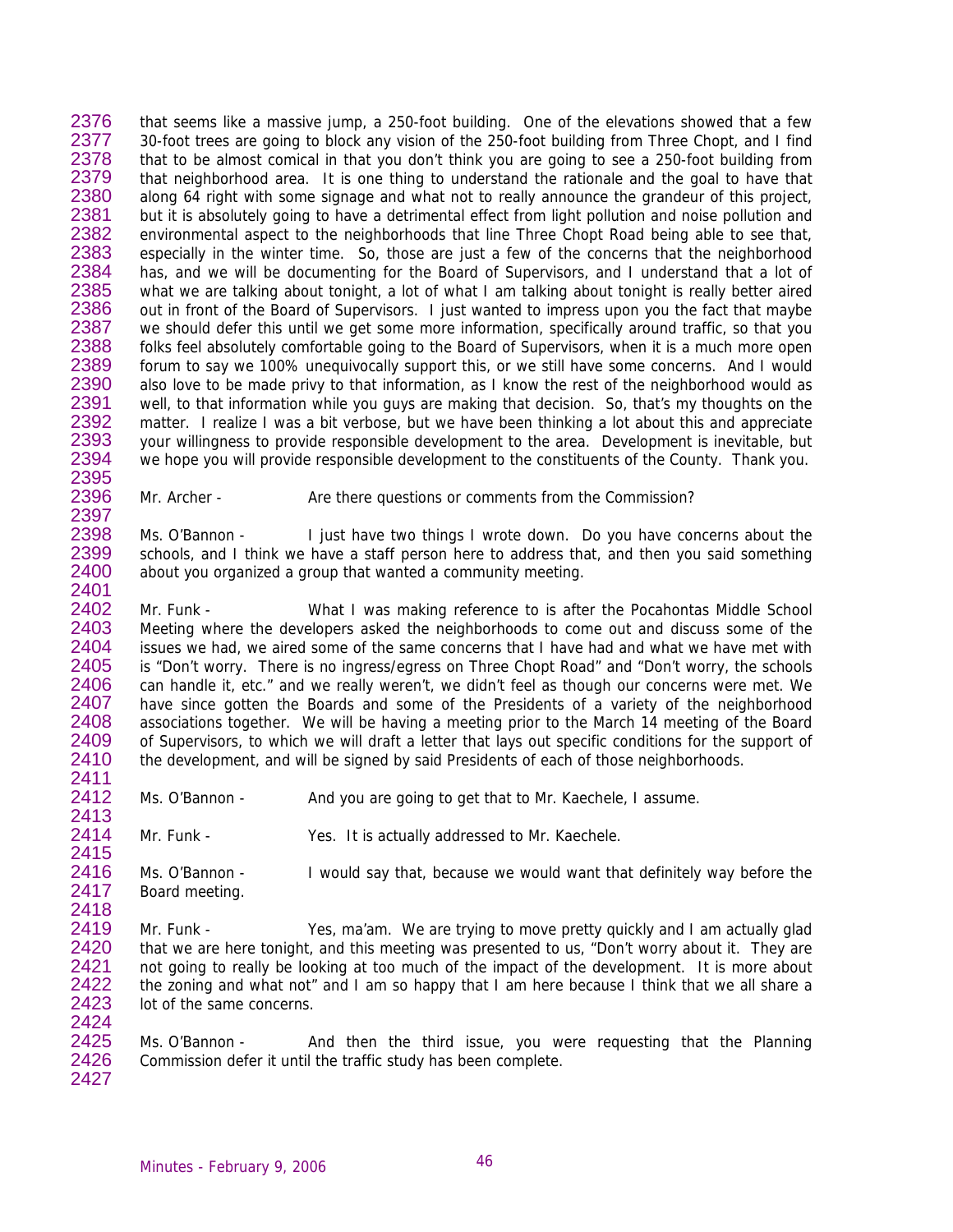2428 2429 2430 2431 2432 2433 2434 Mr. Funk - Yes, ma'am. I think that that probably is the most responsible way to go forward with this. I don't know how you, as a Planning Commission, can grant urban mixed use zoning changes. I mean there's a ton of different zoning changes that are in front of you this evening without really understanding the impact of that development on the area as a whole and the constituents that live in that area. So, I would hope that you would wait until all of the data has been captured and all the data can be reviewed and considered prior to making that decision as to whether or not to grant.

2436 2437 2438 2439 Mr. Silber - I don't know if the term "grant the rezoning" is appropriate or not. This body simply makes a recommendation to the Board of Supervisors, and will not be granting the rezoning.

2440 2441 2442 2443 Mr. Funk - And I understand that, so what I would say then is before you are able to make a recommendation for the rezoning, understand all of the data and all of the impact and all of the impact of that zoning.

2444 2445 2446 Mr. Jernigan - Well, Mr. Funk, you realize right now with the existing zoning, it is all office in B now, that they can start immediately.

2447 2448 2449 2450 2451 2452 2453 2454 2455 Mr. Funk - Yes, and I appreciate that, and that was something developers had mentioned to us, as well. However, I think that is somewhat of a red herring in that if it is able to go forth right now with the amount of empty office space in that area, you would think that someone would have already started the project, and I just don't think it is as viable a project for the developer to make money, which is at the end of the day what they are looking to do, as a development of this type draws income from so many different aspects of the development. You've got the residential, the retail, the office space and the hotel. Well, you are not solely forced to simply focus on the ability to fill office space in an already saturated market.

2456 Mr. Jernigan - Are you in opposition to the project as a whole?

2458 2459 Mr. Funk - Not at all.

2435

2457

2461

2472

2477

2460 Mr. Jernigan - Just the residential?

2462 2463 2464 2465 2466 2467 2468 2469 2470 2471 Mr. Funk - Not at all. We have conditions for support of the project and those would fall into those three categories. Once those are dealt with, and we feel comfortable with those, once again I think it is a beautiful project if you want the area to look like Northern Virginia. It is inevitable that that is going to get developed and therefore we appreciate the amount of thought of the architectural aspects of it. The fact that they want to make it look a little bit like Monument Avenue might take a little bit of exception to the fact that it is going to be like the Fan without the crime. That I think is a little bit absurd and shows that they don't really live in Richmond. Right? They don't come from this area and have the pride of those neighborhoods we all have. However, I think in essence we are supportive of development of this type, if those conditions are met, and if we are made to feel more comfortable.

2473 2474 2475 Ms. O'Bannon - Do you have that paper with you that you can share with us or at least with the Director of Planning.

2476 Mr. Funk - The letter?

2478 2479 Ms. O'Bannon - The letter, yes.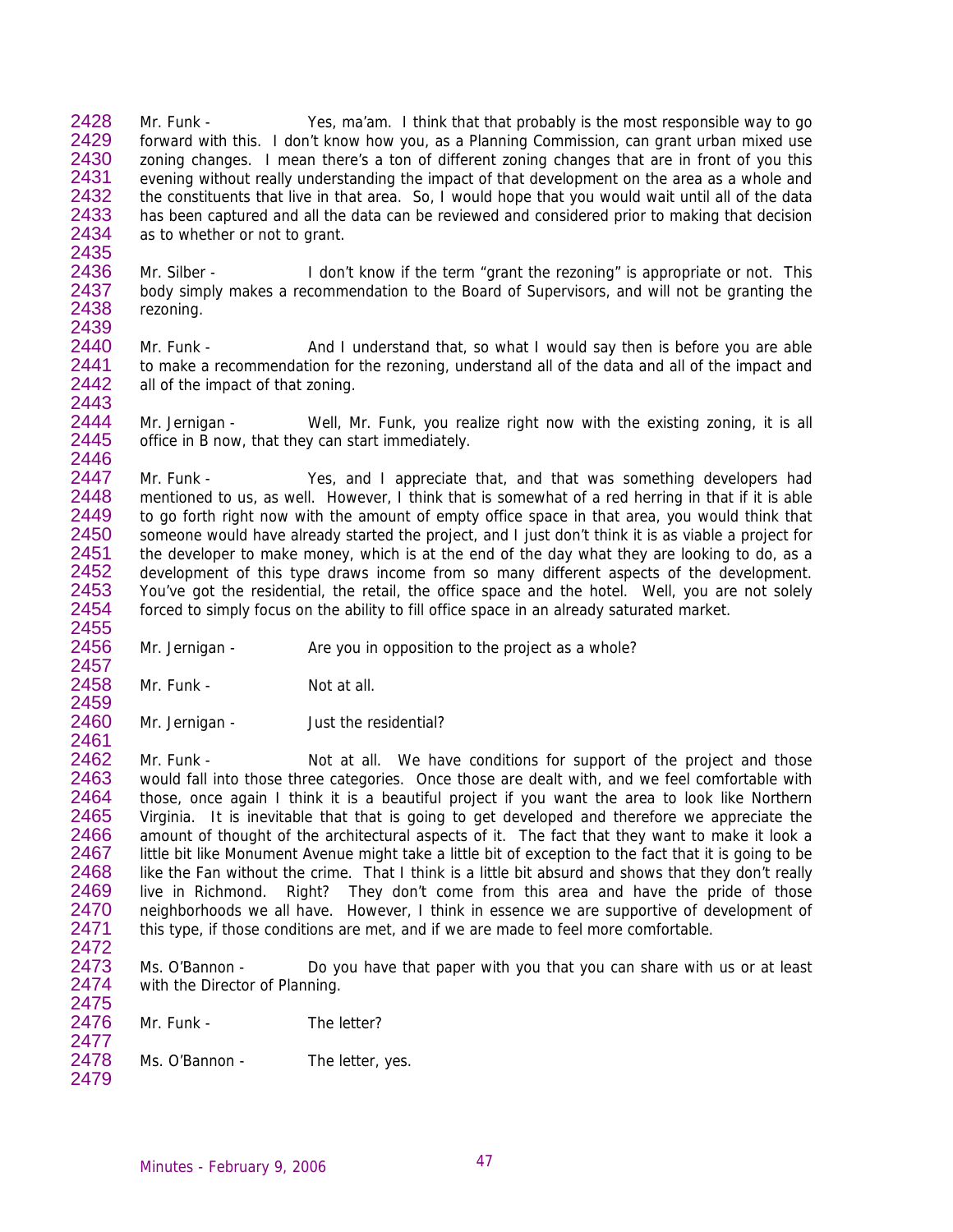2480 2481 2482 2483 2484 2485 Mr. Funk - I would rather not do that in that it is not signed by each of the Presidents yet. Logistically, we haven't had the opportunity to sit down and get ink on it. This is a process that we started about two weeks ago and I would rather wait until it is officially documented to share with you. I mean, it is basically a list of conditions that range from sidewalks along Three Chopt Avenue and traffic calming devices and things like that.

2486 2487 2488 Ms. O'Bannon - I know that the Traffic Engineer would probably say we're not sure that Three Chopt Road qualifies for a traffic calming…

2489 2490 2491 2492 2493 2494 2495 2496 Mr. Funk - And that is an interesting perspective on it, right. Because if you are going to put that much traffic on Three Chopt Road and not put any stop lights, speed bumps, reduction in speed limits, those types of things, coming out of those neighborhoods is going to be interesting. It is pretty dangerous right now as it stands, taking a right or a left out of Church Road based on a live approach to that area. In the mornings, you are taking your life into your own hands, and people are doing close to 55 miles an hour along that stretch, and I would like to see the traffic study before I would support any recommendation.

2497 2498 2499 2500 Ms. O'Bannon - What you are saying (unintelligible), it sounds to me like you need another meeting. You need another meeting with the developers, the lawyer and your community……..talking about it and the type of thing the Traffic Engineer could address…

2501 2502 2503 2504 2505 2506 2507 2508 2509 2510 Mr. Funk - What we found in the meeting at Pocahontas Middle School was that a lot of the concerns that we have really more depend on the County's willingness and desire to provide an infrastructure that supports this type of development. The developer can say, "I am going to put in a buffer zone, I am not going to take any land from the south side of Three Chopt Road, I am going to give it all to you from the north side and we are going to limit the number of residences, etc.", but from a, when is Three Chopt Road going to be widened to four lanes? What is the overall effect on the infrastructure? We would love to have representatives from the County there. They were very limited at the last meeting. So, while I certainly support a meeting of that nature, I would simply hope that members of the County services organization would be there to talk to these issues.

Mr. Branin - Mr. Funk, question. Did you speak to me at the last meeting?

2514 2515 Mr. Funk - No, I spoke to Mr. Kaechele.

2516 2517 2518 2519 2520 Mr. Branin - Because you are saying it was very limited and I know I spoke to numerous people and I was there until everybody left. One of the things you brought up, schools, that was brought up with five or six people that were talking to me at one time. Are there representatives from the schools here?

2521 2522 Mr. Silber - No. Not tonight.

2511 2512 2513

2523 2524 2525 2526 2527 Mr. Branin - What I had told them was if you go across Pouncey Tract Road, as soon as you cross over 64 down Pouncey Tract Road, have you seen the dirt project that is going on there? That is an elementary school. The land has already been acquired for a middle school off of Nuckols Road, I believe.

2528 2529 2530 2531 Ms. O'Bannon - I think that staff could probably address these issues, and they probably have more knowledge than we do. There are some statistics we have in our report about the number of students that would be generated, and I think the type of question that could be asked of Mr. Condlin, after we are done with this, and I would ask about how many bedrooms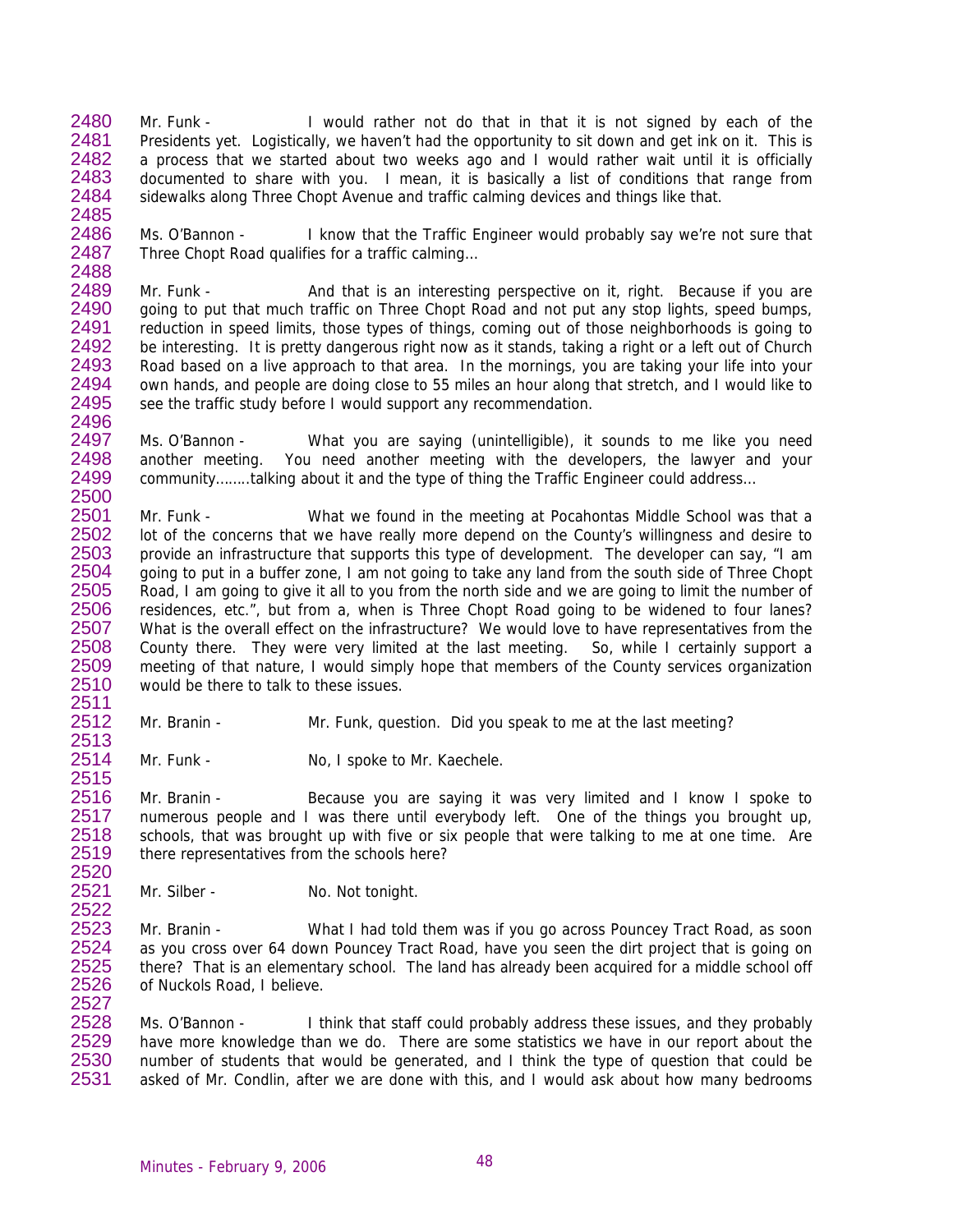2532 2533 2534 they would have, just general things like that. There are questions like that staff can better answer your question…

2535 2536 2537 2538 Mr. Funk - And it is entirely possible, and I am sorry to cut you off. It is entirely possible that these are unfounded concerns. However, I don't think in a manner in which, they haven't been voiced to the neighborhood in a manner in which we would feel comfortable in supporting the development.

2540 2541 2542 2543 2544 2545 2546 2547 2548 2549 2550 2551 2552 2553 2554 2555 2556 2557 2558 2559 2560 2561 2562 2563 2564 2565 2566 2567 Ms. O'Bannon - Well, that is what I meant about having another meeting. It sounds to me like you have some legitimate concerns and (unintelligible) about the way I approach a problem. I go to the traffic engineer and say we need a light at that corner of the intersection, and say there is a problem at that intersection. What can you do to fix it? And sometimes they will come back and say that there needs to be a signal at the intersection three blocks away, and that cures the problem, and that is the kind of thing I have heard from Mr. Foster when he stood up, but he didn't just talk about what is immediately here, he pointed out that there is a road over here, a road down here, and once they get built, very quickly, including the interstate, which as I refer to it as a flyover, but it is a major roadway that they are going to connect up so that you don't have to go from one to the other and zig zag. That is why people get off on Broad Street and that has already started. That is what he was talking about, bigger issues than just right here. But I do understand your concerns. Every concern you have mentioned definitely should be addressed and that is the point, and it sounds like, that is why I mentioned staff to talk about the schools, because you are right, but we are building two elementary schools. We just had a CIP presentation. You were here for that. We talked about two elementary schools, two middle schools, two high schools, and my experience with these types of projects, the people that buy these, there are some types of people who will move in, get a divorce from someone, and…..high school each child. Usually, it is a young, upwardly mobile couple and they are both lawyers or something, and they have a baby, and once the baby starts growing in one or two years, they move out. They want yards. A woman who is getting in who is getting a divorce is moving in with her elderly father. We have got all kinds of projects. That is what I mean about having a meeting to really talk about it and air it a little bit. That is what I meant about asking Mr. Condlin how many bedrooms. They have studies they have done on who they would anticipate would buy these houses. That is who they are building them for. That is how we derive a lot of these numbers. So, all of this is easily addressed. It sounds like you need another meeting. That is all I would say. It sounds like you should have another go at it and do some more discussing, and you are the leader of the community and you have got a couple of other folks there who are signing on to.

Mr. Funk - I have been sort of thrust into that role, but I think that once again, at the Board of Supervisors meeting you will see a far more cohesive organized approach to it.

2572 2573 2574 Ms. O'Bannon - As a member of the Board, I would rather see nobody in the audience. I would rather you have that extra meeting.

2575 2576 2577 Mr. Funk - Exactly, as would we. It would be a lot easier. I could be home with my family. We could all be home with our families.

2578 2579 2580 2581 2582 Ms. O'Bannon - That is why I am saying you need another meeting. A lot of things you mentioned, something could be done easily, some a little harder. I am not sure about others, but I'd rather that somebody like Mr. Foster be in that room and say, "Well, we can't really do that. We can do this."

2583 2584 Mr. Funk - Mr. Branin, would we work with you on making sure that those types of resources are available for a community meeting?

2539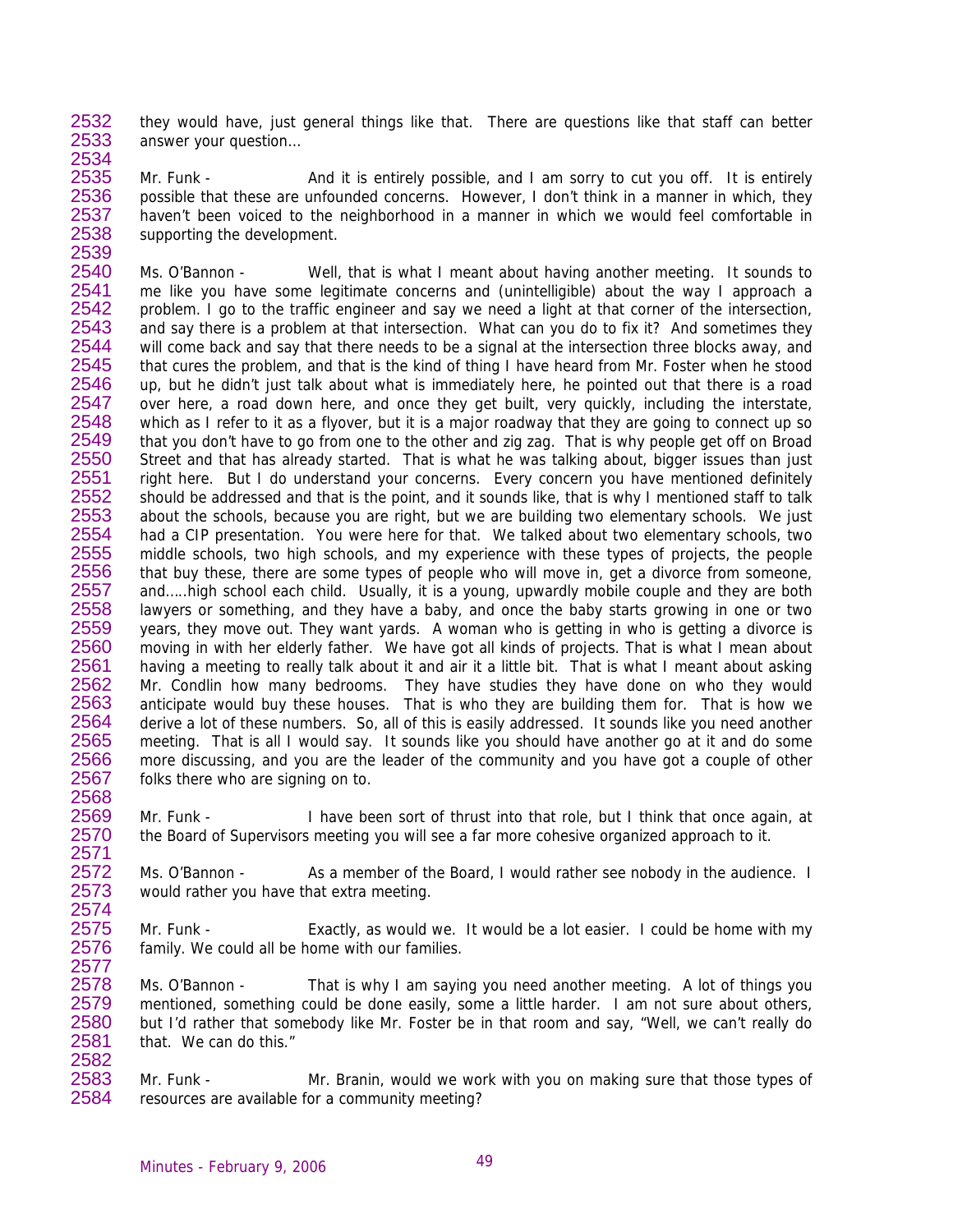2586 Mr. Jernigan - Let me ask you. How many meetings have you had so far?

2585

2587

2614 2615

2588 2589 2590 2591 2592 2593 Mr. Funk - Believe it or not, I have been here for a year in Church Run. I moved here from Chesterfield County and the first one that I was made aware of that was advertised was Pocahontas Middle School. They had their worst smaller meetings with subsets of the neighborhood, far earlier on, and in terms of an official advertised meeting that Mr. Condlin had sent out invitation to, there has been one.

2594 2595 2596 2597 2598 2599 2600 2601 2602 2603 2604 Mr. Silber - Mr. Jernigan, I think there have been numerous community meetings with a series of smaller groups. They have had a larger meeting and I think there may be a need for another meeting between now and the Board meeting. But, Mr. Funk, I think we have debated a lot of issues at length. I think the school issues are addressed in the staff report and we can address those further with you or your residents from Church Run. The traffic issues have been discussed by Mr. Foster and he is well on his way to coming up with recommendations. The height of the buildings, we can show you what was presented to us in the form of view sheds sheds, how those buildings will be visible or not visible, so I think a lot of the issues you have or concerns you have, we can address. I think that unless there are other matters to be discussed tonight, I think we have discussed these enough.

2605 2606 2607 Mr. Jernigan - The reason I was asking you was if they had two or three meetings, I can't believe the schools weren't discussed.

2608 2609 2610 2611 2612 2613 Mr. Funk - It was brought up and I wasn't privy to any of the conversations afterwards, but we heard that there is plenty of capacity at Deep Run. We have heard that there is not much capacity at Deep Run. Mr. Kaechele did say, I discussed it with him after the meeting, and he did say "We haven't found land for a high school yet." You hear different types of status, and I would love to get just one real concise answer. That is all.

Mr. Archer - Does someone else want to speak in opposition?

2616 2617 2618 2619 2620 2621 2622 2623 2624 2625 2626 2627 2628 2629 2630 2631 2632 2633 Ms. Marker - Lori Marker, Windsor Place Subdivision, and we had two meetings at Marriott and then we gathered again at Short Pump Elementary School for the third meeting. The fourth meeting went for the neighborhood as a whole, and there were some concerns that were discussed, i.e., the residential population started out being 791 or 794 units. I beg to differ. It may be a couple of units off, and we, at that point in time, thought there were some concerns as to the schools, how that would impact the schools as well as traffic flow and that never formally, to the satisfaction of some of the neighbors, got addressed, so at the public hearing, the neighborhood hearing, you, Mr. Branin heard a lot of people discuss, "What about schools?" and I don't think it was conveyed to what I call a focus group, the first group that I was a part of, and also at that point in time we had a larger meeting at Pocahontas Middle School, the residential units grew from 794 and I could be off, to a thousand. I was not prepared nor aware of that change within a matter of two to three weeks, so there were issues that kind of brought some other concerns that I think were being brought up, and that is why we kind of wanted to meet with the neighborhood, and we were concerned about having the zoning go in with that number of residences proffered. What could we do to get together, as a whole, like again, I want to support and I do like this project. There are concerns with traffic and we have already said that before, as well as the school system.

2634 2635 2636 2637 Mr. Branin - Absolutely. I can tell you that I won't make a recommendation to the Board without knowing that Unicorp will be having another meeting, which, of course, Pat O'Bannon and I will be at with full staff, all of those can be addressed. I know at the last meeting the mob screaming was mostly about traffic, so the other issues that you may have had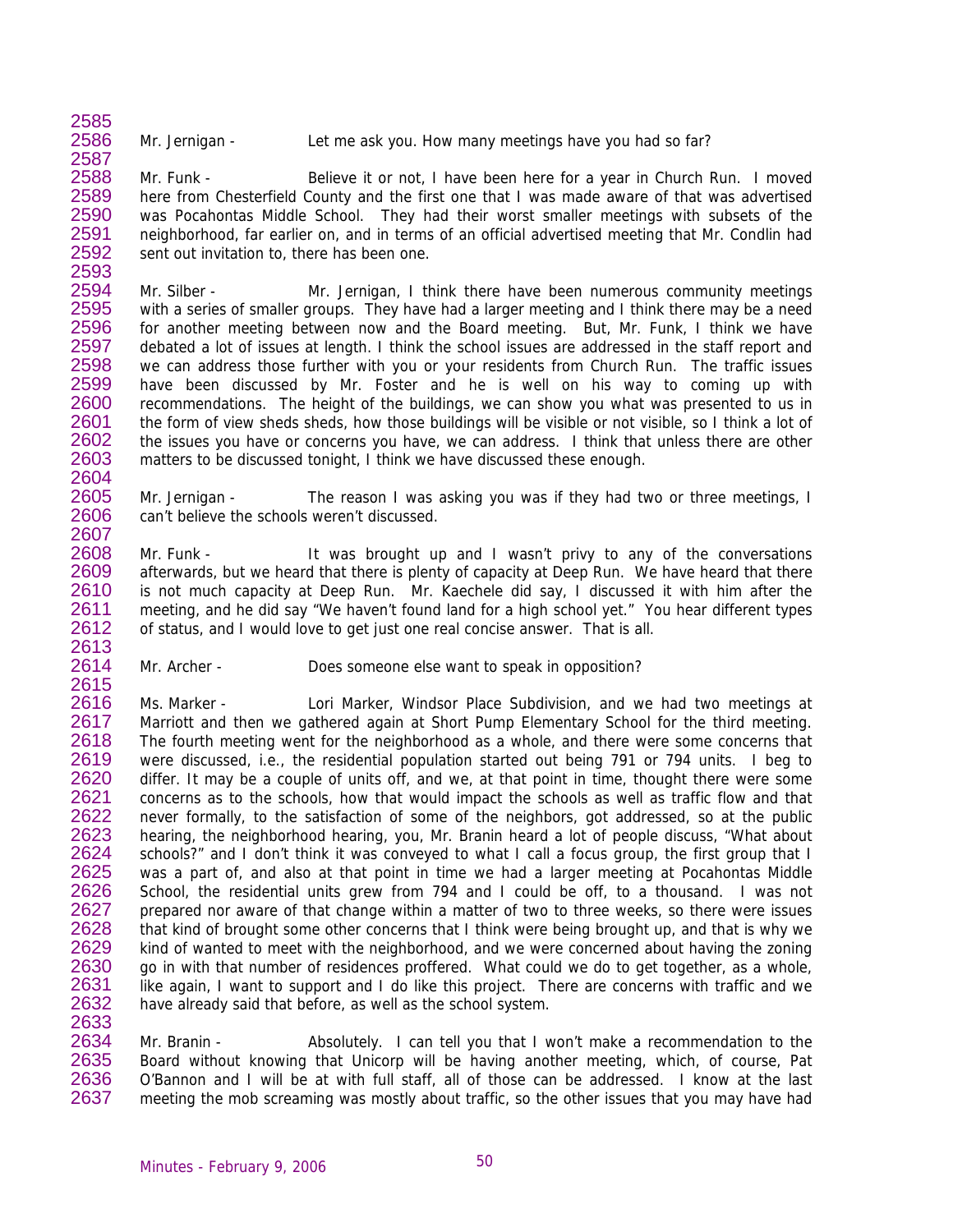2638 2639 2640 got drowned out. There were only a couple of people that brought up the schools and so forth when they came out of the mob.

2641 2642 2643 2644 2645 Mr. Archer - If I may reiterate one point, Mr. Secretary, tonight our responsibility is to make a recommendation to the Board. The Board is under no time constraints whatsoever to move this at any pace any faster than they want to. We can't approve anything. We don't really have that kind of juice.

2646 2647 Ms. O'Bannon - Another point I made as a sub-comment was I was hoping nobody would be there, but nobody there unless you are happy about.

2648 2649 2650

2676

Mr. Funk - **Absolutely.** We understand that.

2651 2652 Ms. O'Bannon - If nobody was there, we'd just say good, OK, and sign it off.

2653 2654 2655 2656 2657 2658 2659 2660 2661 2662 2663 2664 2665 2666 Mr. Archer - It is a huge project and normally when there is opposition, what our normal procedure is to have 10 minutes for the opposition and, of course, the presenter has an allocated amount of time to rebut. But I understand you are not really opposed to this. You are simply seeking more information. I think what we will try to do here tonight is try to move this along as Mr. Branin desires, but we don't want you to feel that you are under the gun, that you've got to get something done in a day or two, because once we move this, we could recommend it now and the Board could approve it or vice versa, but once it moves from us, the process literally starts all over again because now the Board has to do what it has to do. We like to make a recommendation that we think they can accommodate or they may not, but it doesn't necessarily mean that you've got to get everything ready between now and the time the Board meets. They could prolong this as long as they want to until they are satisfied. So, I don't want you to get too nervous about not being able to meet at a certain time next week or whatever so that the thing will happen that you want to have happen. I just thought I would make that clear.

2667 2668 2669 2670 2671 2672 2673 2674 2675 Mr. Silber - Mr. Archer, I might add that I think there has been a lot of discussion on this for months preceding this. I think what has been good in working with this applicant is, they came to us many months before they filed this case to meet with the County and meet with the residents, and even before this case had been filed. We don't often get that. We often get cases filed and a week before it comes to the Planning Commission, they will throw a meeting together, which has not been the case here. This applicant has been very patient and now it is at a point that we feel comfortable. We are not trying to cut you out of the process, but I think they have done a lot of homework on the problem, which is different from what we are accustomed to seeing.

2677 2678 2679 2680 2681 Ms. Marker - And we respect that. They have definitely shown great interest in complementing our neighborhood, which is a huge plus for us and that is what we are trying to do. We have been very comfortable with that and we love the aesthetics, but there are still some rough edges that we'd like to see smoothed.

2682 2683 2684 2685 2686 2687 2688 2689 Mr. Branin - What I am hearing from you, as well as Mr. Funk, a lot of these issues have to do with more County aspects of comfort than the actual proposal of the development. So I will move for approval, which you have already heard here, is it is just going up to the next step, which with that though, I will also be mandating that there will be another meeting and Mr. Funk, your contact would be Mr. Tyson and getting that set up. Our staff will get that set up at that meeting, I am sure. We will have schools, we will have traffic, we will have utilities, and you will be able to address all of the County concerns that we have.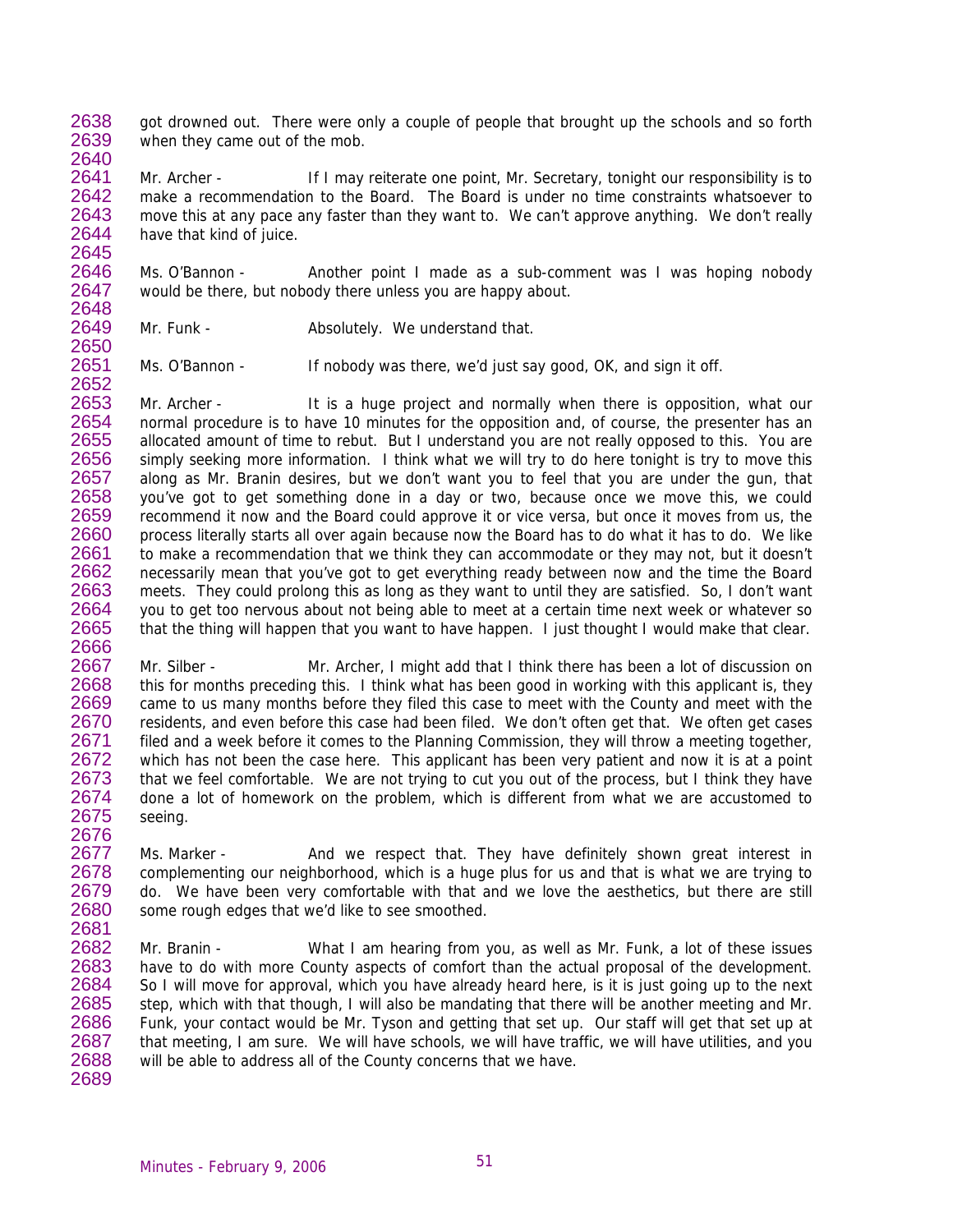2690 2691 2692 2693 2694 Mr. Vanarsdall - We very often have meetings after it passes through us to the Board. The Board very often has meetings and we have spent more time on this case tonight than I can remember in recent memory. We have gone over every rule, and I am glad we did, because everybody adds something to say. I don't know what else can be said.

2695 2696 2697 Ms. O'Bannon - The case was five inches thick. This is a brand new type of development, not absolutely brand new because we have Rocketts Landing, but it is a new style of development.

2699 2700 Mr. Archer - **OK. Thank you so much.** Mr. Branin

2698

2714 2715 2716

2723

2729

2731

2734

2701 2702 2703 Ms. Jones - In P-2-06, are all of those conditions (unintelligible), or are we amending those?

2704 2705 2706 2707 2708 Mr. Silber - These were the staff's recommendation, and I think the applicant had concerns with No. 6, dealing with sprinkling of all the buildings. You heard the Fire Chief say in a strong recommendation that the sprinklers be in place in all brownstones, townhomes, and I believe the applicant reluctantly agreed with that.

2709 2710 2711 Mr. Condlin - This will be the safest community in Henrico County. He made an attorney object to that, but they went ahead and agreed to that.

2712 2713 Mr. Silber - These would be the conditions that we would be recommending with that Provisional Use Permit?

Ms. Jones - And the drive-thru services, as well, have been accepted?

2717 2718 2719 Mr. Condlin - All conditions that have been provided under the Provisional Use Permit are acceptable by the applicant. Thank you.

2720 2721 2722 Mr. Archer - Thank you, gentlemen. Any more questions? Mr. Branin, I think we have to take these in the order in which they were presented and we have to do them individually. OK, go ahead.

2724 2725 2726 2727 2728 Mr. Branin - Briefly, before I start, thank you for working with the staff. Staff, thank you for the extra time that you have put in. Chief, I don't normally keep you this late at Planning Commission and Mr. Foster, thank you. Mr. Chairman, I move the Planning Commission forward the Land Use Plan Amendment related to the West Broad Street site to the Board of Supervisors with recommendation for approval.

2730 Mr. Jernigan - Second.

2732 2733 Mr. Archer - Motion by Mr. Branin and second by Mr. Jernigan. All in favor say aye. All opposed say no. The motion passes. The Land Use Plan Amendment is recommended.

2735 2736 2737 Mr. Branin - Mr. Chairman, I move that the Planning Commission forward rezoning application C-12C-06 to the Board of Supervisors with a recommendation for approval.

2738 2739 Mr. Jernigan - Second.

2740 2741 2742 Mr. Archer - Motion by Mr. Branin. Second by Mr. Jernigan. All in favor say aye. All opposed say no. The motion passes.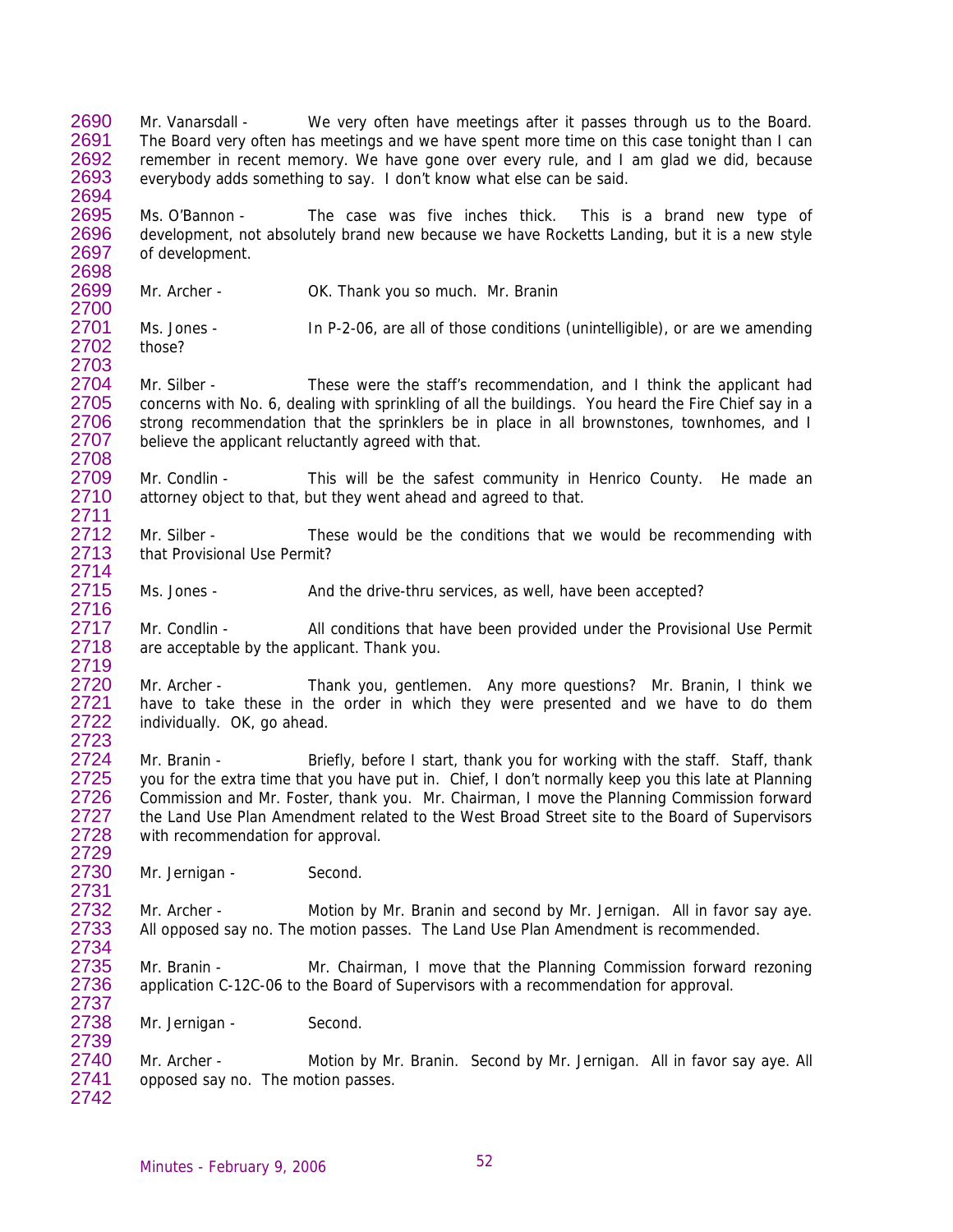REASON: The Planning Commission voted 5-0 to recommend the Board of Supervisors **grant** the request because the employment use(s) support the County's economic 2743 development policies and the mixed use project would permit development of the land for residential use in an appropriate manner. In addition, it would provide for a higher quality of development otherwise not possible. 2744 2745 2746 2747 2748

2749 2750 2751 2752 Mr. Branin - Mr. Chairman, I move the Planning Commission forward P-2-06 to the Board of Supervisors with a recommendation for approval subject to the amended conditions presented by staff agreed upon by the applicant.

2753 2754 Mr. Vanarsdall - Second.

2765

2781

2784

2786

2791

2755 2756 2757 Mr. Archer - Motion by Mr. Branin. Second by Mr. Vanarsdall. All in favor say aye. All opposed say no. The motion passes.

2758 REASON: The Planning Commission voted 5-0 to recommend the Board of Supervisors **grant** the request because the proposed master plan is necessary to fulfill the requirements to develop an urban mixed-use community and would provide for assurances of high quality development and compatibility with the surrounding uses. 2759 2760 2761 2762

2763 2764 Mr. Archer - Folks, we are moving into our  $6<sup>th</sup>$  hour, so the Commission is going to take a break and return at 9:35. That is eight minutes from now.

### 2766 **AT THIS TIME THE COMMISSION TOOK A BREAK.**

# **THE PLANNING COMMISSION RECONVENED AT 9:35 P.M.**

Mr. Archer - The Planning Commission will reconvene.

### 2772 **Deferred from the January 12, 2006 Meeting**

2773 2774 2775 2776 2777 2778 2779 2780 **C-78C-05 John Shurm for Shurm Construction, Inc:** Request to conditionally rezone from A-1 Agricultural District to R-3C One Family Residence District (Conditional), Parcel 803-696-9576, containing 3.558 acres, located on the south line of Harmony Avenue approximately 90 feet west of Woodside Street. The applicant proposes a single-family residential subdivision with no more than seven (7) lots. The R-3 District allows a minimum lot size of 11,000 square feet with a maximum gross density of 3.96 units per acre. The use will be controlled by zoning ordinance regulations and proffered conditions. The Land Use Plan recommends Suburban Residential 2, 2.4 to 3.4 units net density per acre.

2782 2783 Mr. Archer - Thank you, Mr. Secretary. Is there anyone here who is opposed to Case C-78C-05, John Shurm for Shurm Construction, Inc.?

2785 Gentleman in the Audience - I don't know that I oppose it, but I have some questions.

2787 2788 Mr. Archer - We will get to you, sir. Thank you so much. All right.

2789 2790 Ms. Neaves - Thank you Mr. Chairman, members of the Commission, Ms. O'Bannon, Mr. Secretary.

2792 2793 2794 2795 The subject property is currently vacant. The properties to the east and west contain singlefamily dwellings. The Sunset Heights and Village at Olde Colony neighborhoods are located to the north and south respectively.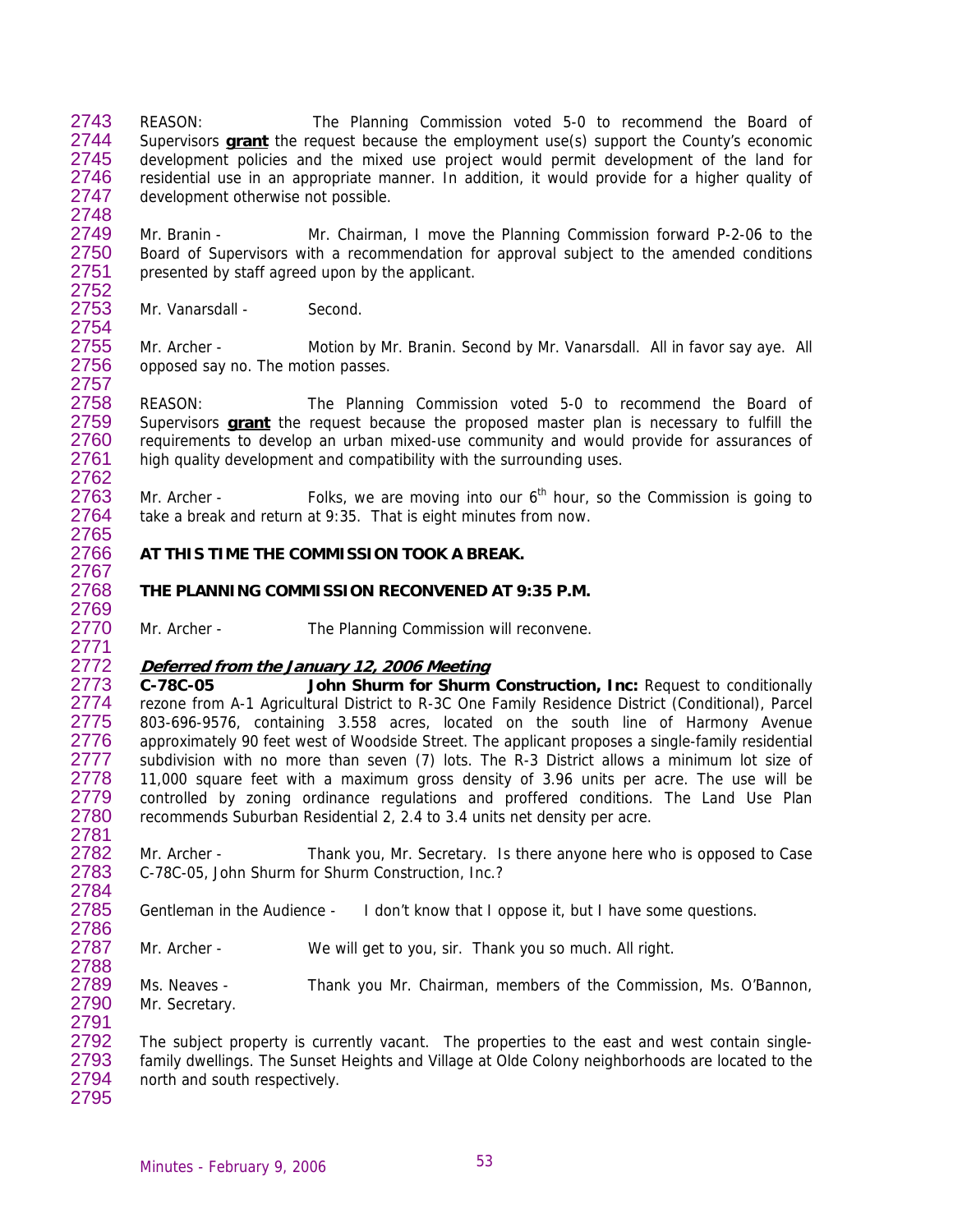2796 2797 2798 The applicant is proposing to develop the property as a single-family subdivision under R-3C zoning, and has submitted revised proffers dated February 8, 2006.

2799 2800 2801 2802 2803 2804 2805 These proffers commit to access at one point from the Village at Olde Colony, a maximum of 7 lots, a minimum house size of 1,800 square feet, brick or stone crawlspace foundations, a height limit on fences and walls and a prohibition on stockade fences, a 25 ft. landscaped no ingress/egress buffer along Harmony Avenue, attached two-car garages, exterior materials of brick, stone, hardiplank, or vinyl siding, a prohibition of cantilevered fireplaces, chimneys, and bay windows, and the extension of Woodside Street.

2806 2807 2808 2809 2810 2811 Staff does note that Proffers 1 and 16 conflict with each other. If the Woodside Street extension were to be constructed as envisioned in the Major Thoroughfare Plan and proffered by the applicant, the property would inherently be accessed from two points, one being the Village at Olde Colony, the other being through the Sunset Heights subdivision. Therefore, staff recommends the applicant delete Proffer 1.

2812 2813 2814 2815 The applicant has also submitted an unproffered conceptual site plan. Based on this proposed layout, staff is concerned about double frontage lots, and the applicant would need specific approval from the Planning Commission at the time of subdivision review to create these lots.

2816 2817 2818 2819 2820 2821 2822 2823 The layout is not in keeping with adjacent development patterns, as it does not address the existing traditional grid pattern to the north or the existing dwelling located at 1401 Harmony Avenue, which lies partially within the subject property. Staff is also concerned the proposed layout would result in piecemeal development, and recommends a more logical development of the property, combined with the vacant properties to the east. Including these properties would also allow for the full extension and connection of Woodside Street, as recommended in the Major Thoroughfare Plan.

2824 2825 2826 2827 The 2010 Land Use Plan designates the site SR2, Suburban Residential 2 (2.4 to 3.4 units per acre). Seven lots would result in a density of 2 units per acre, which is less intense than recommended.

2828 2829 2830 2831 2832 2833 In summary, staff believes the proposal would result in piecemeal development and, in order to create a more unified development, the applicant should include the property located to the east. Proffer 1 should also be deleted because it conflicts with the extension of Woodside Street as envisioned in the Major Thoroughfare Plan. While the proposed use and density are consistent with the Land Use Plan, the unproffered conceptual plan does not address the existing development of adjacent properties.

Pending resolution of these outstanding issues, staff recommends deferral of this request.

2837 2838 2839 This concludes my presentation, and I would be happy to try to answer any questions that you may have. The proffers do need to have the time limits waived.

2840 2841 The applicant is also here to answer your questions. Thank you.

2842 2843 2844 Mr. Archer - Thank you, Ms. Neaves. Are there questions from the Commission for Ms. Neaves?

2845 2846 2847 Mr. Jernigan - Ms. Neaves, when you say piecemeal, if they had the adjacent property, you would be more happy.

2834 2835 2836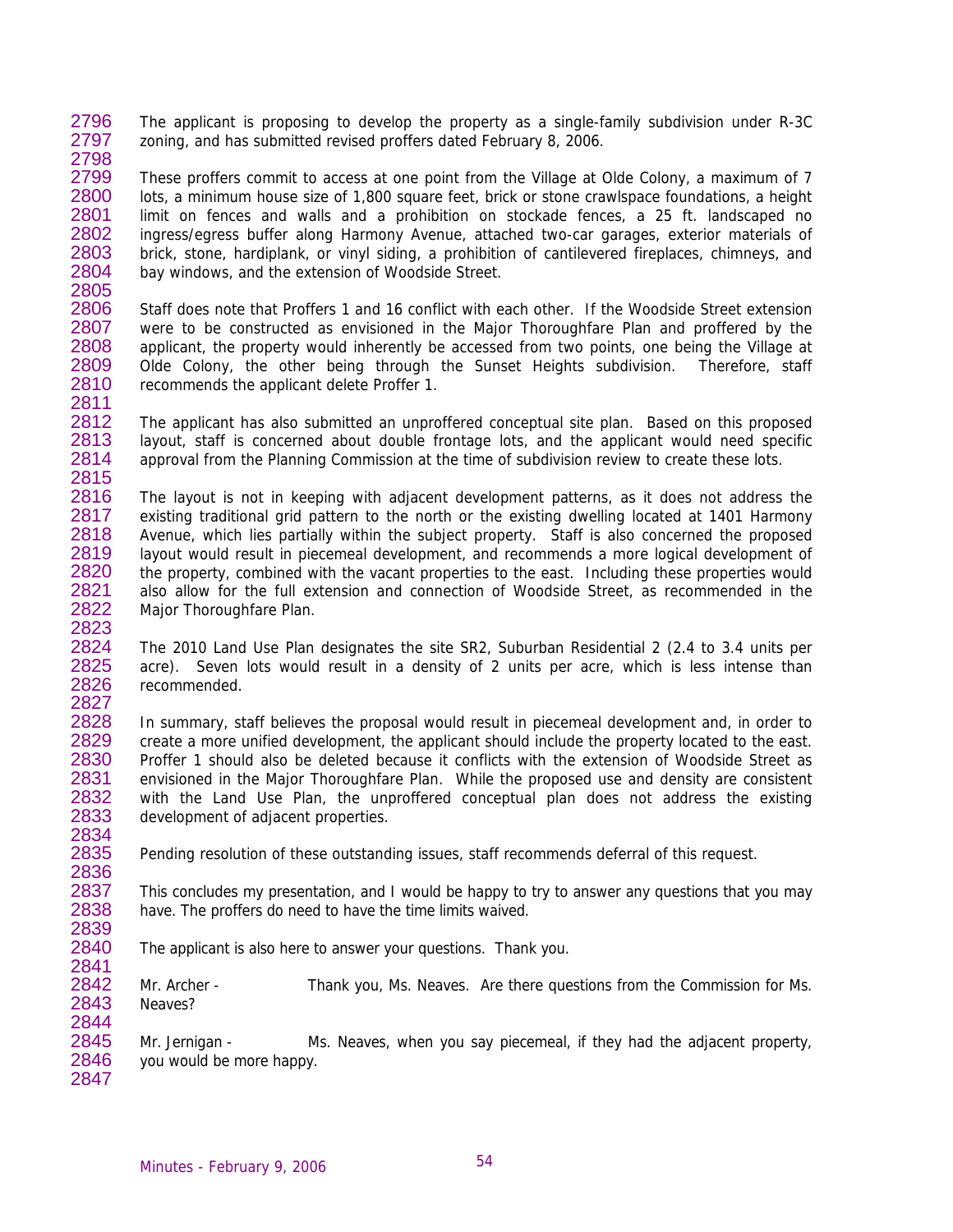2848 2849 2850 2851 2852 2853 2854 2855 2856 2857 2858 2859 2860 2861 2862 2863 2864 2865 2866 2867 2868 2869 2870 2871 2872 2873 2874 2875 2876 2877 2878 2879 2880 2881 2882 2883 2884 2885 2886 2887 2888 2889 2890 2891 2892 2893 2894 2895 2896 2897 2898 Ms. Neaves - Yes, sir. We believe the property to the east would result in a better layout altogether of that piece of property. Mr. Jernigan - If they are available. Yes. Mr. Archer - All right. Any further questions? Does anybody need to hear from the applicant? Mr. Shurm - John Shurm. Mr. Jernigan - I want you to cut this short. You only get half as much time as Mr. Condlin did. Mr. Shurm - I am sure that is not going to be a problem. Mr. Jernigan - First of all, have you tried to acquire the adjacent property? Mr. Shurm - I have. Mr. Fuller is to the east and right now we are in negotiations about purchasing his property. Right now he does not want to sell, and I have also approached Ms. Brown as well, and she is not interested in selling, which is the parcel that kind of cuts into the piece that I am trying to develop. Mr. Jernigan - But you are speaking to Mr. Fuller? Mr. Shurm - I am. Yes. He has assured me he will sell to me, but he doesn't give me a time frame. It could be a year. It could be 10 years. He is not sure. Actually, I think he is expecting the County to extend Woodside Road through and that is what he is waiting for. I tried to assure him that is not going to happen. Mr. Jernigan - Proffer 1 that was on here. Are you all right with that. I can't ask you to add proffers, but I can ask you to delete one. Mr. Shurm - It is not a problem. Proffer 1 as well as Proffer 9, we can deal with that at subdivision. Mr. Jernigan - Let's hear from the opposition. Mr. Hailey - My name is Hailey and the questions that I have I have not addressed with the developer, but with Harmony Avenue being a paper street, these houses are going in and I did hear a lady say there was going to be sort of like a buffer along Harmony, and I did hear her say that they are going to be attached garages. Is that to the front or the back of the house? To the side. Mr. Jernigan - Everything is recorded. Mr. Shurm - The garages are going to be on the side of the property. They will be front loaded because of the width of the lot. Mr. Hailey - My concern is coming off of Harmony Avenue, what is there to stop the traffic from your new homes coming into the back of that property?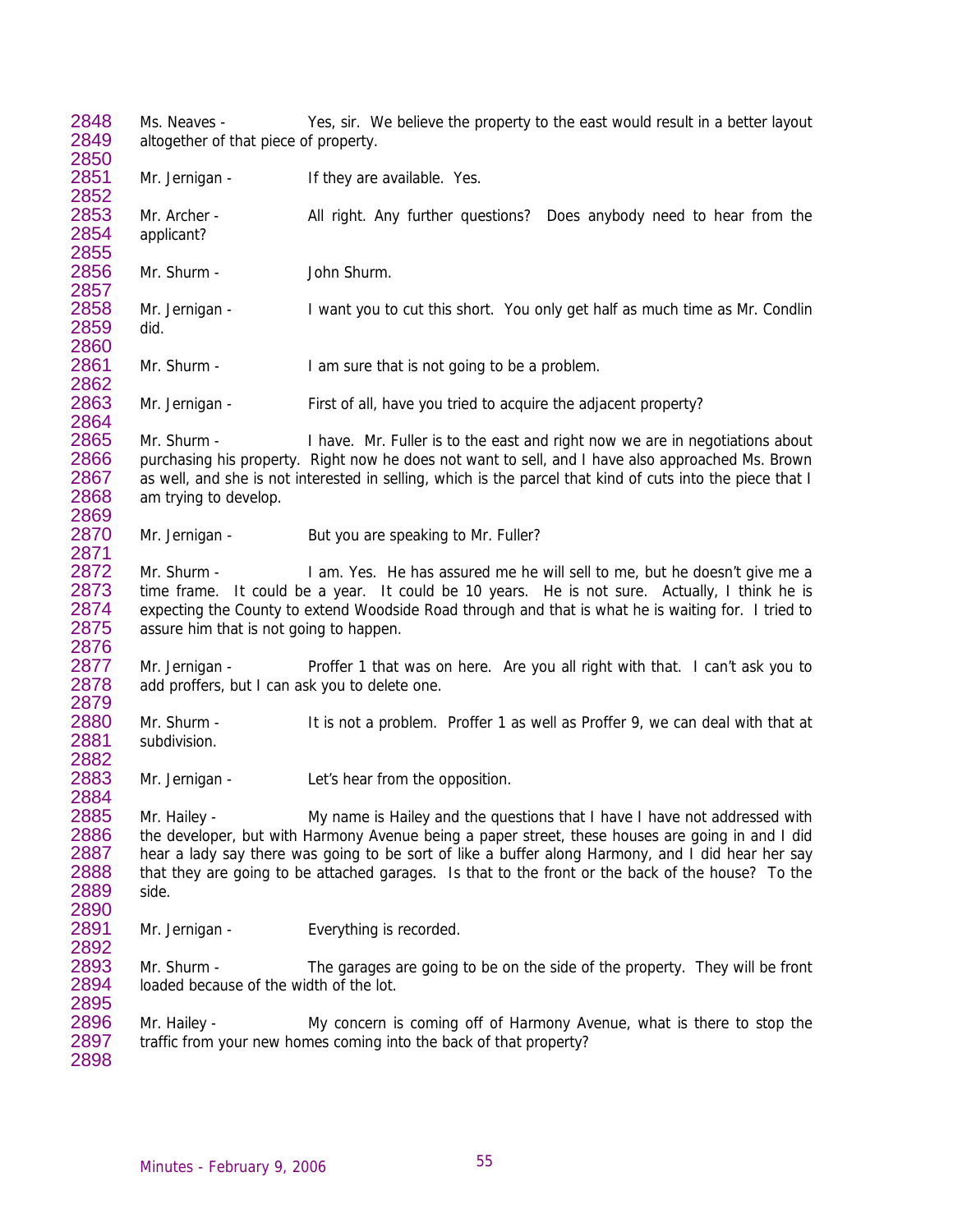2899 2900 2901 Mr. Shurm - OK. One thing is we are not allowed to have access from the rear of the property off of Harmony Avenue. There will also be a 10-foot buffer, transitional buffer there, that will eliminate no ingress and egress.

2903 2904 2905 2906 2907 2908 2909 2910 Mr. Hailey - There are a lot of things that are not allowed that still happen. Just like your property backing right up against mine, and I expressed to Mr. Jernigan my only concern was, I have a wife that works the night shift, midnight shift at Nabisco. She has to sleep during the day. I am sure there are going to be kids in these homes. Do I need to build a privacy fence now or is there any provision to have fences with the houses? These are questions that I can ask you and not stand in front of this Board (sic) and we can resolve the issue, but these are the questions that concern me as far as my property.

2911 2912 2913 Mr. Shurm - I would have liked to have had an opportunity to answer all of your questions right now. Privacy fences are something we are not required to install.

2914 2915 Mr. Hailey - I understand that.

2902

2933 2934 2935

2938 2939 2940

2942

2949

2951

2916 2917 2918 2919 Mr. Shurm - If you would like to install a privacy fence on your property, of course that is a great idea if you want privacy. The other option would be, if we do develop the property, talk to your neighbors and ask if there are certain times you would like us to work, and things like that.

2920 2921 2922 2923 2924 2925 2926 Mr. Hailey - If you look at that piece of property, I now have acquired the field behind my garage and part of those woods. I keep that field cut during the summer, sort of like a football field, which invites children. I do not want to be rude to kids, but at that time, I don't want them getting hurt either. You know this problem is created by the development of this property and I've got to bear the expense to protect my property now to keep from getting sued when someone gets hurt on it. I have a real concern with that.

2927 2928 2929 2930 2931 Mr. Silber - Maybe we should just sit down and dialogue. Mr. Shurm, why don't you sit down? Go ahead and present what your issues are, tell us what questions you have and we will let him come back up and address those issues. I think this would be better than a debate. Finish your comments, and let us know what concerns you have.

2932 Mr. Hailey - Those are my concerns.

Mr. Branin - Can you also tell us where Mr. Hailey's house is?

2936 2937 Mr. Shurm - Right there.

> Ms. Neaves - And I can show you the conceptual layout that Mr. Shurm has provided that is unproffered and I believe Mr. Hailey's property…

2941 Mr. Silber - I think Mr. Hailey's property might be more - a little bit to the south

2943 2944 Mr. Jernigan - Let me tell you, Harmony Lane is a paper street that is graveled. It is not...

2945 2946 2947 Mr. Hailey - That is my concern. Who is going to maintain that? Right now I don't mind maintaining it, because I utilize it.

2948 Mr. Jernigan - It is the County's.

2950 Mr. Hailey - I know, but they don't maintain it.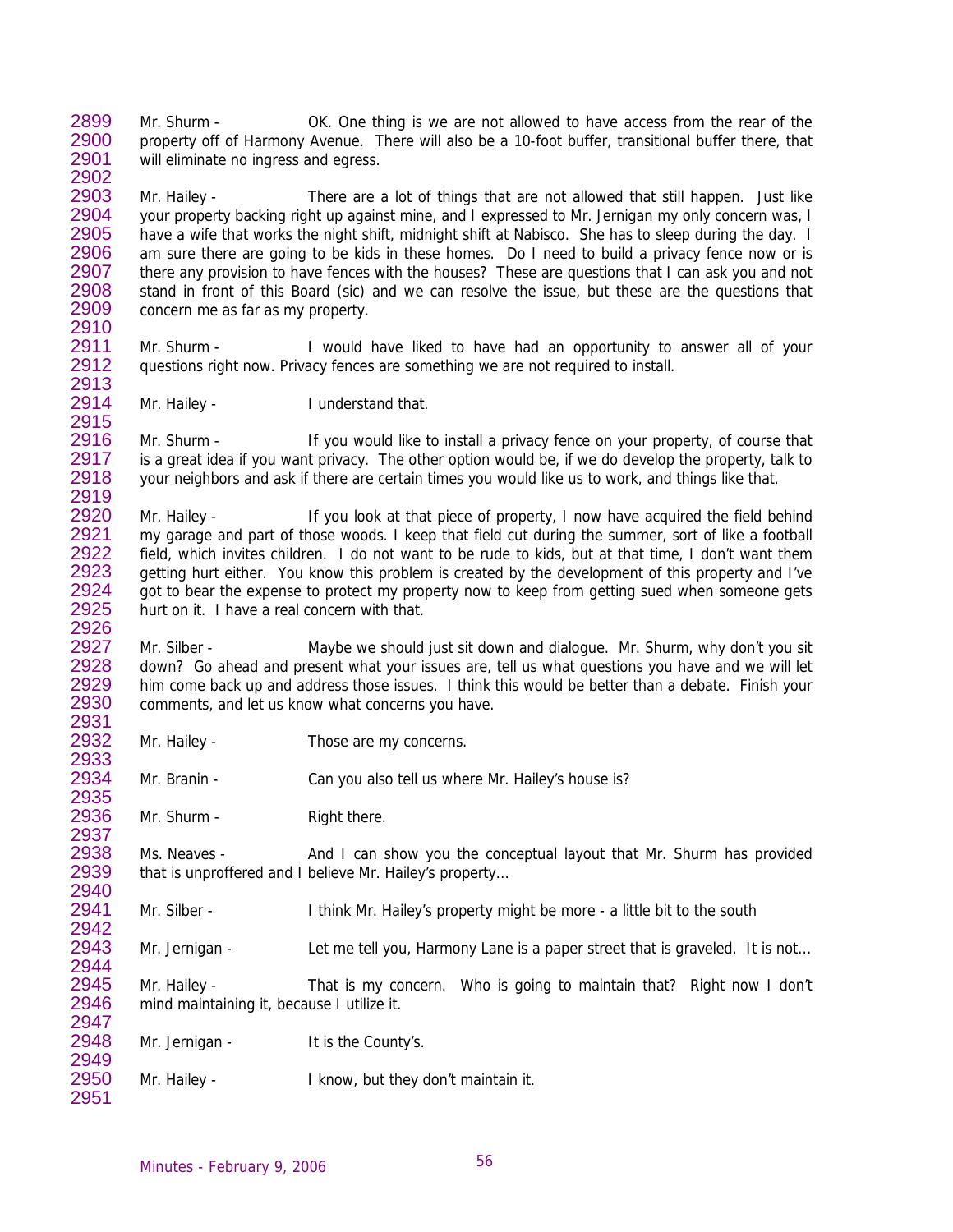2952 2953

2980 2981 2982

2984

Mr. Jernigan - No, because it is gravel.

2954 2955 Mr. Hailey - That is why I bought a tractor to take the snow off of it.

2956 2957 2958 Mr. Silber - Are concerned about the impact of these homes on your property as far as noise, children in the area….

2959 2960 2961 2962 2963 2964 2965 2966 Mr. Hailey - And my other concern was, when I went to the County and applied for my permit for my garage, and I asked the County, because I wanted it in the back of my house, the County calls it my front, or my side they call the front. So, when we sat down at the County, they said "You need to put it over here" which is dead against the property where he is building a house, and I think I expressed to Mr. Jernigan and Mr. Jernigan understands that I restore a lot of old cars, so I am out there and I am beating and banging, so I want everyone to understand, the neighbors are going to hear this simply because of where I was made to put my garage.

2967 Mr. Jernigan – The way the house sits, his garage is in the front yard.

Mr. Hailey - Yes.

Mr. Jernigan - And the side yard sits with the front façade here (unintelligible)

2973 2974 2975 2976 2977 2978 Mr. Silber - I think you are aware that the County has now passed an ordinance that allows for accessory structures to go in front yards and side yards, with a conditional use permit approved by the Board of Zoning Appeals. In the future we can help resolve situations like this, but in the past they've already built an accessory structure and you are working out of it, to some extent, and you have put us on notice that there will be some noise coming from your property.

2979 Mr. Hailey - Not after 11:00.

Mr. Jernigan - I explained to you before that property rights...

2983 Mr. Hailey - I understand.

2985 2986 2987 2988 Mr. Jernigan - He has a right to sell his property and we discussed this, and I knew you'd be here tonight. You can go talk to John and see what you all can do. You can put up a privacy fence if you want to. That is your option.

2989 2990 2991 Mr. Hailey - Well, it has got to be my option because I know children. I have raised two children. Children are going to play, whether it is on their property or someone else's.

2992 2993 2994 Mr. Jernigan - The neighborhood is going to be kids and it just, it happens. We can't throw them…I hope it isn't.

2995 2996 2997 2998 Mr. Hailey - I hope it isn't. I have got to protect myself as well as this gentleman has to protect himself. The same thing with Ms. Brown or whatever. She is 81 years old and literally it is right around her, completely around it.

2999 3000 3001 Mr. Jernigan - But I am willing to be fair and tell the guy that wants to sell the property, do you think it would be fair to tell the guy who wants to sell the property he can't.

3002 3003 3004 Mr. Hailey - I can only bring up my concerns with the gentleman that built these houses. The same thing I did with the 45 that was going on the back land. I went and sat down with that gentleman. He gave me a full layout of everything that was going to happen on that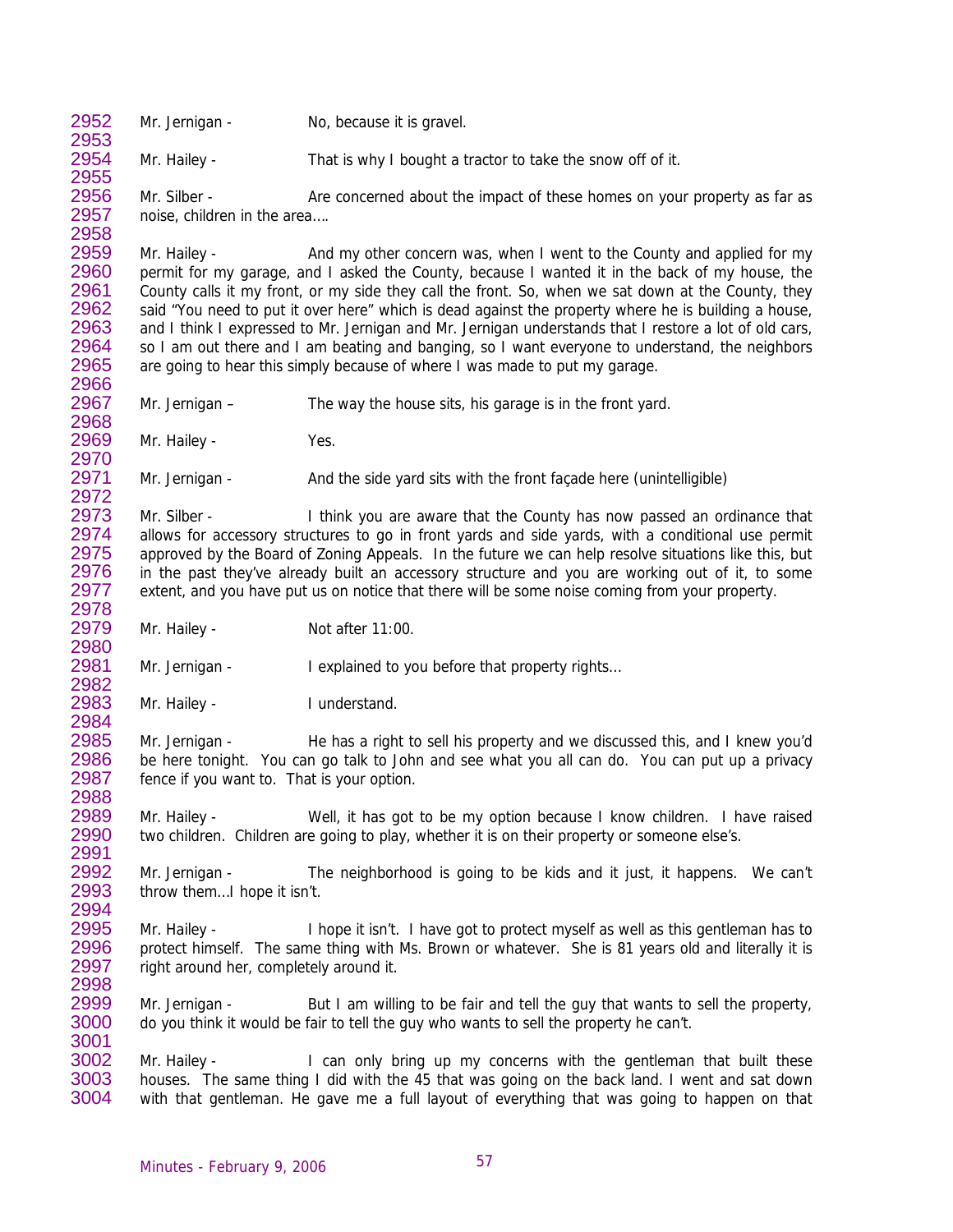3005 3006 3007 property. That gentleman and I came together and I bought a piece of property from him that joined mine. I welcome the fact that I can sit down with this gentlemen and talk with him about what his intents are.

3009 3010 3011 Mr. Jernigan - Go on and sit down with him and let me speak to…did you all want to speak, sir? Come on up. Please state your name for the record please.

3012 3013 3014 3015 3016 3017 Mr. Archer - My name is Saul Otto and I own three lots in the area and I own two lots on the corner of Woodside and I am planning on building a rancher and I am concerned about, I look at this map, and I am concerned about, it looks something like a tree or something. It doesn't look organized. I am concerned about the trash that is going to come by my house on the corner and…

3018 3019 3020 3021 3022 3023 Ms. Neaves - Currently, Woodside Road starts at the south line of this property, right here. And this portion of Woodside Street is not constructed yet. The applicant is proposing to construct just this little section on his property at the time he develops it. If these properties were developed at a later time, the developer would most likely be required to construct the remaining portion of Woodside Street.

3024 3025 Mr. Jernigan - The County requires that.

3008

3039

3041

3052

3026 3027 3028 Mr. Archer - Because my concern is Hickory Avenue. That is a narrow avenue. One car has to wait, two cars can't pass at the same time.

3029 3030 3031 3032 Mr. Jernigan - Well, as I told you, the only thing that I can do at a later date is we can put that in the Public Works in the CIP to widen it, but that is no time soon, but the road is not being built all the way through there.

3033 3034 3035 Mr. Archer - Right. He doesn't own that part, and I was told by the County on that master plan it just has the drawing, and they are not responsible.

3036 3037 3038 Mr. Jernigan - The County is not responsible. Whoever buys that property is responsible. The County is not going to build that road. Whoever buys it will build it. If Mr. Shurm buys it, he would be required by the County to build it.

3040 Mr. Archer - Yes. I understand.

3042 3043 3044 Mr. Jernigan - That should not reflect on you building two houses there, if that is what you are planning on doing.

3045 3046 3047 Mr. Archer - I am planning on building one house, but I am concerned about the traffic. Where is the traffic going?

3048 3049 3050 3051 Ms. Neaves - Sir, Shurm Development would only have access out of the property to the south because again, this piece is not part of the application, and, therefore, this side of Woodside Street is not proposed to be constructed right now. All of the traffic from the seven lots would have to exit south through Villages at Olde Colony.

3053 3054 3055 Mr. Silber - As proposed right now, none of the development would go onto Harmony or Woodside.

3056 3057 Ms. Neaves - That is correct.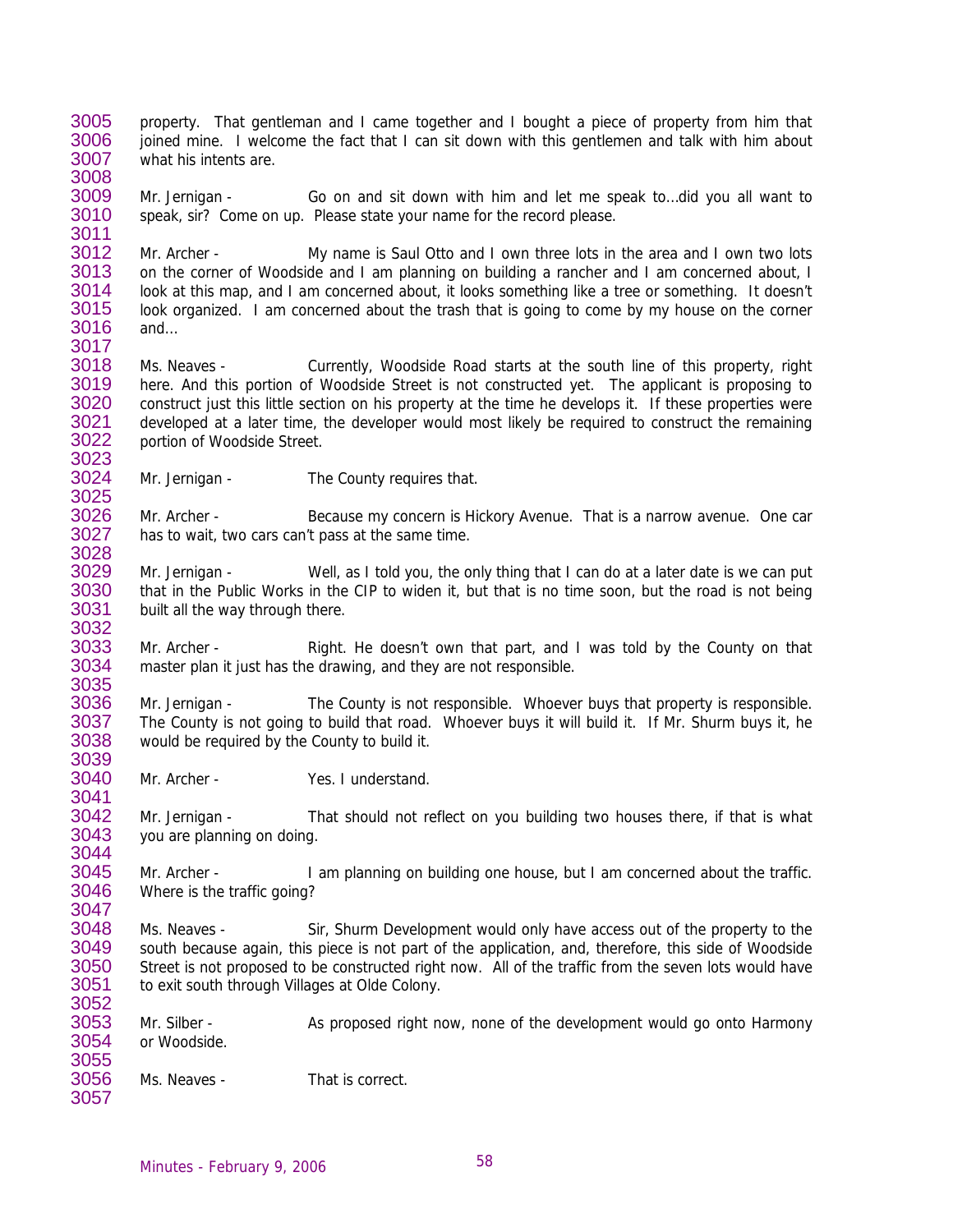| 3058<br>3059                                 | Mr. Jernigan -                                       | Thank you. Does that satisfy you, sir?                                                                                                                                                                                                                                                                                                                                                            |
|----------------------------------------------|------------------------------------------------------|---------------------------------------------------------------------------------------------------------------------------------------------------------------------------------------------------------------------------------------------------------------------------------------------------------------------------------------------------------------------------------------------------|
| 3060<br>3061                                 | Mr. Archer -                                         | Thank you.                                                                                                                                                                                                                                                                                                                                                                                        |
| 3062<br>3063                                 | Ms. Jones -                                          | May I ask a question of Mr. Shurm?                                                                                                                                                                                                                                                                                                                                                                |
| 3064<br>3065                                 | Mr. Archer -                                         | Sure.                                                                                                                                                                                                                                                                                                                                                                                             |
| 3066<br>3067                                 | Ms. Jones -                                          | You have not proffered this layout. Is there a reason why?                                                                                                                                                                                                                                                                                                                                        |
| 3068<br>3069<br>3070                         | Mr. Shurm -<br>need to justify the development.      | There is no reason. I am working with the engineers and I am pretty sure<br>that is going to be the layout. We can't really work it any other way to get a lot number that we                                                                                                                                                                                                                     |
| 3071<br>3072<br>3073<br>3074                 | Ms. Jones -<br>changes.                              | I think it is a little bit awkward and I didn't know if you were considering                                                                                                                                                                                                                                                                                                                      |
| 3075<br>3076<br>3077<br>3078<br>3079<br>3080 | Mr. Shurm -<br>bring a cul-de-sac off at a 90 degree | Well, the awkwardness of it, really, stems from the connection of Woodside<br>Street. That is really the key. If it wasn't on the Major Thoroughfare Plan, there are a lot of other<br>things we could do with the property, but because it is, we have to kind of offshoot that to the right<br>and make sure that we can connect with Mr. Fuller's piece, and then your only other option is to |
| 3081<br>3082                                 | Mr. Silber -                                         | Ms. Jones, we are still working with him as to whether this is the best<br>layout, so I think maybe the question should come up at the time of subdivision.                                                                                                                                                                                                                                       |
| 3083<br>3084<br>3085                         | Mr. Shurm -<br>and kind of look at different ways    | The engineer is here as well. He has been working with us to design this                                                                                                                                                                                                                                                                                                                          |
| 3086<br>3087<br>3088                         | Ms. Jones -                                          | Thank you.                                                                                                                                                                                                                                                                                                                                                                                        |
| 3089<br>3090<br>3091                         | Mr. Jernigan -                                       | Ms. Jones, Mr. Silber and I were discussing prior to the meeting that they<br>may want to make some more refinements, so that is one reason that it is not proffered, and it was<br>eight lots and it is now seven, and that is what he is proffering now.                                                                                                                                        |
| 3092<br>3093<br>3094<br>3095                 | Mr. Silber -<br>that.                                | Mr. Jernigan, if they want to remove two proffers, they would need to do                                                                                                                                                                                                                                                                                                                          |
| 3096<br>3097<br>3098                         | Mr. Jernigan -<br>remove.                            | He did state that. Would you come back up and repeat that you want to                                                                                                                                                                                                                                                                                                                             |
| 3099<br>3100                                 | Mr. Silber -                                         | You can actually do it in the file right now. Would this be Proffer 1 and 9?                                                                                                                                                                                                                                                                                                                      |
| 3101<br>3102                                 | Mr. Shurm -                                          | I think Mr. Hailey and I have worked this stuff out and he is happy, now.                                                                                                                                                                                                                                                                                                                         |
| 3103<br>3104                                 | Mr. Jernigan -                                       | Mr. Chair, I would like to waive the time limits on Case C-78C-05.                                                                                                                                                                                                                                                                                                                                |
| 3105<br>3106                                 | Mr. Vanarsdall -                                     | Second.                                                                                                                                                                                                                                                                                                                                                                                           |
| 3107<br>3108<br>3109                         | Mr. Archer -                                         | Motion made by Mr. Jernigan and seconded by Mr. Vanarsdall to waive the<br>time limits. All in favor say aye. All opposed say no. The ayes have it. The motion passes.                                                                                                                                                                                                                            |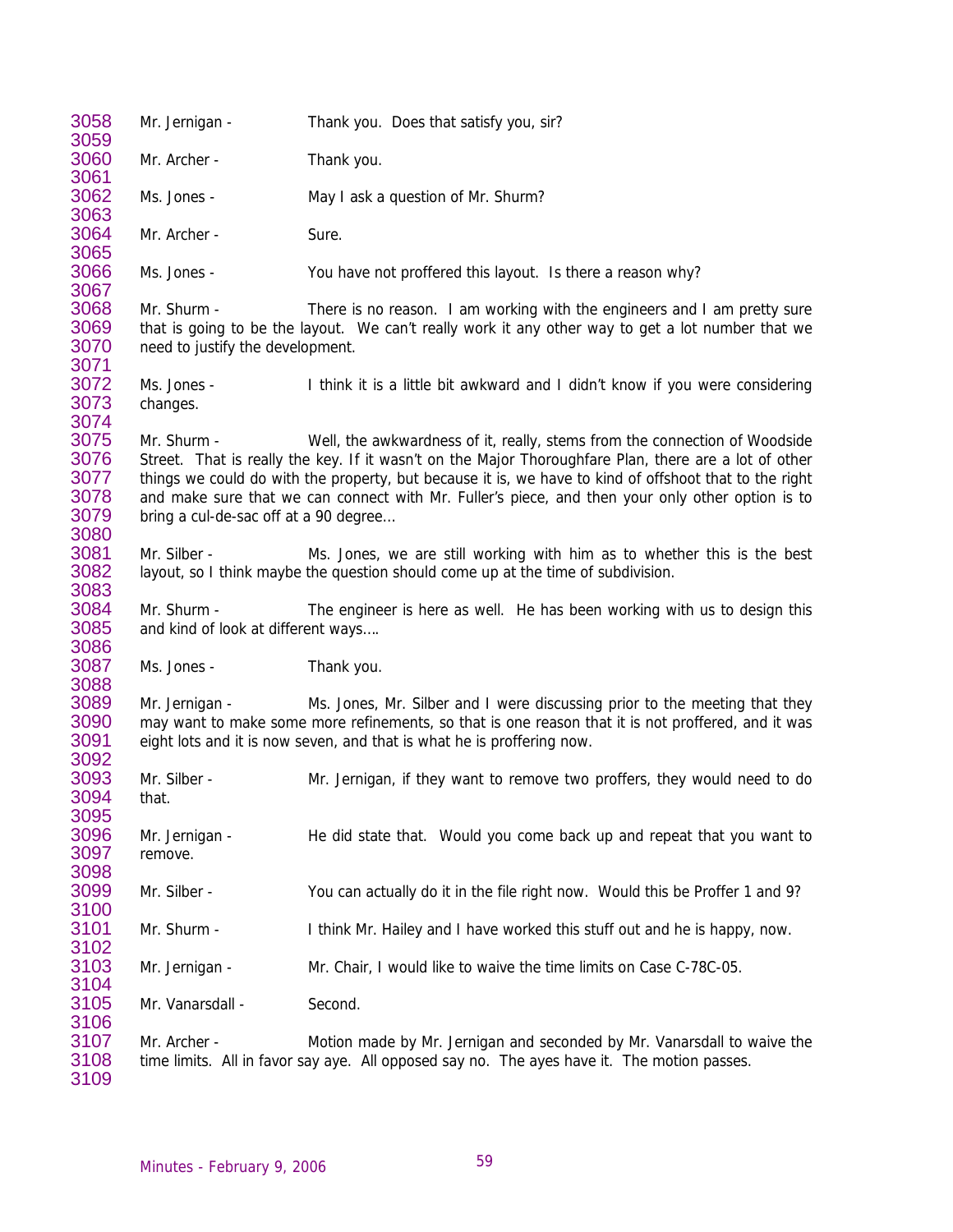| 3110<br>3111                                                         | Mr. Jernigan -                                                     | Mr. Chairman, with that I move for approval of Case C-78C-05, Shurm<br>Construction, Inc. to be sent to the Board with a recommendation for approval.                  |
|----------------------------------------------------------------------|--------------------------------------------------------------------|------------------------------------------------------------------------------------------------------------------------------------------------------------------------|
| 3112<br>3113                                                         | Mr. Vanarsdall -                                                   | Second.                                                                                                                                                                |
| 3114<br>3115<br>3116<br>3117                                         | Mr. Archer -<br>aye. All opposed say no. The motion passes.        | Motion made by Mr. Jernigan. Seconded by Mr. Vanarsdall. All in favor say                                                                                              |
| 3118<br>3119<br>3120                                                 | <b>REASON:</b><br>appropriate residential zoning at this location. | The Planning Commission voted 5-0 to recommend the Board of Supervisors<br>grant the request because it continues a form of zoning consistent with the area and it is  |
| 3121<br>3122<br>3123                                                 | Mr. Silber -<br>Commission minutes for January 12, 2006.           | The only other thing we have tonight is the consideration of Planning                                                                                                  |
| 3124<br>3125<br>3126                                                 | Mr. Archer -                                                       | Are there any additions or corrections to the January 12, 2006 minutes?                                                                                                |
| 3127<br>3128<br>3129<br>3130                                         | Ms. Jones -<br>whoever did that.                                   | Who read these minutes? They are very, very good. I only have one word<br>and it is on page 26, line 1346. The word is "why" and it should be "while". A wonderful job |
| 3131<br>3132                                                         | Mr. Archer -                                                       | Do I have a motion for approval?                                                                                                                                       |
| 3133<br>3134                                                         | Mr. Jernigan -                                                     | So moved.                                                                                                                                                              |
| 3135<br>3136                                                         | Ms. Jones -                                                        | Second.                                                                                                                                                                |
| 3137<br>3138                                                         | Mr. Archer -                                                       | The minutes stand approved.                                                                                                                                            |
| 3139<br>3140                                                         | Mr. Archer -                                                       | Is there a motion for adjournment?                                                                                                                                     |
| 3141<br>3142                                                         | Ms. Jones -                                                        | So moved.                                                                                                                                                              |
| 3143<br>3144<br>3145<br>3146<br>3147<br>3148                         | Mr. Archer -                                                       | I will second that motion. The meeting is adjourned at 10:03 p.m.                                                                                                      |
| 3149<br>3150<br>3151<br>3152<br>3153                                 |                                                                    | Randall R. Silber, Secretary                                                                                                                                           |
| 3154<br>3155<br>3156<br>3157<br>3158<br>3159<br>3160<br>3161<br>3162 |                                                                    | C. W. Archer, Chairman                                                                                                                                                 |